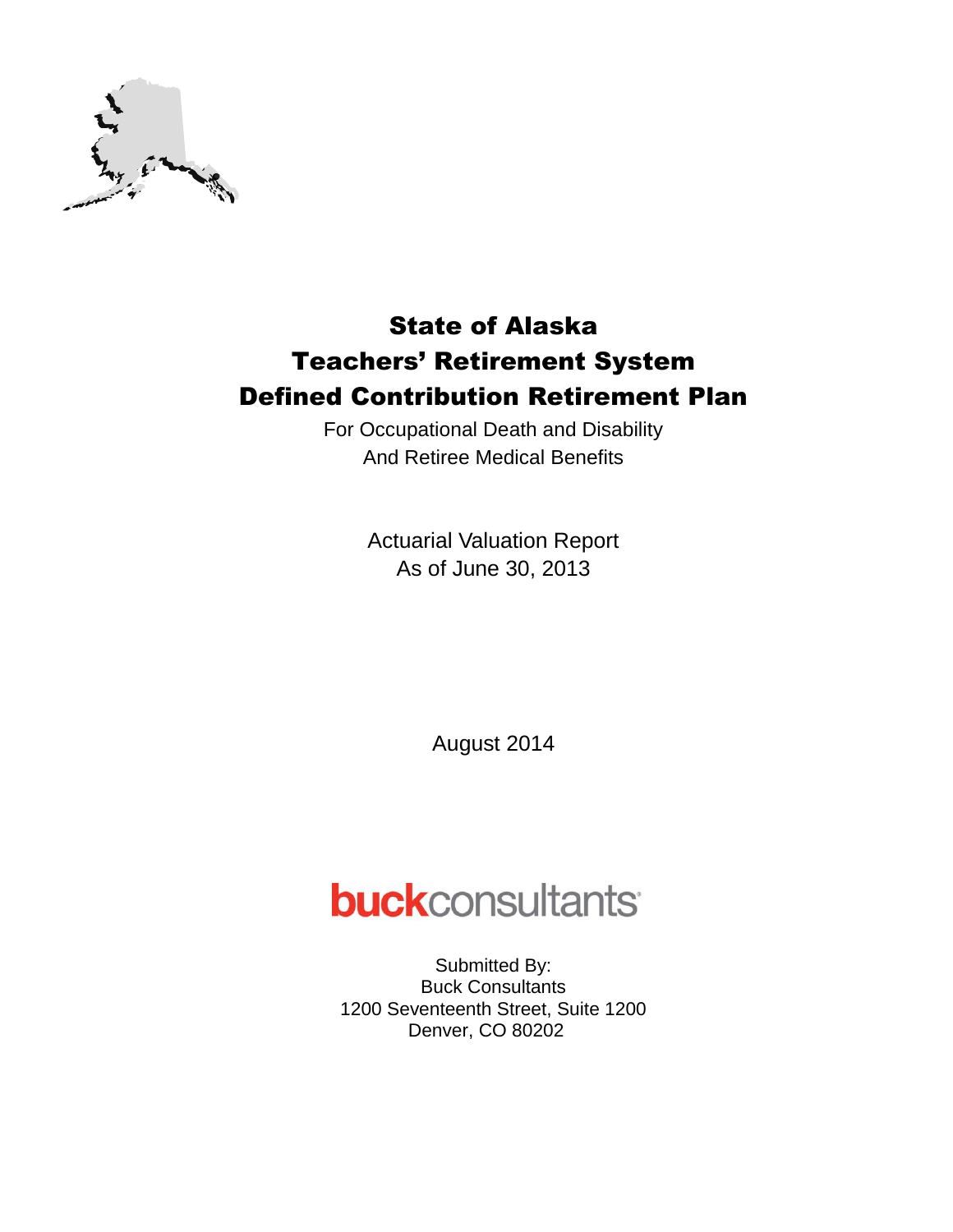## **Table of Contents**

|                   | <b>Letter of Certification</b> |  |
|-------------------|--------------------------------|--|
|                   |                                |  |
|                   |                                |  |
|                   |                                |  |
| 1.1               |                                |  |
| 1.2               |                                |  |
| 1.3               |                                |  |
| 1.4               |                                |  |
|                   |                                |  |
| 2.1               |                                |  |
| 2.2               |                                |  |
| 2.3               |                                |  |
| 2.4               |                                |  |
| <b>Section 3:</b> |                                |  |
| 3.1               |                                |  |
| 3.2               |                                |  |
| 3.3               |                                |  |
| 3.4               |                                |  |
| <b>Section 4:</b> |                                |  |
| 4.1               |                                |  |
| 4.2               |                                |  |
| 4.3               |                                |  |
| 4.4               |                                |  |
| <b>Section 5:</b> |                                |  |
| 5.1               |                                |  |
| 5.2               |                                |  |
| 5.3               |                                |  |
| <b>Glossary</b>   |                                |  |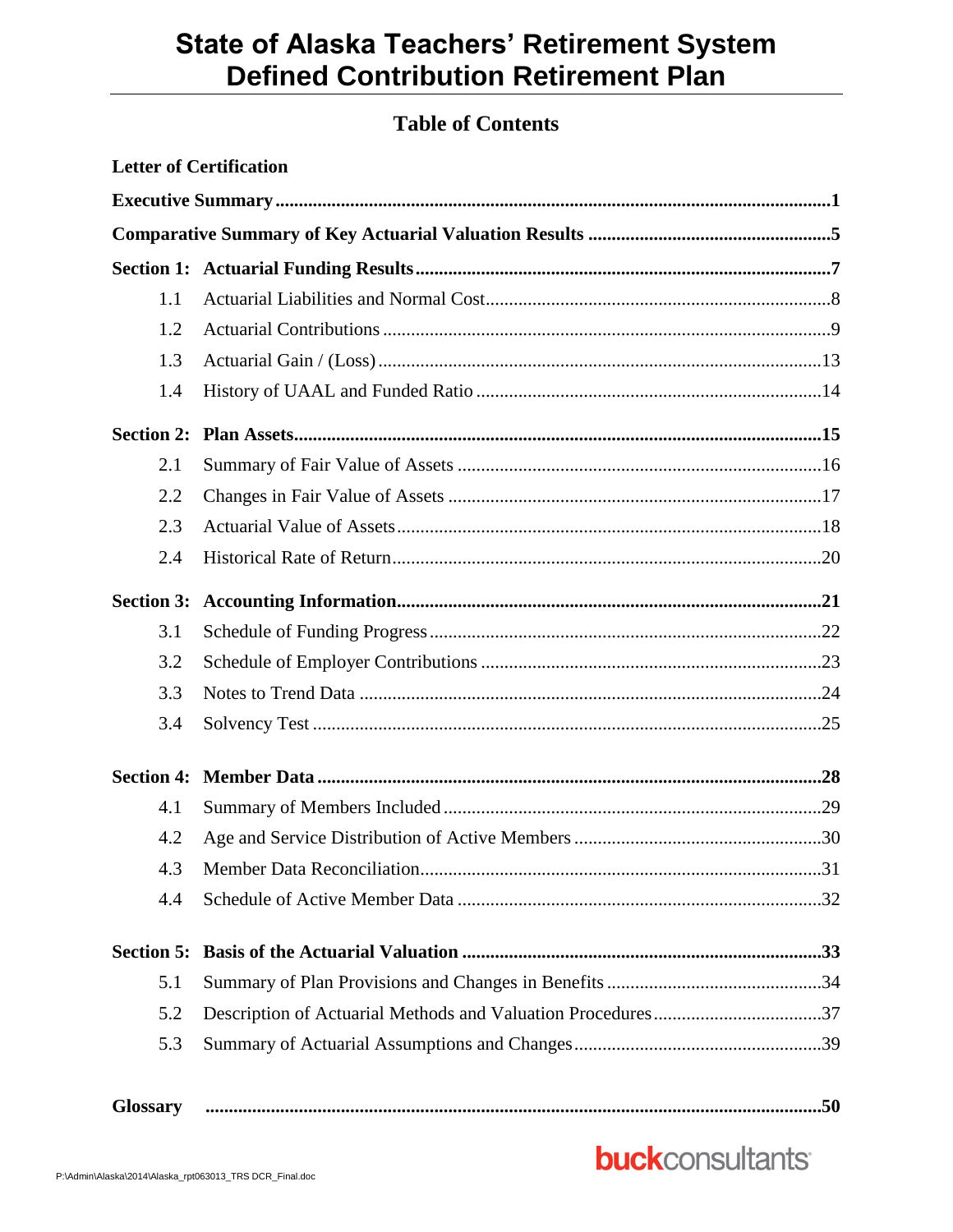# **buck**consultants

August 22, 2014

State of Alaska The Alaska Retirement Management Board The Department of Revenue, Treasury Division The Department of Administration, Division of Retirement and Benefits P.O. Box 110203 Juneau, AK 99811-0203

### *Certification of Actuarial Valuation*

Dear Members of The Alaska Retirement Management Board, The Department of Revenue and The Department of Administration:

This report summarizes the annual actuarial valuation results of the State of Alaska Teachers' Retirement System Defined Contribution Retirement (TRS DCR) Plan as of June 30, 2013 performed by Buck Consultants, LLC.

The actuarial valuation is based on financial information provided in the financial statements audited by KPMG LLP and member data provided by the Division of Retirement and Benefits and summarized in this report. The benefits considered are those delineated in Alaska statutes effective June 30, 2013. The actuary did not verify the data submitted, but did perform tests for consistency and reasonableness.

All costs, liabilities and other factors under the Plan were determined in accordance with generally accepted actuarial principles and procedures. An actuarial cost method is used to measure the actuarial liabilities which we believe is reasonable. Buck Consultants, LLC is solely responsible for the actuarial data and actuarial results presented in this report. This report fully and fairly discloses the actuarial position of the Plan.

The State of Alaska Teachers' Retirement System DCR Plan is funded by Employer Contributions in accordance with the funding policy adopted by the Alaska Retirement Management Board (Board). The funding objective for the State of Alaska Teachers' Retirement System DCR Plan is to pay required contributions that remain level as a percent of TRS DCR Compensation. The Board has also established a funding policy objective that the required contributions be sufficient to pay the Normal Costs of active plan members, Plan expenses, and amortize the Unfunded Actuarial Accrued Liability as a level percent of TRS DCR Compensation over a closed 25-year period. This objective is currently being met and is projected to continue to be met.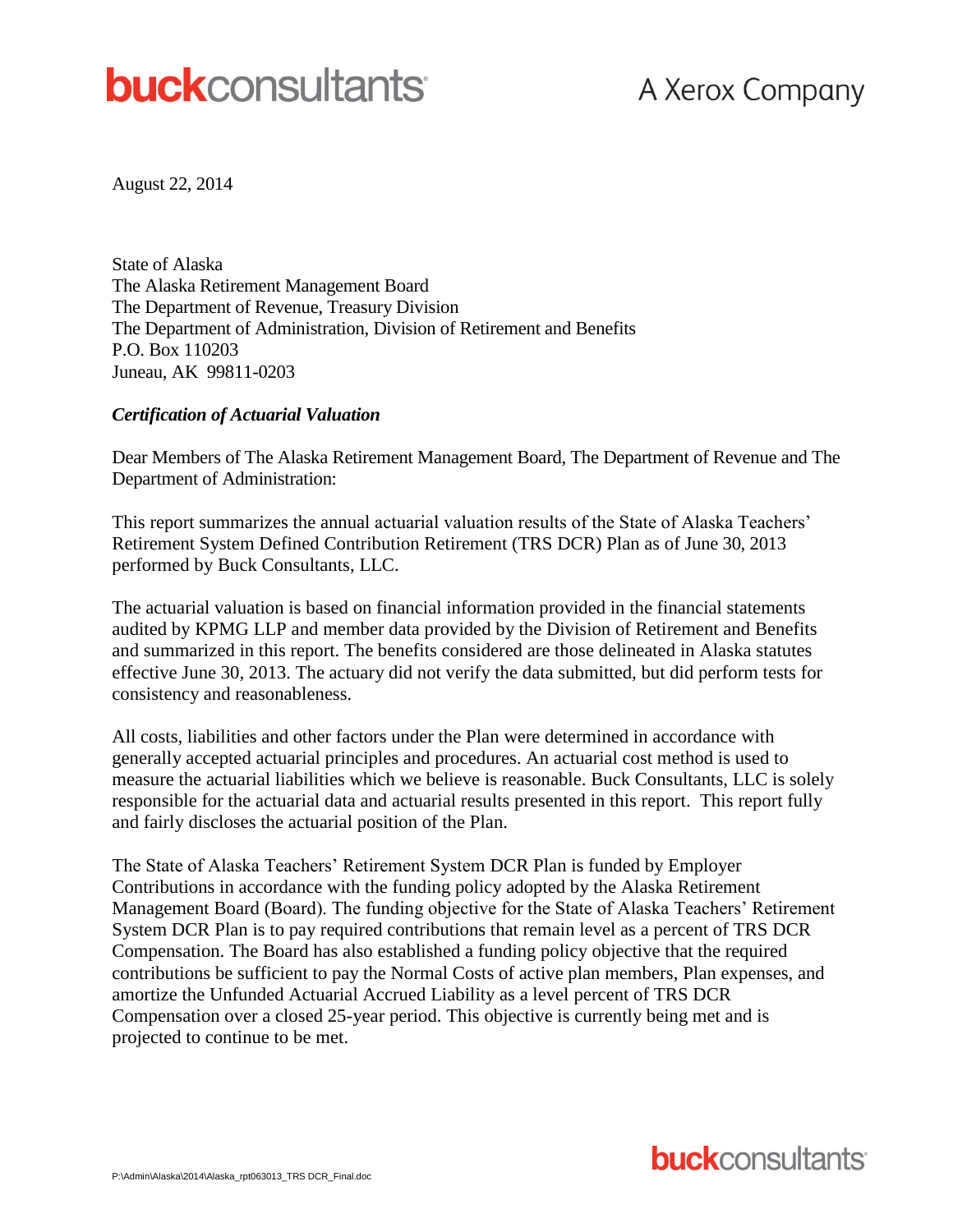The Alaska Retirement Management Board, The Department of Revenue and The Department of Administration August 22, 2014 Page 2

In our opinion, the actuarial assumptions used are reasonable, taking into account the experience of the Plan and reasonable long-term expectations, and represent our best estimate of the anticipated long-term experience under the Plan. The actuary performs an analysis of Plan experience periodically and recommends changes if, in the opinion of the actuary, assumption changes are needed to more accurately reflect expected future experience. The last full experience analysis was performed in 2010. A review of the healthcare assumptions was performed for last year's actuarial valuation and changes were made to the healthcare cost trend rates and the per capita claims cost rates, effective June 30, 2012, to better reflect expected future healthcare experience. Changes were also made to expected healthcare benefit participation, lower initial relative values of DCR healthcare, and increased employer sharing of medical cost trend as a result of recent plan decision discussions. Based on updated experience, these assumptions are still reasonable. A summary of the actuarial assumptions and methods used in this actuarial valuation are shown in Section 5 beginning on page 32.

The assumptions and methods used to determine the Annual Required Contributions (ARC) of the Employers to the State of Alaska Teachers' Retirement System DCR Plan as outlined in this report and all supporting schedules meet the parameters and requirements for disclosure of Governmental Accounting Standards Board (GASB) Statements No. 25, Financial Reporting for Defined Benefit Pension Plans and Note Disclosures for Defined Contribution Plans, and No. 43, Financial Reporting for Postemployment Benefit Plans Other Than Pension Plans. Based on member data and asset information provided by the Division of Retirement and Benefits, we have prepared the Schedule of Funding Progress, Schedule of Employer Contributions, and trend data schedules under GASB Nos. 25 and 43 that are included in the Financial Section of the CAFR. We have also prepared the member data tables shown in Section 4 of this report for the Statistical Section of the CAFR, and the summary of actuarial assumptions and solvency test for the Actuarial Section of the CAFR.

The undersigned is an Enrolled Actuary, an Associate of the Society of Actuaries and Member of the American Academy of Actuaries and meet the Qualification Standards of the American Academy of Actuaries to render the actuarial opinions contained in this report. This report has been prepared in accordance with all Applicable Actuarial Standards of Practice. We are available to answer any questions on the material contained in the report, or to provide explanations or further details as may be appropriate.

Respectfully submitted,

BUCK CONSULTANTS, LLC

David H. Alaskinsky

David H. Slishinsky, ASA, EA, MAAA Principal, Consulting Actuary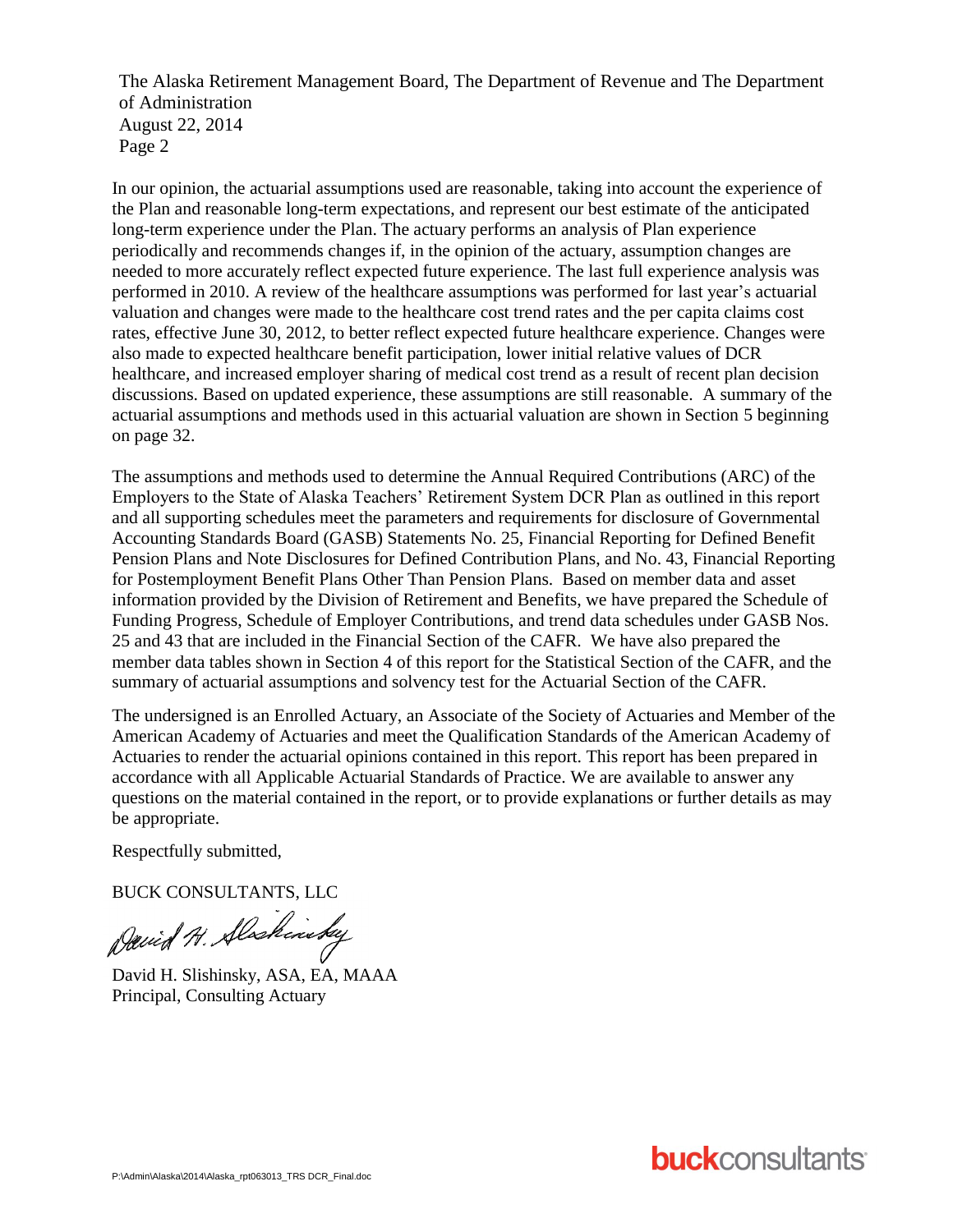The Alaska Retirement Management Board, The Department of Revenue and The Department of Administration August 22, 2014 Page 3

The undersigned actuary is responsible for all assumptions related to the average annual per capita health claims cost and the health care cost trend rates, and hereby affirms her qualification to render opinions in such matters, in accordance with the qualification standards of the American Academy of Actuaries.

Nelisse A. Bissett

Melissa Bissett, FSA, MAAA Senior Consultant, Health & Productivity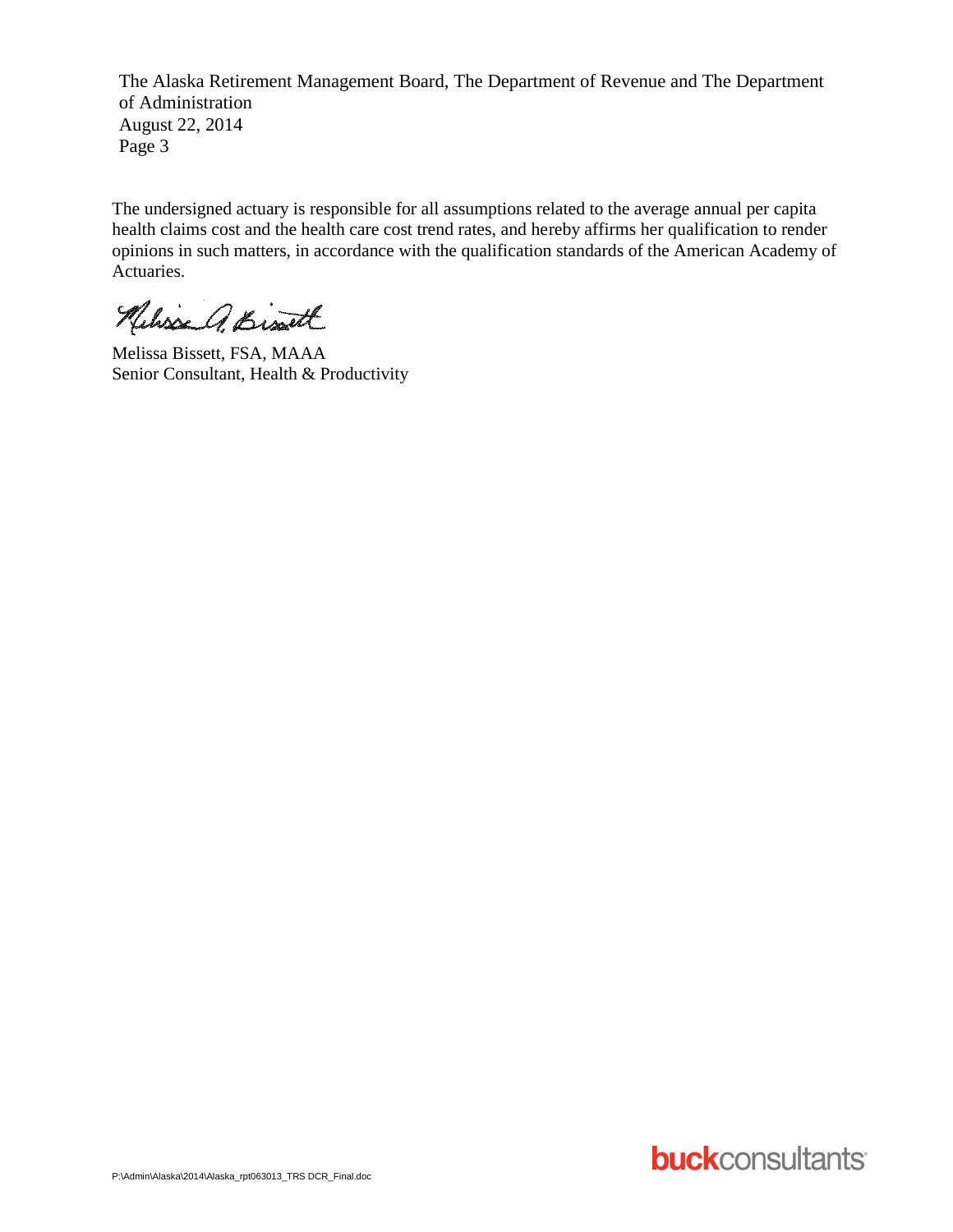## *EXECUTIVE SUMMARY*

### **Overview**

The State of Alaska Teachers' Retirement System DCR Plan provides occupational death & disability and retiree medical benefits to teachers and other eligible members hired after June 30, 2006 or who have elected participation in this plan. The Commissioner of the Department of Administration is responsible for administering the Plan. The Alaska Retirement Management Board has fiduciary responsibility over the assets of the Plan. This report presents the results of the actuarial valuation of the Plan benefits as of the valuation date of June 30, 2013.

### **Purpose**

An actuarial valuation is performed on the retirement plan annually as of the beginning of the fiscal year. The main purposes of the actuarial valuation detailed in this report are:

- 1. To determine the Employer contribution necessary to meet the Board's funding policy for the Plan;
- 2. To disclose the funding assets and liability measures as of the valuation date;
- 3. To disclose the accounting measures for the Plan required by GASB Nos. 25 and 43 as of the end of the last fiscal year;
- 4. To review the current funded status of the Plan;
- 5. To compare actual and expected experience under the Plan during the last fiscal year;
- 6. And to report trends in contributions, assets, liabilities, and funded status over the last several years.

The actuarial valuation provides a "snapshot" of the funded position of the TRS DCR Plan based on the plan provisions, membership, assets, and actuarial assumptions as of the valuation date.

Future actuarial valuation measurements and projections may differ from the current measurements presented in this report due to such factors as: plan experience different from that anticipated by the economic and demographic assumptions, increases or decreases expected as part of the natural operation of the methodology used for these measurements, and changes in plan provisions or applicable law.

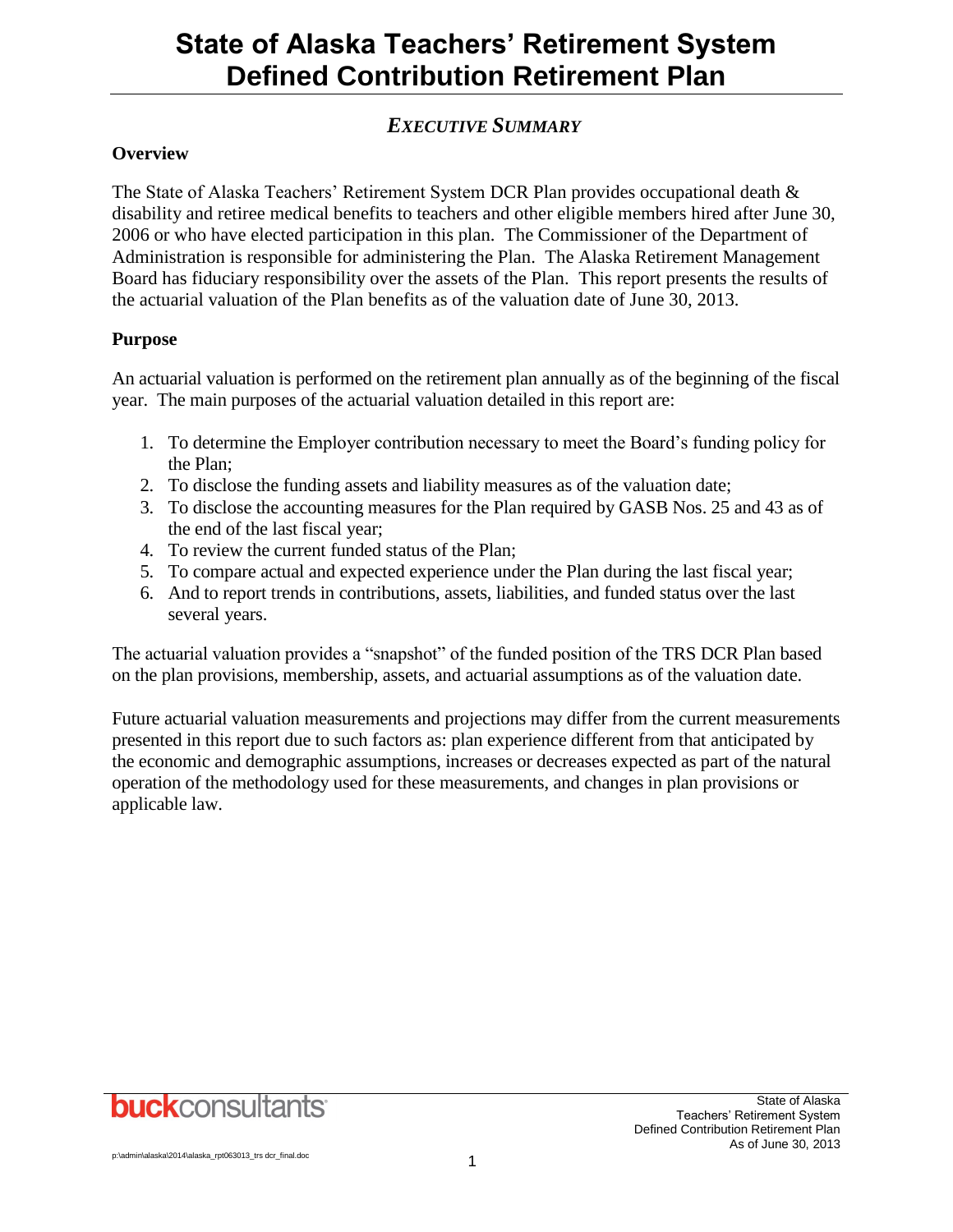## *Executive Summary (cont'd)*

### **Funding Status**

The funding status is a measure of the progress that has been made in funding the plan as of the valuation date. It is determined as a ratio of the value of assets using either the actuarial or fair value of assets divided by the total actuarial accrued liability on the valuation date. A ratio of over 100% represents a plan that is ahead in funding, and a ratio of less than 100% represents a plan that is behind in funding on the valuation date. A comparative summary of the funding ratio from the prior and current actuarial valuations follows:

| Funding Status as of June 30 <sup>1</sup>                       |   | 2012   |     | 2013   |  |
|-----------------------------------------------------------------|---|--------|-----|--------|--|
| (a) Accrued Liability <sup>2</sup>                              |   | 16.874 | \$. | 22,138 |  |
| (b) Valuation Assets <sup>2</sup>                               |   | 9,285  |     | 11,146 |  |
| (c) Unfunded Accrued Liability <sup>2</sup> , (a) – (b)         | S | 7,589  | S.  | 10,992 |  |
| (d) Funding Ratio based on Valuation Assets, $(b) \div (a)$     |   | 55.0%  |     | 50.3%  |  |
| (e) Fair Value of Assets <sup>2</sup>                           |   | 9.123  | \$. | 11,374 |  |
| (f) Funding Ratio based on Fair Value of Assets, $(e) \div (a)$ |   | 54.1%  |     | 51.4%  |  |

l

buckconsultants<sup>.</sup>

*<sup>1</sup> Includes occupational death & disability and retiree medical benefits.*

*<sup>2</sup> In thousands.*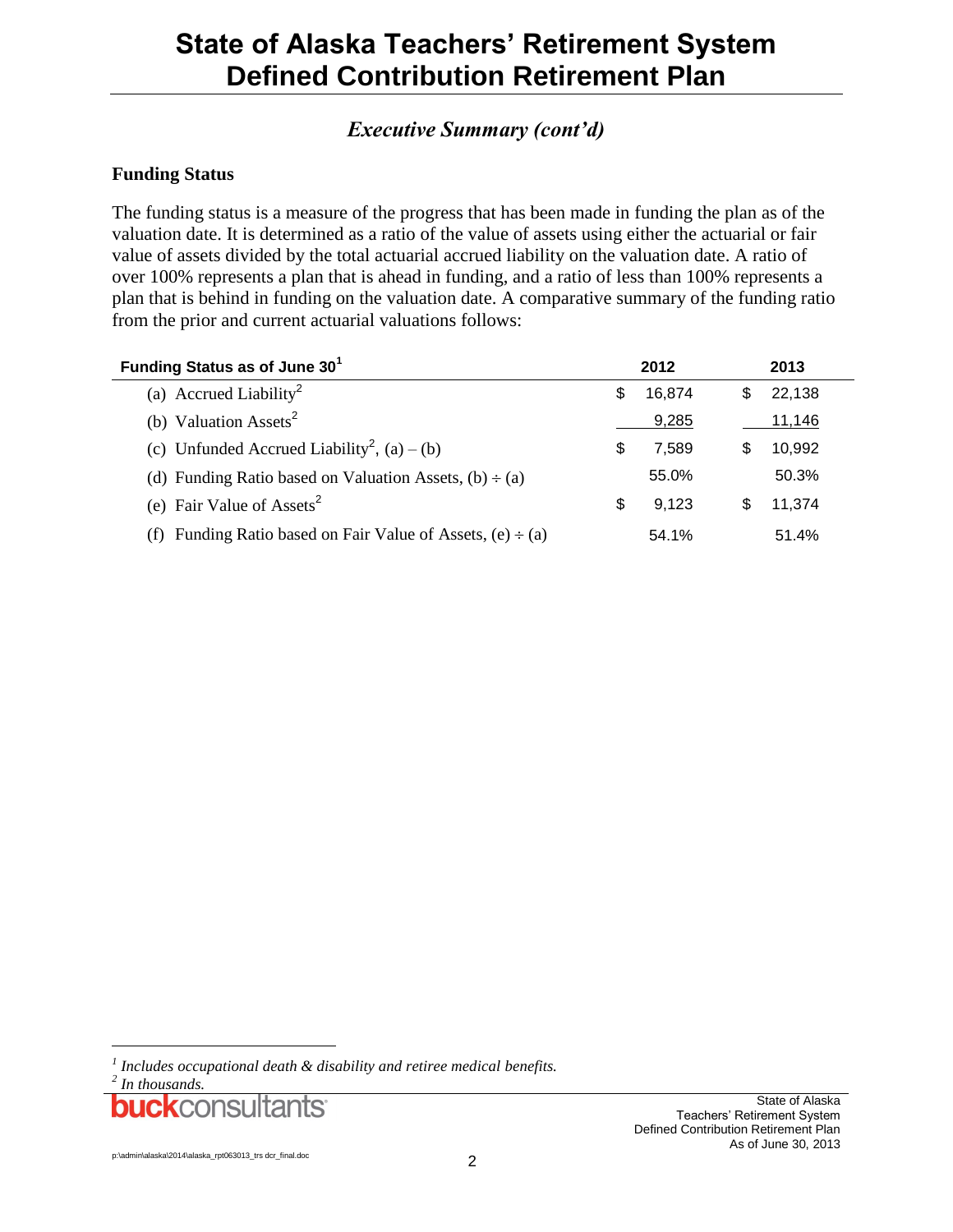## *Executive Summary (cont'd)*

As shown previously, the funding ratio based on valuation assets as of June 30, 2013 has decreased from 55.0% to 50.3%, a decrease of 4.7%. The total calculated employer contribution rate has not changed from 2.04% of payroll for FY15 to 2.04% for FY16. The reasons for the change in the funded status is explained below.

### **(1) Retiree Medical Costs and Assumptions**

Please refer to the State of Alaska Teachers' Retirement System Defined Benefit Plan Actuarial Valuation Report as of June 30, 2013 for a full description of the assumptions and costs of the retiree medical plan. Adjustments from these costs and assumptions are described in this report.

Due to the lack of experience for the DCR Plan only, base claims costs are based on those described in the actuarial valuation as of June 30, 2013 for TRS with some adjustments to reflect the differences between the DCR medical plan and the DB medical plan. These differences include different coverage levels and an indexing of the retiree out-of-pocket dollar amounts. To account for anticipated plan design features, including network steerage, higher initial copays, deductibles and out-of-pocket limits, FY13 claims costs were reduced 11.9% for medical and 7.1% for prescription drugs. Retiree out-of-pocket amounts were indexed 0.2% each year to reflect the effect of the deductible leveraging on trend, putting the annual projected trend closer to the ultimate trend rate. Participation rates reflect the proportion of retirees expected to have access to alternative options in the Medicare market as well as the time from retirement to Medicare-eligibility where a member pays full cost.

### **(2) Investment Experience**

The approximate FY13 investment return based on fair value was 11.9% compared to the expected investment return of 8.00%. This resulted in a gain of approximately \$377 thousand to the Plan from investment experience. The asset valuation method recognizes 20 percent of this gain (\$76 thousand) this year and an additional 20 percent in each of the next 4 years. In addition, 20 percent of the FY09 investment loss, 20 percent of the FY10 investment loss, 20 percent of the FY11 investment gain and 20 percent of the FY12 investment loss were recognized this year. The approximate FY13 asset return based on actuarial value was 7.7% compared to the expected asset return of 8.00%.

### **(3) Salary Increase**

During the period from June 30, 2012 to June 30, 2013, salary increases for continuing active members were slightly less than anticipated in the valuation assumptions.

### **(4) Demographic Experience**

The number of active members increased 7.03% from 3,057 at June 30, 2012 to 3,272 at June 30, 2013 due to the opening of the DCR Plan to new entrants as of July 1, 2006. The average age of active members increased from 37.61 to 38.10 and average credited service increased from 3.00 to 3.52 years.

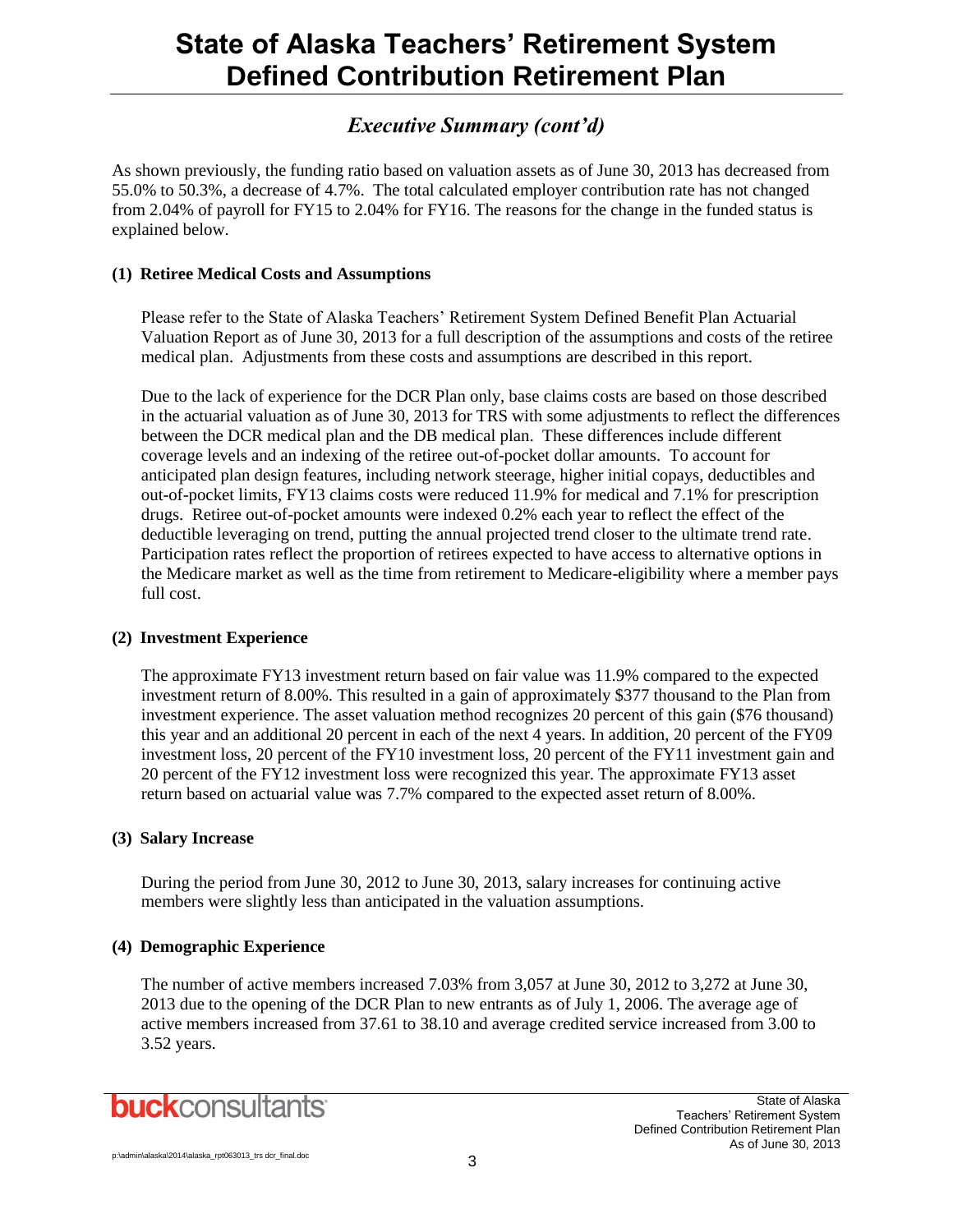## *Executive Summary (cont'd)*

### **(5) Changes in Methods Since the Prior Valuation**

There have been no changes in the asset or valuation methods since the prior valuation.

### **(6) Changes in Assumptions Since the Prior Valuation**

There have been no changes in assumptions since the prior valuation.

### **(7) Changes in Benefit Provisions Since the Prior Valuation**

There have been no changes in benefit provisions since the prior valuation.

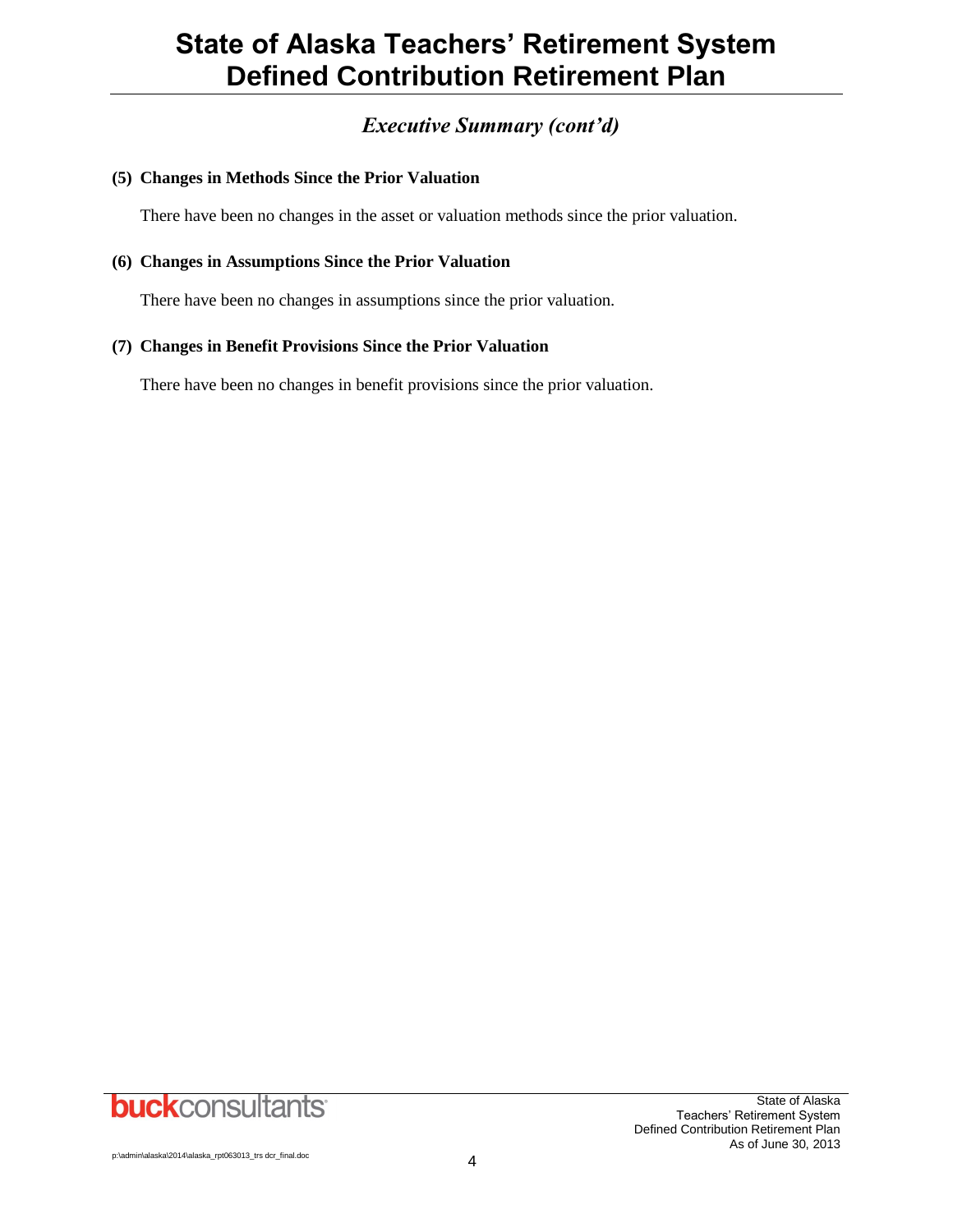## *Comparative Summary of Key Actuarial Valuation Results*

| <b>Total Employer Contribution Rates for</b>                       |            |            |  |  |  |  |  |  |
|--------------------------------------------------------------------|------------|------------|--|--|--|--|--|--|
| <b>Occupational Death &amp; Disability for Fiscal Year Ending:</b> | 2015       | 2016       |  |  |  |  |  |  |
| (a) Employer Normal Cost Rate                                      | 0.05%      | $0.05\%$   |  |  |  |  |  |  |
| (b) Past Service Cost Rate                                         | $(0.05)\%$ | $(0.05)\%$ |  |  |  |  |  |  |
| (c) Total Employer Contribution Rate, $(a) + (b)$ ,                |            |            |  |  |  |  |  |  |
| not less than 0\%                                                  | $0.00\%$   | $0.00\%$   |  |  |  |  |  |  |
| <b>Total Employer Contribution Rates for Retiree</b>               |            |            |  |  |  |  |  |  |
| <b>Medical for Fiscal Year Ending:</b>                             | 2015       | 2016       |  |  |  |  |  |  |
| (a) Employer Normal Cost Rate                                      | 1.72%      | 1.63%      |  |  |  |  |  |  |
| (b) Past Service Cost Rate                                         | 0.32%      | 0.41%      |  |  |  |  |  |  |
| (c) Total Employer Contribution Rate, $(a) + (b)$ ,                |            |            |  |  |  |  |  |  |
| not less than $0\%$                                                | 2.04%      | 2.04%      |  |  |  |  |  |  |
| <b>Total Employer Contribution Rates for Fiscal Year Ending:</b>   | 2015       | 2016       |  |  |  |  |  |  |
| (a) Total Employer Contribution Rate                               | 2.04%      | 2.04%      |  |  |  |  |  |  |
| (b) Board Adopted Total Employer Contribution Rate                 | 2.04%      | 2.04%      |  |  |  |  |  |  |

The exhibit below shows the historical Board adopted employer contribution rates for the DCR Plan.

|                       |                    | <b>Total Employer Contribution Rate</b>      |                        |       |  |  |  |  |  |
|-----------------------|--------------------|----------------------------------------------|------------------------|-------|--|--|--|--|--|
| <b>Valuation Date</b> | <b>Fiscal Year</b> | Occupational<br>Death &<br><b>Disability</b> | <b>Retiree Medical</b> | Total |  |  |  |  |  |
| N/A                   | FY07               | N/A                                          | 1.75%                  | 1.75% |  |  |  |  |  |
| N/A                   | <b>FY08</b>        | 0.56%                                        | 0.99%                  | 1.55% |  |  |  |  |  |
| N/A                   | <b>FY09</b>        | 0.62%                                        | 0.99%                  | 1.61% |  |  |  |  |  |
| June 30, 2007         | FY10               | 0.32%                                        | 1.03%                  | 1.35% |  |  |  |  |  |
| June 30, 2008         | <b>FY11</b>        | 0.28%                                        | 0.68%                  | 0.96% |  |  |  |  |  |
| June 30, 2009         | FY12               | $0.00\%$                                     | 0.58%                  | 0.58% |  |  |  |  |  |
| June 30, 2010         | FY13               | $0.00\%$                                     | 0.49%                  | 0.49% |  |  |  |  |  |
| June 30, 2011         | FY14               | $0.00\%$                                     | 0.47%                  | 0.47% |  |  |  |  |  |
| June 30, 2012         | <b>FY15</b>        | $0.00\%$                                     | 2.04%                  | 2.04% |  |  |  |  |  |
| June 30, 2013         | FY16               | $0.00\%$                                     | 2.04%                  | 2.04% |  |  |  |  |  |

Contribution rates are based on salary for DCR Plan members only.

The rates shown above are for funding purposes which differ from the Annual Required Contribution for GASB No. 43 reporting purposes. Under GASB No. 43, retiree medical liabilities are gross of the retiree drug subsidy and based on a discount rate in accordance with GASB parameters.

**buck**consultants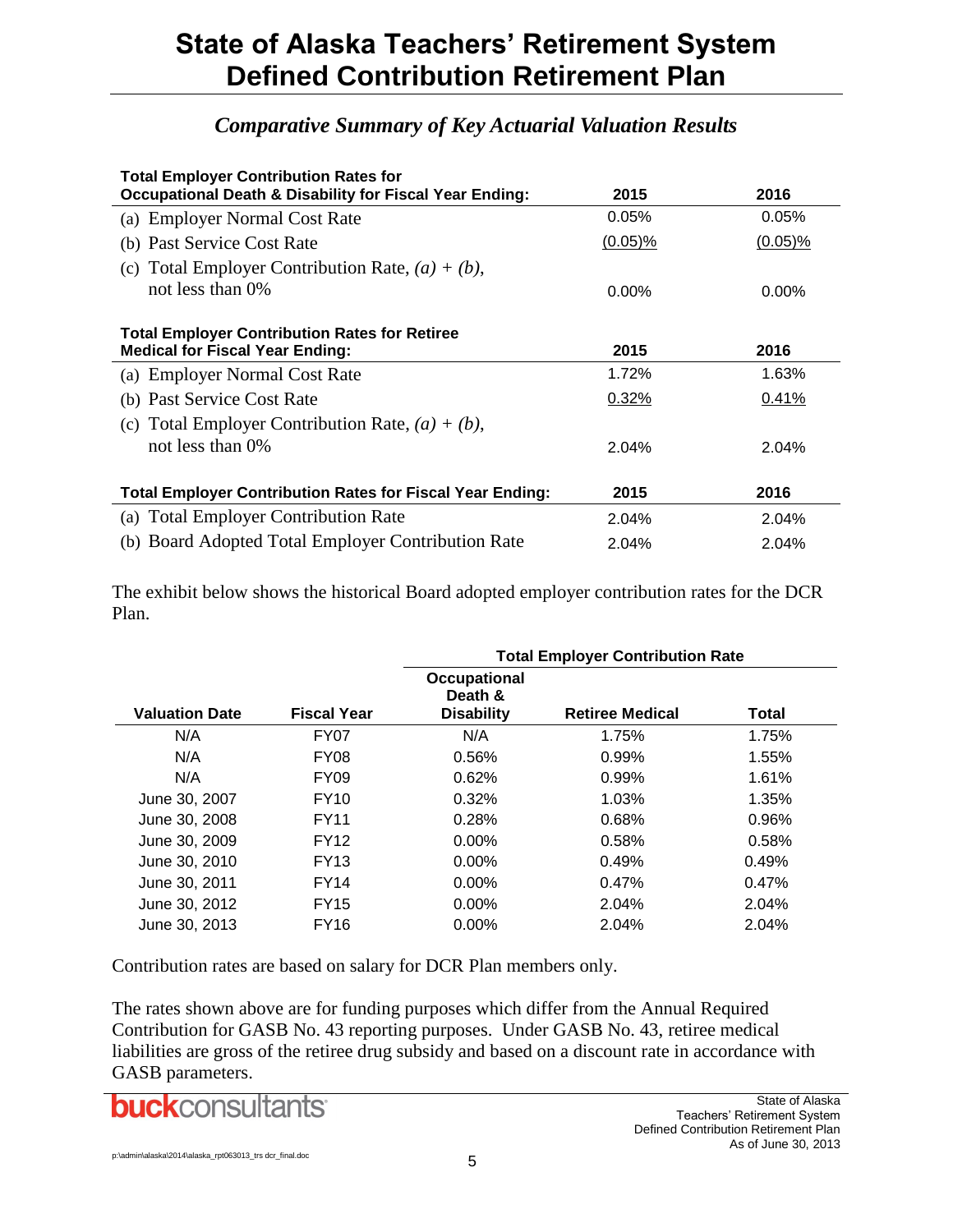## *Comparative Summary of Key Actuarial Valuation Results (cont'd)*

### **Summary of Actuarial Gain/(Loss)**

The following table shows the gain/(loss) on total accrued liability (in thousands):

|                          |                                      | <b>Occupational</b><br>Death &<br><b>Disability</b> | <b>Retiree</b><br><b>Medical</b> | Total       | $%$ of<br><b>Expected</b> |
|--------------------------|--------------------------------------|-----------------------------------------------------|----------------------------------|-------------|---------------------------|
|                          | Retirement Experience                | \$<br>0                                             | \$<br>0                          | \$<br>0     | $0.00\%$                  |
|                          | <b>Termination Experience</b>        | 3                                                   | 1,407                            | 1,410       | 6.46%                     |
| $\overline{\phantom{a}}$ | <b>Active Mortality Experience</b>   | 41                                                  | (17)                             | 24          | 0.11%                     |
| $\overline{\phantom{a}}$ | <b>Inactive Mortality Experience</b> | 0                                                   | 0                                | 0           | $0.00\%$                  |
|                          | <b>Disability Experience</b>         | 51                                                  | (11)                             | 40          | 0.18%                     |
| $\overline{\phantom{0}}$ | <b>New Entrants</b>                  | (4)                                                 | (932)                            | (936)       | (4.29)%                   |
| $\overline{\phantom{a}}$ | Rehires                              | (2)                                                 | (802)                            | (804)       | (3.68)%                   |
| $\qquad \qquad$          | Other Demographic Experience         | 2                                                   | (1,069)                          | (1,067)     | (4.88)%                   |
| $\overline{\phantom{a}}$ | <b>Salary Increases</b>              | 0                                                   | N/A                              | 0           | $0.00\%$                  |
| $\qquad \qquad$          | <b>Medical Claims Costs</b>          | N/A                                                 | 1,038                            | 1,038       | 4.75%                     |
|                          | Total                                | \$<br>91                                            | \$<br>(386)                      | \$<br>(295) | $(1.35)\%$                |

A gain on total accrued liability is favorable to the Plan. A loss is unfavorable.

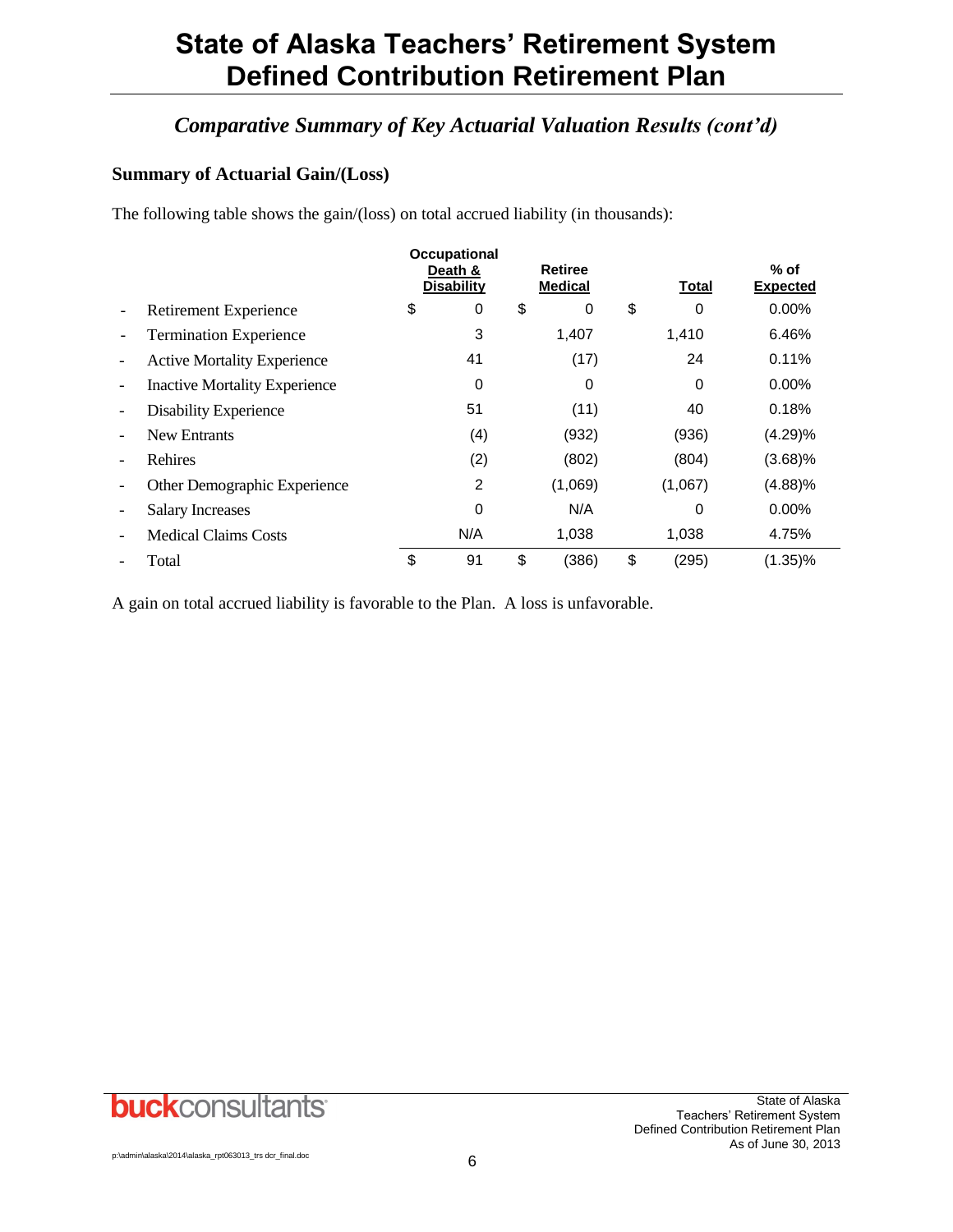**Section 1**

## **Actuarial Funding Results**

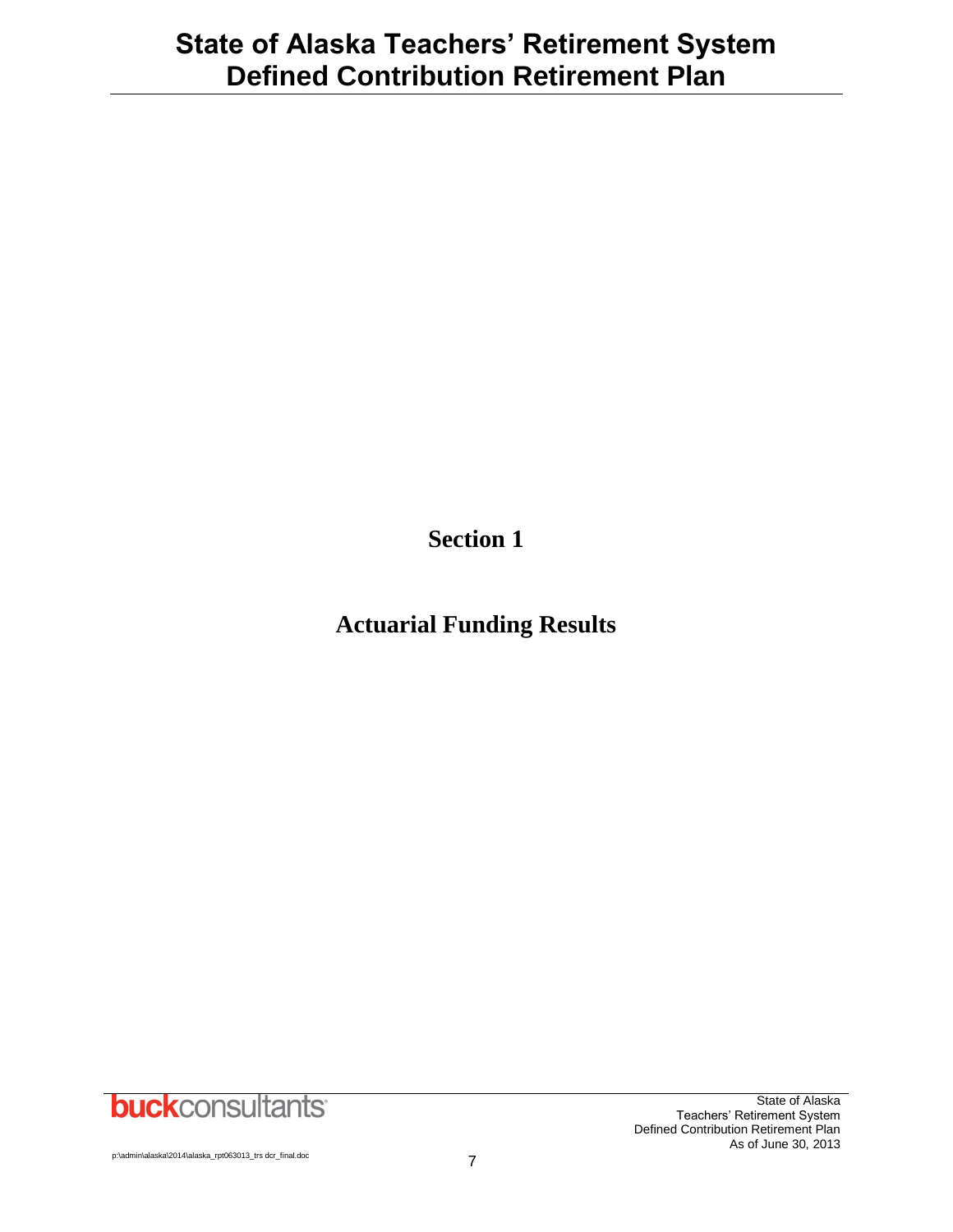### **Section 1.1**

| As of June 30, 2013                                   | <b>Present Value</b><br>of Projected<br><b>Benefits</b> |          | <b>Accrued</b><br>(Past Service)<br>Liability |  |
|-------------------------------------------------------|---------------------------------------------------------|----------|-----------------------------------------------|--|
| <b>Active Members</b>                                 |                                                         |          |                                               |  |
| <b>Occupational Death Benefits</b>                    | \$                                                      | 461      | \$<br>38                                      |  |
| <b>Occupational Disability Benefits</b>               |                                                         | 537      | 42                                            |  |
| Medical and Prescription Drug Benefits                |                                                         | 51,621   | 25,152                                        |  |
| Medicare Part D Subsidy                               |                                                         | (6, 317) | (3,094)                                       |  |
| Subtotal                                              | \$                                                      | 46,302   | \$<br>22,138                                  |  |
| <b>Benefit Recipients</b>                             |                                                         |          |                                               |  |
| <b>Survivor Benefits</b>                              | \$                                                      | 0        | \$<br>0                                       |  |
| <b>Disability Benefits</b>                            |                                                         | 0        | 0                                             |  |
| Medical and Prescription Drug Benefits                |                                                         | 0        | 0                                             |  |
| Medicare Part D Subsidy                               |                                                         | 0        | 0                                             |  |
| Subtotal                                              | \$                                                      | 0        | \$<br>0                                       |  |
| <b>Total</b>                                          | \$                                                      | 46,302   | \$<br>22,138                                  |  |
| <b>Total Occupational Death &amp; Disability</b>      | \$                                                      | 998      | \$<br>80                                      |  |
| <b>Total Retiree Medical, Net of Part D Subsidy</b>   | \$                                                      | 45,304   | \$<br>22,058                                  |  |
| <b>Total Retiree Medical, Gross of Part D Subsidy</b> | \$                                                      | 51,621   | \$<br>25,152                                  |  |
| As of June 30, 2013                                   |                                                         |          | <b>Normal</b><br>Cost                         |  |
| <b>Active Members</b>                                 |                                                         |          |                                               |  |
| <b>Occupational Death Benefits</b>                    |                                                         |          | \$<br>48                                      |  |
| <b>Occupational Disability Benefits</b>               |                                                         |          | 56                                            |  |
| Medical and Prescription Drug Benefits                |                                                         |          | 3,903                                         |  |
| Medicare Part D Subsidy                               |                                                         |          | (480)                                         |  |
| Subtotal                                              |                                                         |          | \$<br>3,527                                   |  |
| <b>Total</b>                                          |                                                         |          | \$<br>3,527                                   |  |
| <b>Total Occupational Death &amp; Disability</b>      |                                                         |          | \$<br>104                                     |  |
| <b>Total Retiree Medical, Net of Part D Subsidy</b>   |                                                         |          | \$<br>3,423                                   |  |
| <b>Total Retiree Medical, Gross of Part D Subsidy</b> |                                                         |          | \$<br>3,903                                   |  |

## **Actuarial Liabilities and Normal Cost (\$'s in 000's)**

State of Alaska Teachers' Retirement System Defined Contribution Retirement Plan As of June 30, 2013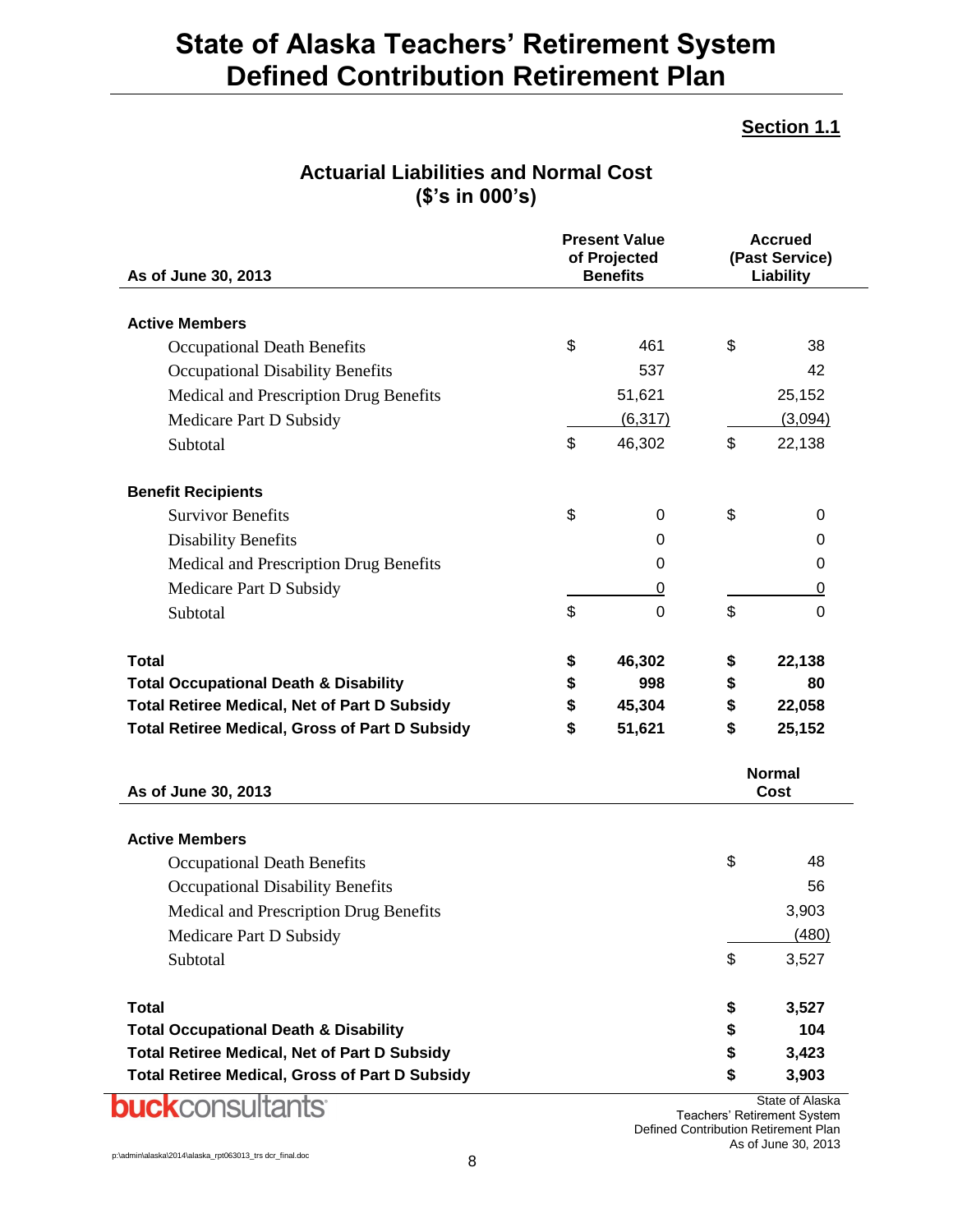## **Section 1.2**

| <b>Normal Cost Rate</b>                            | Occupational<br>Death &<br><b>Disability</b> | <b>Retiree</b><br><b>Medical</b> | Total        |
|----------------------------------------------------|----------------------------------------------|----------------------------------|--------------|
| <b>Total Normal Cost</b><br>(1)                    | \$<br>104                                    | \$<br>3,423                      | \$<br>3,527  |
| DCR Plan Member Salaries Projected for FY14<br>(2) | 210,004                                      | 210,004                          | 210,004      |
| Employer Normal Cost Rate, $(1) / (2)$<br>(3)      | 0.05%                                        | 1.63%                            | 1.68%        |
| <b>Past Service Rate</b>                           |                                              |                                  |              |
| (1) Accrued Liability                              | \$<br>80                                     | \$<br>22,058                     | \$<br>22,138 |
| <b>Valuation Assets</b><br>(2)                     | 2,532                                        | 8,614                            | 11,146       |
| Total Unfunded Liability, $(1) - (2)$<br>(3)       | \$<br>(2, 452)                               | \$<br>13,444                     | \$<br>10,992 |
| (4) Funded Ratio based on Valuation Assets         | 3,165.0%                                     | 39.1%                            | 50.3%        |
| Past Service Cost Amortization Payment<br>(5)      | $(104)^*$                                    | 851                              | 747          |
| DCR Plan Member Salaries Projected for FY14<br>(6) | 210,004                                      | 210,004                          | 210,004      |
| (7) Past Service Cost Rate, $(5) / (6)$            | $(0.05)\%$ <sup>*</sup>                      | 0.41%                            | 0.36%        |
| Total Employer Contribution Rate, not less than 0% | $0.00\%$                                     | 2.04%                            | 2.04%        |

## **Actuarial Contributions – FY16 (\$'s in 000's)**

The table below shows the total employer contribution rate based on total DB and DCR Plan payroll for informational purposes.

### **Total Employer Contribution Rate as Percent of Total Payroll**

| (1) Total Normal Cost                                           | S  | 104        | \$<br>3.423 | \$<br>3,527 |  |
|-----------------------------------------------------------------|----|------------|-------------|-------------|--|
| (2) Total DB and DCR Plan Member Salaries<br>Projected for FY14 |    | 737,478    | 737,478     | 737,478     |  |
| (3) Employer Normal Cost Rate, $(1) / (2)$                      |    | 0.01%      | 0.47%       | 0.48%       |  |
| (4) Past Service Cost Amortization Payment                      | \$ | $(104)^*$  | \$<br>851   | \$<br>747   |  |
| (5) Past Service Cost Rate, $(4) / (2)$                         |    | $(0.01)$ % | 0.12%       | 0.11%       |  |
| (6) Total Employer Contribution Rate, $(3) + (5)$               |    | 0.00%      | 0.59%       | 0.59%       |  |
|                                                                 |    |            |             |             |  |

\*Adjusted to offset normal cost, so employer contribution is not less than \$0.

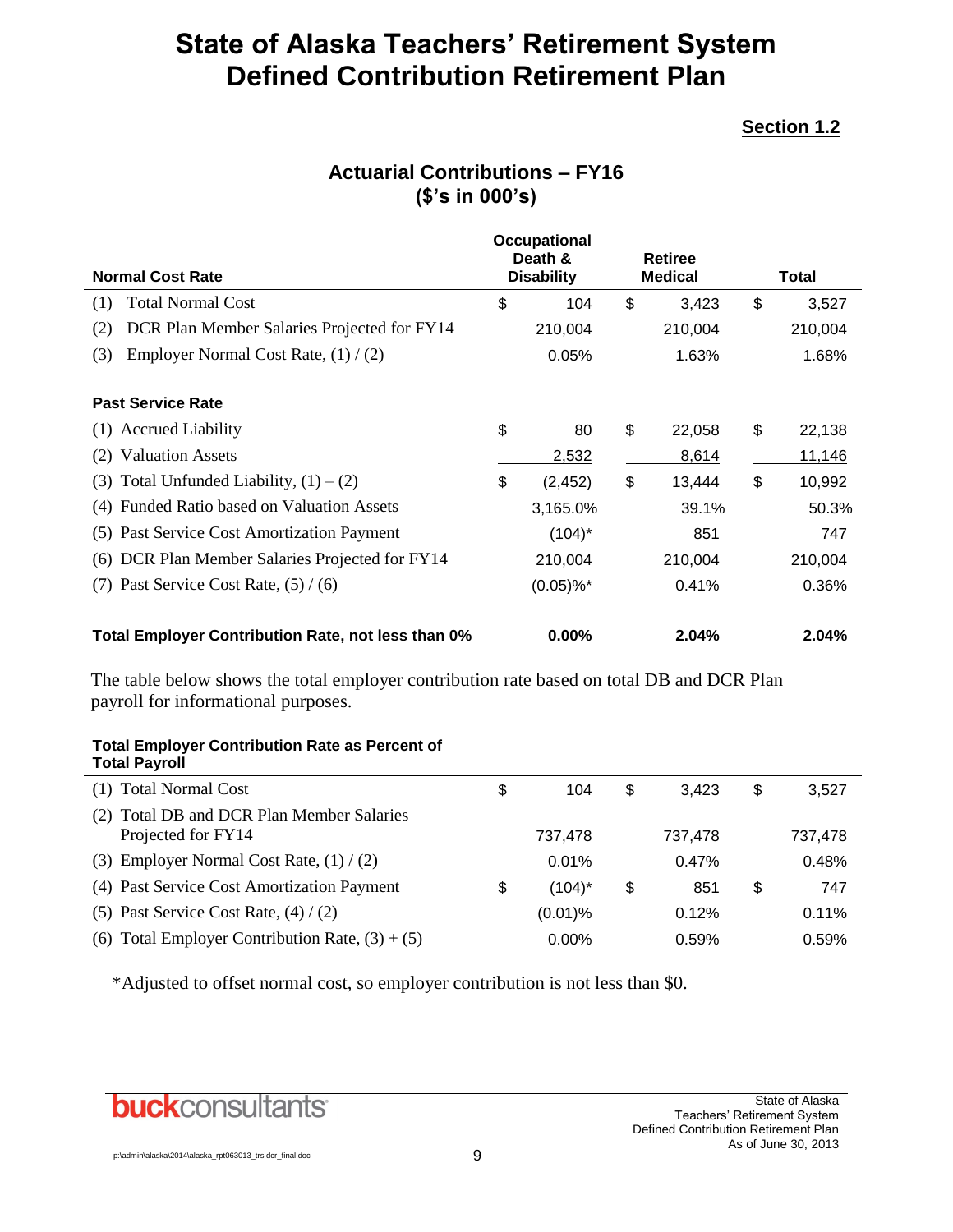## **Section 1.2 (cont'd)**

## **Actuarial Contributions – FY16 (\$'s in 000's)**

### **Schedule of Past Service Cost Amortizations – Occupational Death & Disability**

|                            | <b>Amortization Period</b> |                   | <b>Balances</b> |                |    |             |    |                                             |
|----------------------------|----------------------------|-------------------|-----------------|----------------|----|-------------|----|---------------------------------------------|
| Charge                     | Date<br><b>Created</b>     | <b>Years Left</b> |                 | <b>Initial</b> |    | Outstanding |    | <b>Beginning-of-</b><br><b>Year Payment</b> |
| Initial Unfunded Liability | 06/30/2007                 | 19                | \$              | 16             | \$ | 16          | \$ | 1                                           |
| FY08 Gain                  | 06/30/2008                 | 20                |                 | (392)          |    | (410)       |    | (30)                                        |
| Change in Assumptions      | 06/30/2009                 | 21                |                 | (82)           |    | (84)        |    | (6)                                         |
| FY09 Gain                  | 06/30/2009                 | 21                |                 | (594)          |    | (619)       |    | (43)                                        |
| Change in Assumptions      | 06/30/2010                 | 22                |                 | (7)            |    | (8)         |    | (1)                                         |
| FY10 Gain                  | 06/30/2010                 | 22                |                 | (479)          |    | (495)       |    | (34)                                        |
| FY11 Gain                  | 06/30/2011                 | 23                |                 | (560)          |    | (572)       |    | (38)                                        |
| FY12 Gain                  | 06/30/2012                 | 24                |                 | (129)          |    | (131)       |    | (8)                                         |
| FY13 Gain                  | 06/30/2013                 | 25                |                 | (149)          |    | (149)       |    | (9)                                         |
| <b>Total</b>               |                            |                   |                 |                | \$ | (2, 452)    | \$ | (168)                                       |

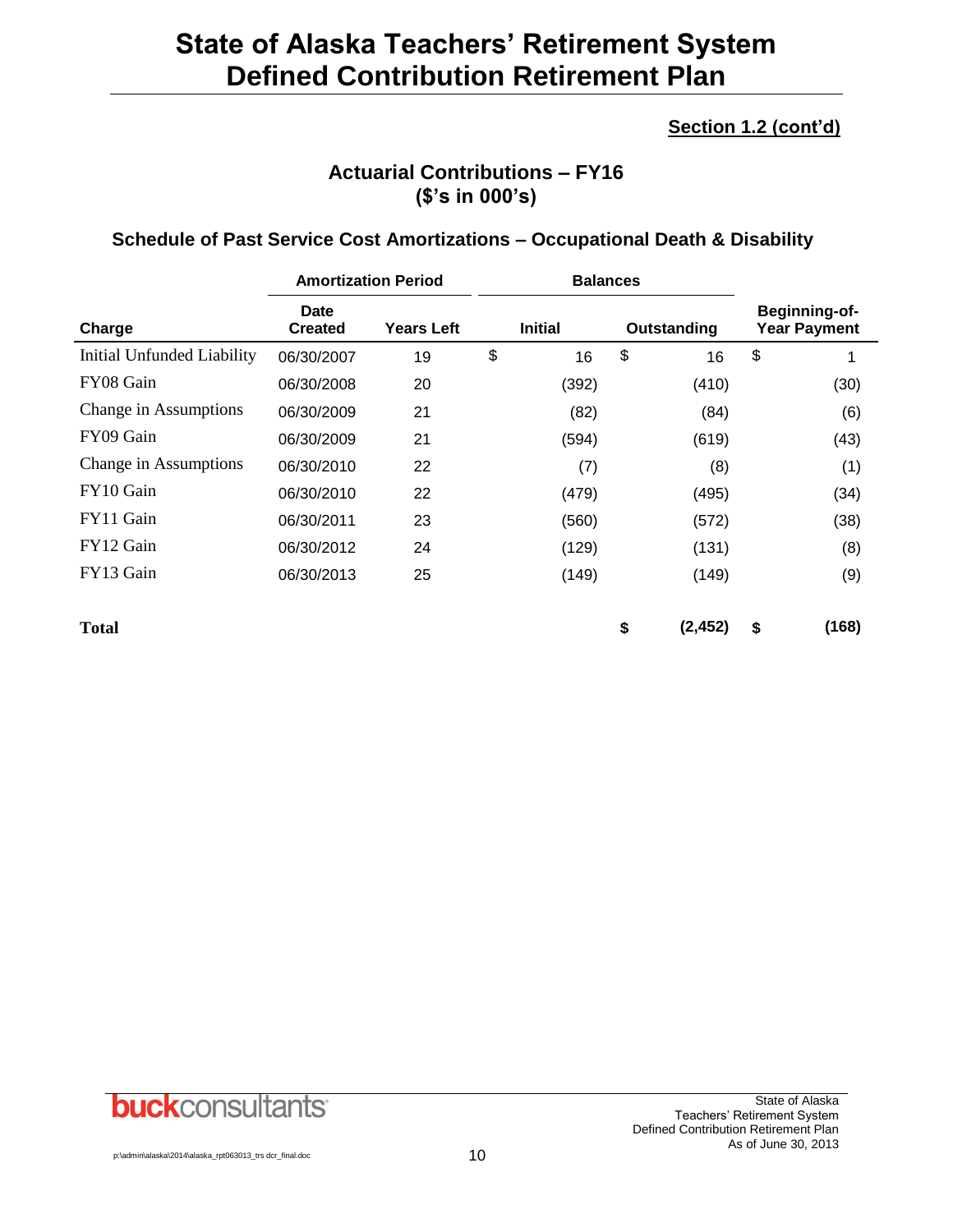## **Section 1.2 (cont'd)**

## **Actuarial Contributions – FY16 (\$'s in 000's)**

### **Schedule of Past Service Cost Amortizations – Retiree Medical**

|                                    | <b>Amortization Period</b>                                    |    |    | <b>Balances</b> |                                             |    |      |
|------------------------------------|---------------------------------------------------------------|----|----|-----------------|---------------------------------------------|----|------|
| Charge                             | Date<br><b>Years Left</b><br><b>Initial</b><br><b>Created</b> |    |    | Outstanding     | <b>Beginning-of-</b><br><b>Year Payment</b> |    |      |
| Initial Unfunded Liability         | 06/30/2007                                                    | 19 | \$ | (239)           | \$<br>(252)                                 | \$ | (19) |
| Change in Assumptions              | 06/30/2008                                                    | 20 |    | 84              | 91                                          |    | 7    |
| FY08 Gain                          | 06/30/2008                                                    | 20 |    | (393)           | (410)                                       |    | (30) |
| Change in Assumptions              | 06/30/2009                                                    | 21 |    | (69)            | (70)                                        |    | (5)  |
| FY09 Gain                          | 06/30/2009                                                    | 21 |    | (281)           | (294)                                       |    | (21) |
| Change in Assumptions <sup>3</sup> | 06/30/2010                                                    | 22 |    | 0               | 0                                           |    | 0    |
| FY10 Gain                          | 06/30/2010                                                    | 22 |    | (545)           | (562)                                       |    | (38) |
| FY11 Gain                          | 06/30/2011                                                    | 23 |    | (94)            | (96)                                        |    | (6)  |
| Change in Assumptions              | 06/30/2012                                                    | 24 |    | 11,518          | 11,658                                      |    | 751  |
| FY12 Gain                          | 06/30/2012                                                    | 24 |    | (60)            | (60)                                        |    | (4)  |
| FY13 Loss                          | 06/30/2013                                                    | 25 |    | 3,439           | 3,439                                       |    | 216  |
| <b>Total</b>                       |                                                               |    |    |                 | \$<br>13,444                                | \$ | 851  |

*3 The net effect of changing assumptions is less than \$1,000. The demographic assumption changes decreased liability by \$133 thousand and the economic assumption changes increased the liability by \$133 thousand. Therefore, the net effect of all assumption changes is \$0 for amortization purposes.*

**buck**consultants

l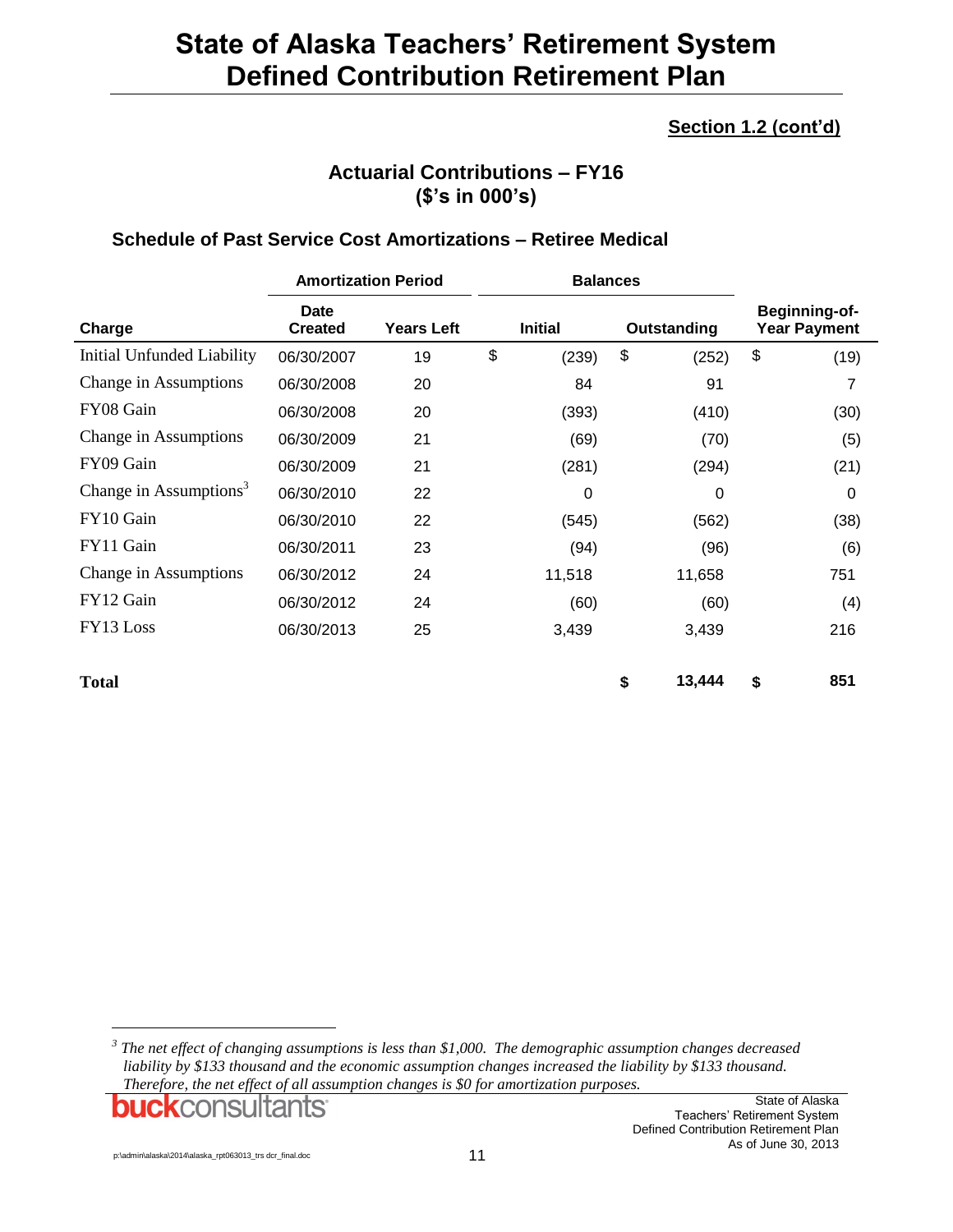## **Section 1.2 (cont'd)**

## **Actuarial Contributions – FY16 (\$'s in 000's)**

### **Schedule of Past Service Cost Amortizations – Total**

|                            | <b>Amortization Period</b>    |                   |    | <b>Balances</b> |              |                                      |
|----------------------------|-------------------------------|-------------------|----|-----------------|--------------|--------------------------------------|
| Charge                     | <b>Date</b><br><b>Created</b> | <b>Years Left</b> |    | <b>Initial</b>  | Outstanding  | Beginning-of-<br><b>Year Payment</b> |
| Initial Unfunded Liability | 06/30/2007                    | 19                | \$ | (223)           | \$<br>(236)  | \$<br>(18)                           |
| Change in Assumptions      | 06/30/2008                    | 20                |    | 84              | 91           |                                      |
| FY08 Gain                  | 06/30/2008                    | 20                |    | (785)           | (820)        | (60)                                 |
| Change in Assumptions      | 06/30/2009                    | 21                |    | (151)           | (154)        | (11)                                 |
| FY09 Gain                  | 06/30/2009                    | 21                |    | (875)           | (913)        | (64)                                 |
| Change in Assumptions      | 06/30/2010                    | 22                |    | (7)             | (8)          | (1)                                  |
| FY10 Gain                  | 06/30/2010                    | 22                |    | (1,024)         | (1,057)      | (72)                                 |
| FY11 Gain                  | 06/30/2011                    | 23                |    | (654)           | (668)        | (44)                                 |
| Change in Assumptions      | 06/30/2012                    | 24                |    | 11,518          | 11,658       | 751                                  |
| FY12 Gain                  | 06/30/2012                    | 24                |    | (189)           | (191)        | (12)                                 |
| FY13 Loss                  | 06/30/2013                    | 25                |    | 3,290           | 3,290        | 207                                  |
| <b>Total</b>               |                               |                   |    |                 | \$<br>10,992 | \$<br>683                            |

The amortization factor for 25 years is 15.898717. The weighted average amortization factor is 16.093704. The amortization method is level percentage of pay.

The equivalent single amortization period is 26.

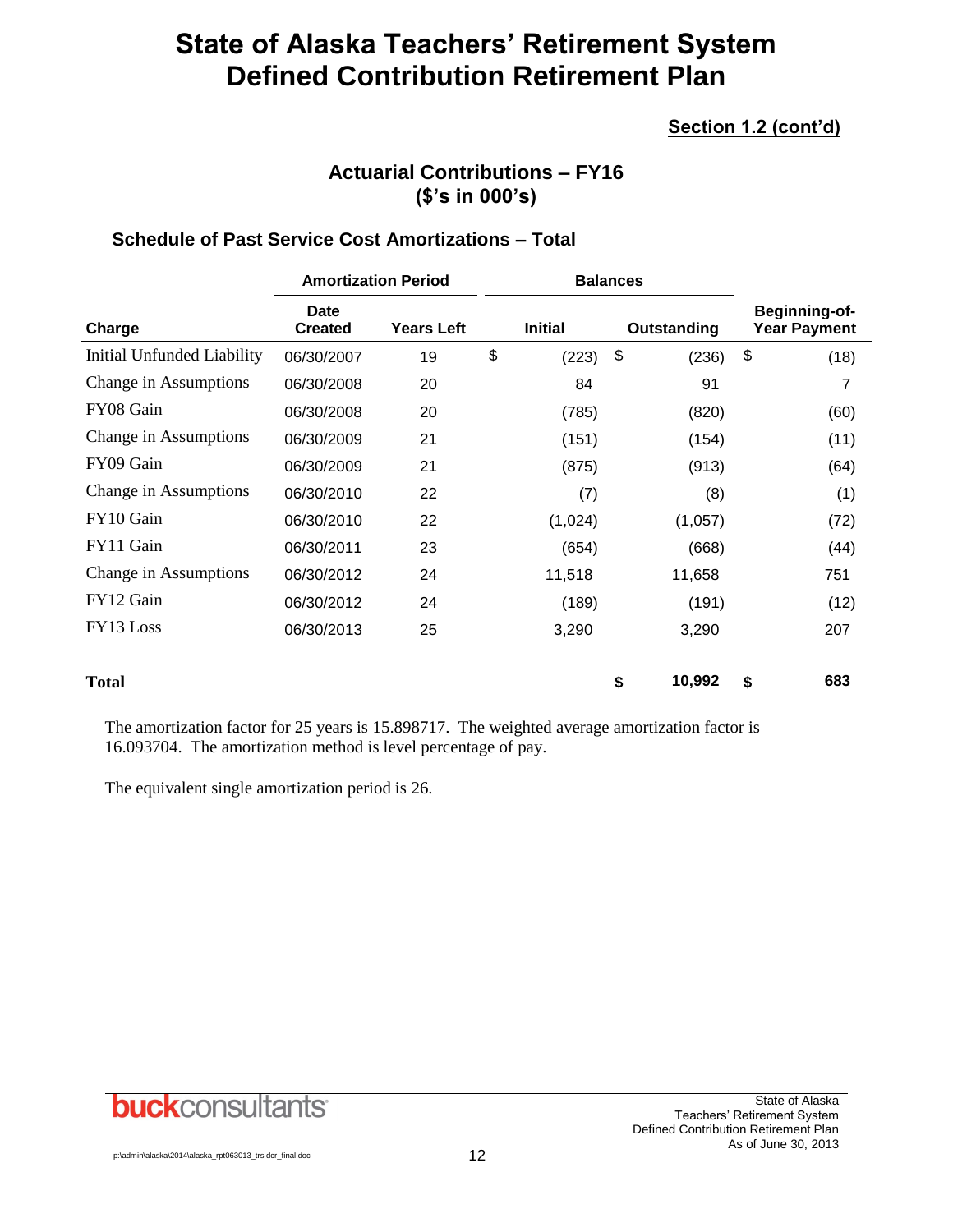### **Section 1.3**

## **Actuarial Gain/(Loss) for FY13 (\$'s in 000's)**

|                                                                                             | <b>Occupational</b><br>Death &<br><b>Disability</b> | <b>Retiree Medical</b> | <b>Total</b>   |
|---------------------------------------------------------------------------------------------|-----------------------------------------------------|------------------------|----------------|
| (1) Expected Actuarial Accrued Liability                                                    |                                                     |                        |                |
| Accrued Liability, June 30, 2012<br>(a)                                                     | \$<br>63                                            | \$<br>16,811           | \$<br>16,874   |
| Normal Cost for FY13<br>(b)                                                                 | 95                                                  | 3,256                  | 3,351          |
| Interest on (a) and (b) at $8.00\%$<br>(c)                                                  | 13                                                  | 1,605                  | 1,618          |
| Benefit Payments for FY13<br>(d)                                                            | 0                                                   | 0                      | 0              |
| Interest on (d) at $8.00\%$ for<br>(e)<br>one-half year                                     | $\overline{0}$                                      | 0                      | 0              |
| Expected Accrued Liability as of June 30, 2013<br>(f)<br>$(a) + (b) + (c) - (d) - (e)$      | \$<br>171                                           | \$<br>21,672           | \$<br>21,843   |
| Actual Accrued Liability, June 30, 2013<br>(2)                                              | 80                                                  | 22,058                 | 22,138         |
| Liability Gain/(Loss), $(1)(f) - (2)$<br>(3)                                                | \$<br>91                                            | \$<br>(386)            | \$<br>(295)    |
| <b>Expected Actuarial Asset Value</b><br>(4)                                                |                                                     |                        |                |
| Actuarial Asset Value, June 30, 2012<br>(a)                                                 | \$<br>2,348                                         | \$<br>6,937            | \$<br>9,285    |
| Interest on (a) at 8.00%<br>(b)                                                             | 188                                                 | 555                    | 743            |
| <b>Employer Contributions for FY13</b><br>(c)                                               | 0                                                   | 1,101                  | 1,101          |
| (d)<br>Interest on $(c)$ at 8.00% for<br>one-half year                                      | 0                                                   | 43                     | 43             |
| Benefit Payments for FY13<br>(e)                                                            | 0                                                   | 0                      | 0              |
| Interest on (e) at 8.00% for<br>(f)<br>one-half year                                        | $\overline{0}$                                      | $\overline{0}$         | 0              |
| Expected Actuarial Asset Value, June 30, 2013<br>(g)<br>$(a) + (b) + (c) + (d) - (e) - (f)$ | \$<br>2,536                                         | \$<br>8,636            | \$<br>11,172   |
| Actuarial Asset Value, June 30, 2013<br>(5)                                                 | 2,532                                               | 8,614                  | 11,146         |
| Actuarial Asset Gain/(Loss), $(5) - (4)(g)$<br>(6)                                          | \$<br>(4)                                           | \$<br>(22)             | \$<br>(26)     |
| Actuarial Gain/(Loss), $(3) + (6)$<br>(7)                                                   | \$<br>87                                            | \$<br>(408)            | \$<br>(321)    |
| <b>Effect of the 2-Year Delay on Contributions</b><br>(8)                                   | \$<br>62                                            | \$<br>(3,031)          | \$<br>(2,969)  |
| (9) FY13 Gain/(Loss) to be Amortized, $(7) + (8)$                                           | \$<br>149                                           | \$<br>(3, 439)         | \$<br>(3, 290) |

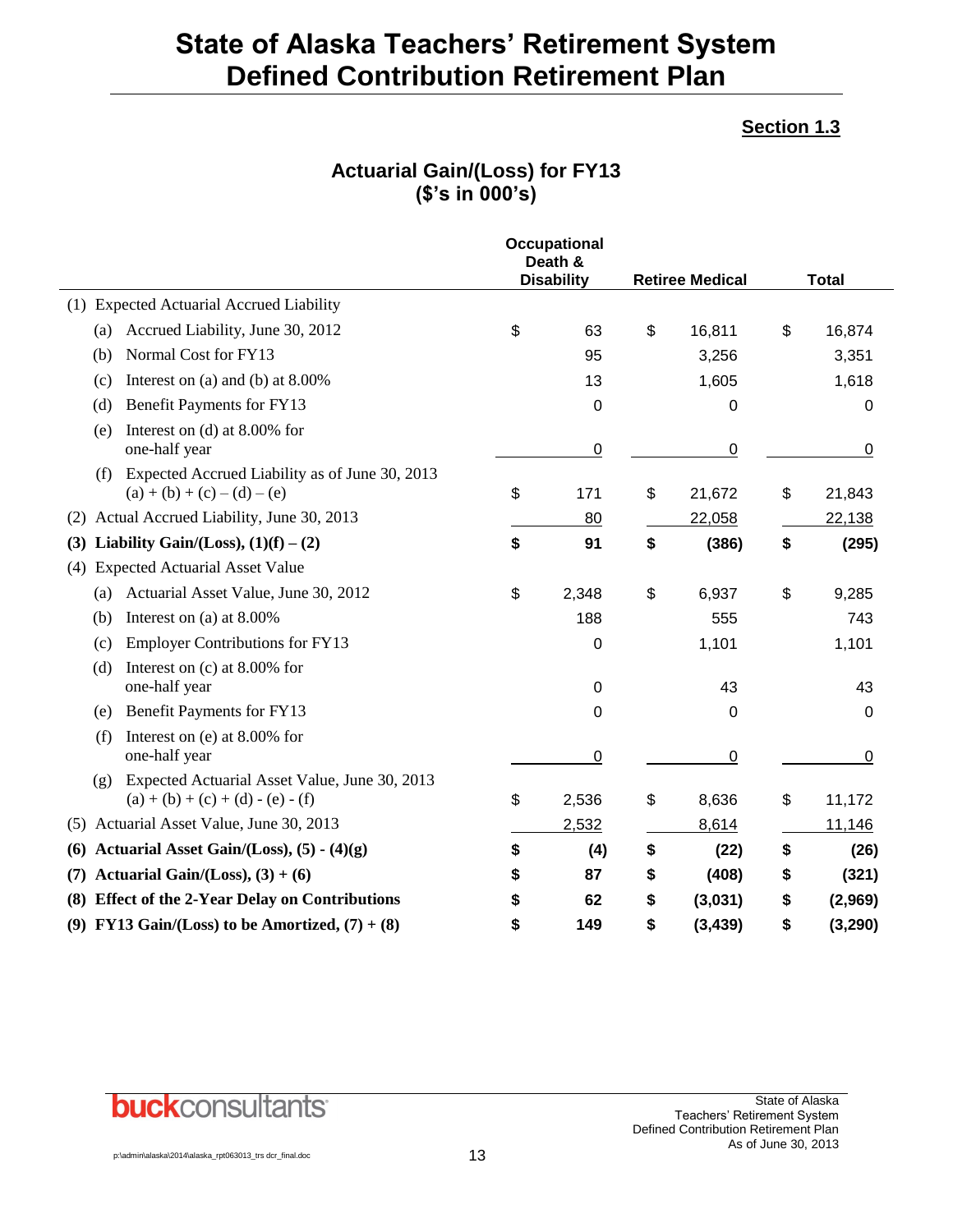### **Section 1.4**

| <b>Valuation</b><br>Date | Aggregate<br><b>Accrued</b><br>Liability | Valuation<br><b>Assets</b> | Assets as a<br><b>Percent of</b><br><b>Accrued</b><br>Liability | <b>Unfunded</b><br>Accrued<br>Liabilities<br>(UAL) |
|--------------------------|------------------------------------------|----------------------------|-----------------------------------------------------------------|----------------------------------------------------|
| June 30, 2007            | \$<br>374                                | \$<br>597                  | 159.7%                                                          | \$<br>(223)                                        |
| June 30, 2008            | \$<br>801                                | \$<br>1,728                | 215.7%                                                          | \$<br>(927)                                        |
| June 30, 2009            | \$<br>1,460                              | \$<br>3,424                | 234.5%                                                          | (1,964)<br>\$                                      |
| June 30, 2010            | \$<br>2,448                              | \$<br>5,472                | 223.5%                                                          | (3,024)<br>\$                                      |
| June 30, 2011            | \$<br>3,858                              | \$<br>7,566                | 196.1%                                                          | (3,708)<br>\$                                      |
| June 30, 2012            | \$<br>16,874                             | \$<br>9,285                | 55.0%                                                           | \$<br>7,589                                        |
| June 30, 2013            | 22,138<br>\$                             | \$<br>11,146               | 50.3%                                                           | \$<br>10,992                                       |

## **History of UAAL and Funded Ratio (\$'s in 000's)**

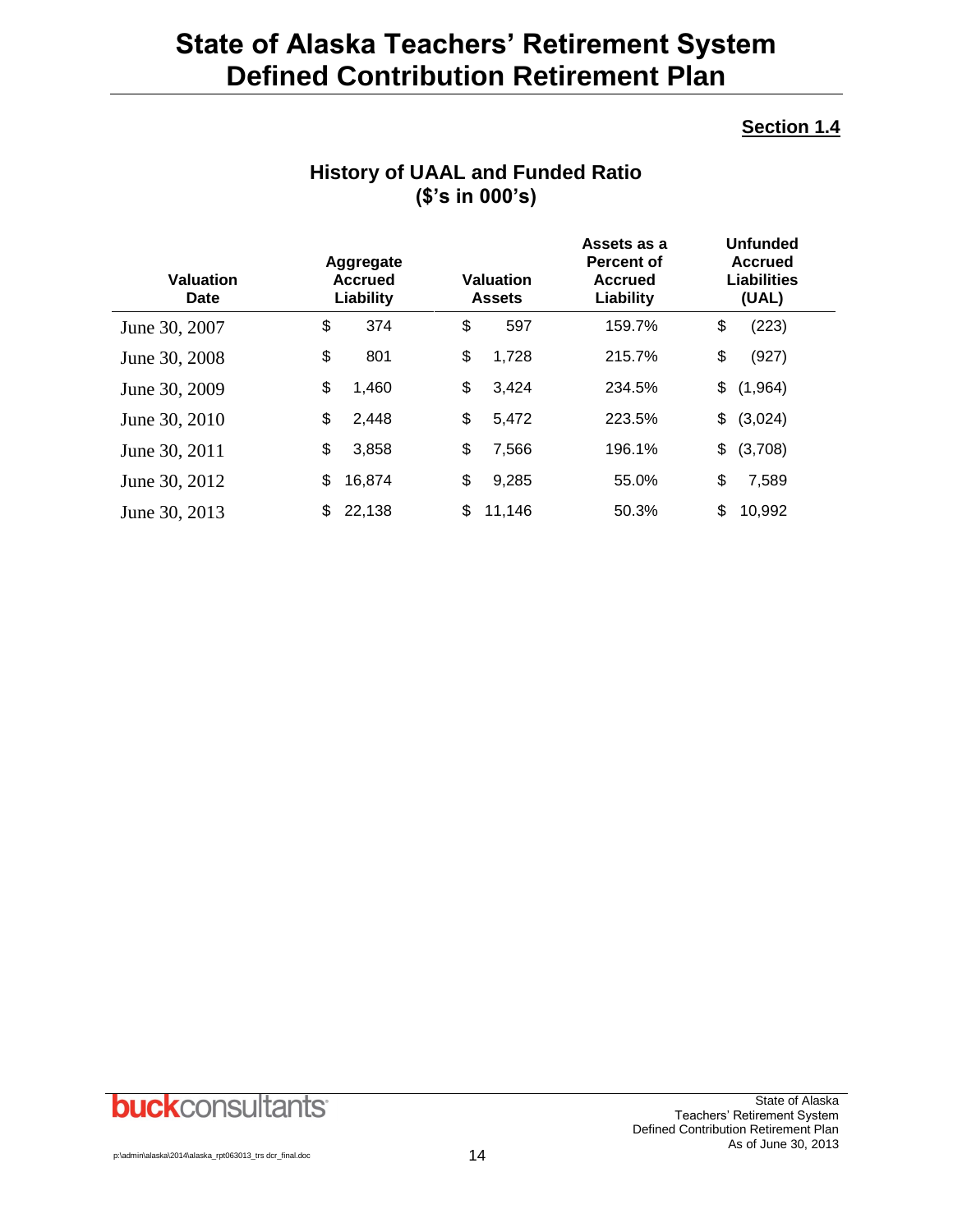**Section 2**

**Plan Assets**

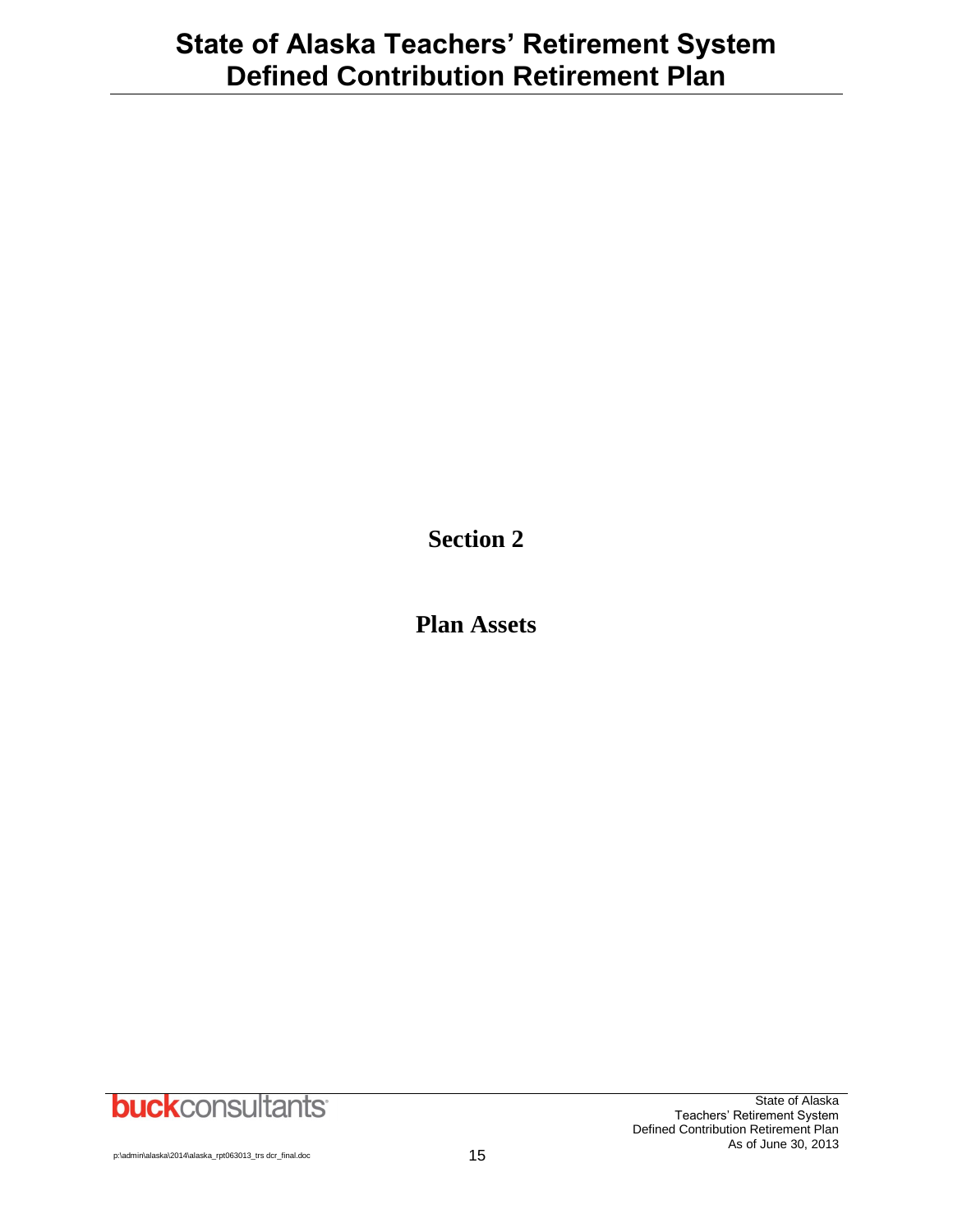### **Section 2.1**

## **Summary of Fair Value of Assets (\$'s in 000's)**

|                                      |               | <b>Occupational</b><br>Death & |               | <b>Retiree</b> |               | Total<br><b>Fair Value</b> | <b>Allocation</b> |
|--------------------------------------|---------------|--------------------------------|---------------|----------------|---------------|----------------------------|-------------------|
| As of June 30, 2013                  |               | <b>Disability</b>              |               | <b>Medical</b> |               |                            | <b>Percent</b>    |
| Cash and Short-Term Investments      |               |                                |               |                |               |                            |                   |
| - Cash and Cash Equivalents          | $\frac{2}{3}$ | 46                             | $\frac{1}{2}$ | 306            | \$            | 352                        | 3.1%              |
| - Subtotal                           | \$            | 46                             | \$            | 306            | \$            | 352                        | 3.1%              |
| <b>Fixed Income Investments</b>      |               |                                |               |                |               |                            |                   |
| - Domestic Fixed Income Pool         | \$            | 196                            | \$            | 647            | \$            | 843                        | 7.5%              |
| - International Fixed Income Pool    |               | 51                             |               | 167            |               | 218                        | 1.9%              |
| - High Yield Pool                    |               | 72                             |               | 240            |               | 312                        | 2.8%              |
| - Treasury Inflation Protection Pool |               | 1                              |               | $\overline{4}$ |               | 5                          | 0.0%              |
| - Emerging Debt Pool                 |               | 22                             |               | 71             |               | <u>93</u>                  | 0.8%              |
| - Subtotal                           | \$            | 342                            | \$            | 1,129          | \$            | 1,471                      | 13.0%             |
| <b>Equity Investments</b>            |               |                                |               |                |               |                            |                   |
| - Domestic Equity Pool               | \$            | 841                            | \$            | 2,774          | \$            | 3,615                      | 32.0%             |
| - International Equity Pool          |               | 501                            |               | 1,652          |               | 2,153                      | 19.0%             |
| - Private Equity Pool                |               | 231                            |               | 762            |               | 993                        | 8.8%              |
| - Emerging Markets Equity Pool       |               | 76                             |               | 250            |               | 326                        | 2.9%              |
| - Subtotal                           | \$            | 1,649                          | \$            | 5,438          | \$            | 7,087                      | 62.7%             |
| Other Investments                    |               |                                |               |                |               |                            |                   |
| - Real Estate Pool                   | \$            | 236                            | \$            | 779            | \$            | 1,015                      | 9.0%              |
| - Other Investments Pool             |               | 208                            |               | 684            |               | 892                        | 7.9%              |
| - Absolute Return Pool               |               | 114                            |               | 375            |               | 489                        | 4.3%              |
| - Other Assets                       |               | $\overline{0}$                 |               | $\overline{0}$ |               | $\overline{0}$             | 0.0%              |
| - Subtotal                           | \$            | 558                            | $\frac{1}{2}$ | 1,838          | $\frac{1}{2}$ | 2,396                      | 21.2%             |
| <b>Total Cash and Investments</b>    | \$            | 2,595                          | \$            | 8,711          | \$            | 11,306                     | 100.0%            |
| Net Accrued Receivables / (Payables) |               | 0                              |               | 68             |               | 68                         |                   |
| Net Assets                           | \$            | 2,595                          | \$            | 8,779          | \$            | 11,374                     |                   |

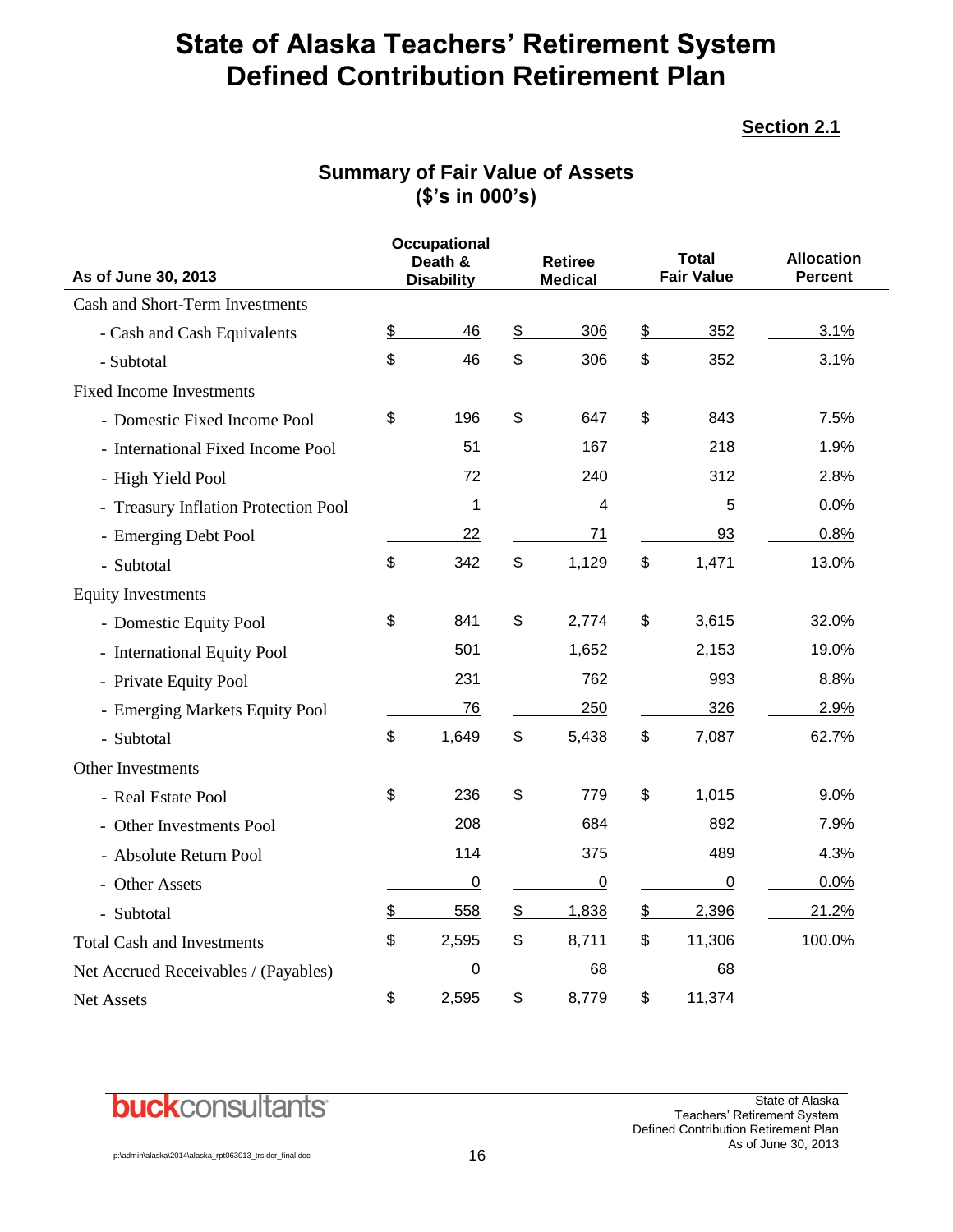### **Section 2.2**

## **Changes in Fair Value of Assets (\$'s in 000's)**

|     | Fiscal Year 2013 (in thousands)                                                  | <b>Occupational</b><br>Death & Disability |                           | <b>Retiree Medical</b> | <b>Total</b><br><b>Fair Value</b> |               |  |
|-----|----------------------------------------------------------------------------------|-------------------------------------------|---------------------------|------------------------|-----------------------------------|---------------|--|
| (1) | Net Assets, June 30, 2012                                                        |                                           |                           |                        |                                   |               |  |
|     | (fair value)                                                                     | \$<br>2,311                               | \$                        | 6,812                  | \$                                | 9,123         |  |
| (2) | Additions:                                                                       |                                           |                           |                        |                                   |               |  |
|     | <b>Member Contributions</b><br>(a)                                               | \$<br>0                                   | \$                        | 0                      | \$                                | 0             |  |
|     | <b>Employer Contributions</b><br>(b)                                             | 0                                         |                           | 1,101                  |                                   | 1,101         |  |
|     | Interest and Dividend Income<br>(c)                                              | 44                                        |                           | 138                    |                                   | 182           |  |
|     | Net Appreciation (Depreciation) in<br>(d)                                        |                                           |                           |                        |                                   |               |  |
|     | Fair Value of Investments                                                        | 240                                       |                           | 731                    |                                   | 971           |  |
|     | Other<br>(e)                                                                     | 0                                         |                           | 0                      |                                   | 0             |  |
|     | (f)<br><b>Total Additions</b>                                                    | \$<br>284                                 | $\boldsymbol{\mathsf{S}}$ | 1,970                  | $\mathfrak{S}$                    | 2,254         |  |
| (3) | Deductions:                                                                      |                                           |                           |                        |                                   |               |  |
|     | <b>Medical Benefits</b><br>(a)                                                   | \$<br>0                                   | \$                        | 0                      | \$                                | 0             |  |
|     | Death & Disability Benefits<br>(b)                                               | 0                                         |                           | 0                      |                                   | 0             |  |
|     | <b>Investment Expenses</b><br>(c)                                                | 0                                         |                           | 0                      |                                   | 0             |  |
|     | <b>Administrative Expenses</b><br>(d)                                            | <u>0</u>                                  |                           | $\overline{3}$         |                                   |               |  |
|     | <b>Total Deductions</b><br>(e)                                                   | \$<br>$\overline{0}$                      | \$                        | $\overline{3}$         | \$                                | $\frac{3}{3}$ |  |
| (4) | Net Assets, June 30, 2013                                                        |                                           |                           |                        |                                   |               |  |
|     | (fair value)                                                                     | \$<br>2,595                               | \$                        | 8,779                  | \$                                | 11,374        |  |
|     | Approximate Fair Value Investment Return<br>Rate During FY13 Net of All Expenses | 12.3%                                     |                           | 11.7%                  |                                   | 11.9%         |  |
|     |                                                                                  |                                           |                           |                        |                                   |               |  |

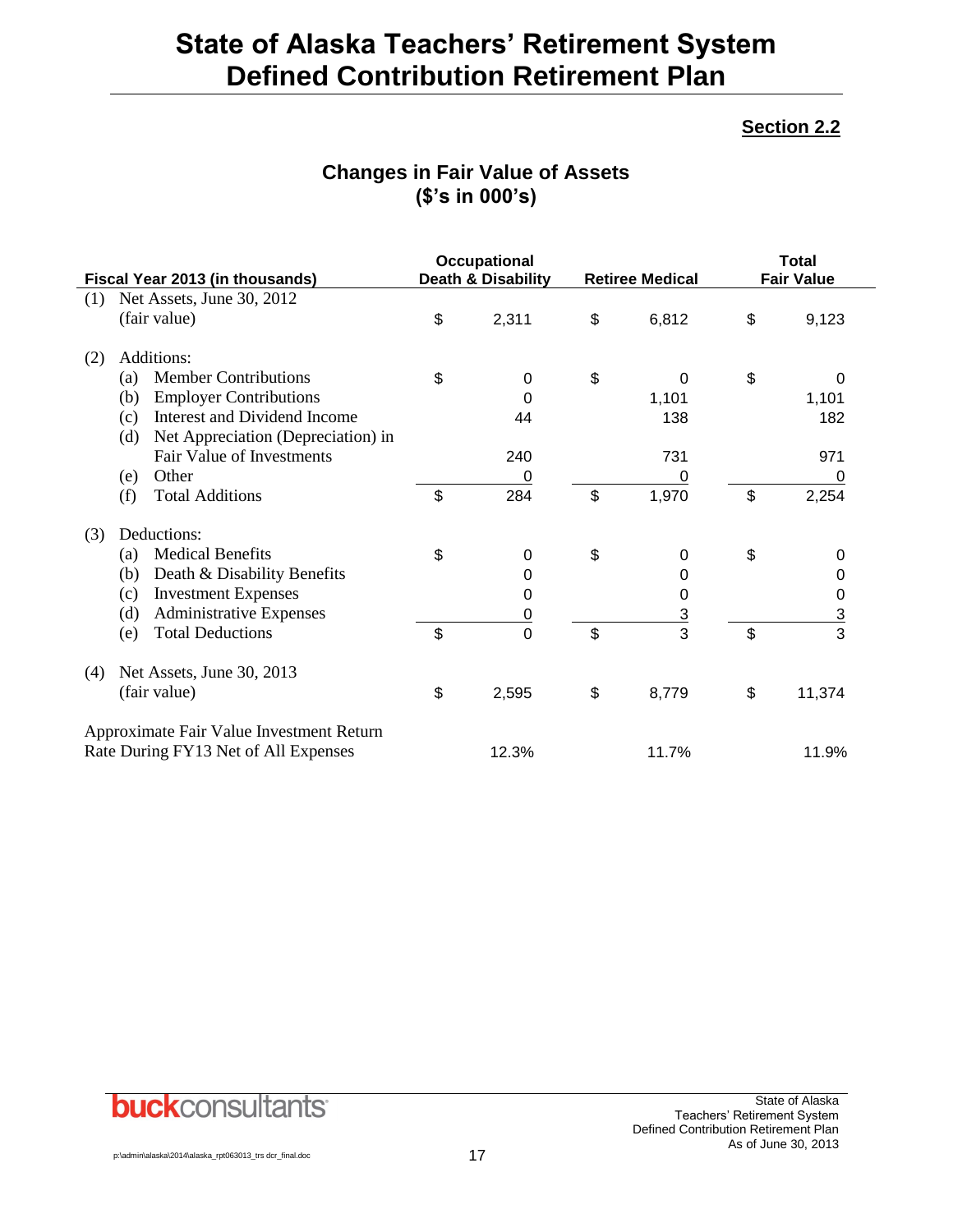### **Section 2.3**

## **Actuarial Value of Assets (\$'s in 000's)**

Future investment gains and losses will be recognized 20% per year over 5 years. In no event may valuation assets be less than 80% or more than 120% of fair value as of the current valuation date.

|                                                                                           | Occupational |                              |    |                                  |              |
|-------------------------------------------------------------------------------------------|--------------|------------------------------|----|----------------------------------|--------------|
| <b>In Thousands</b>                                                                       |              | Death &<br><b>Disability</b> |    | <b>Retiree</b><br><b>Medical</b> | <b>Total</b> |
| Deferral of Investment Return/(Loss) for FY13<br>(1)                                      |              |                              |    |                                  |              |
| (a) Fair Value, June 30, 2012                                                             | \$           | 2,311                        | \$ | 6,812                            | \$<br>9,123  |
| Contributions for FY13<br>(b)                                                             |              | 0                            |    | 1,101                            | 1,101        |
| Benefit Payments for FY13<br>(c)                                                          |              | 0                            |    | 0                                | 0            |
| Actual Investment Return (net of expenses)<br>(d)                                         |              | 284                          |    | 866                              | 1,150        |
| Expected Return Rate (net of expenses)<br>(e)                                             |              | 8.00%                        |    | 8.00%                            | 8.00%        |
| <b>Expected Return</b><br>(f)                                                             |              | 185                          |    | 588                              | 773          |
| Investment Gain/(Loss) for the Year $(d. -f.)$<br>(g)                                     |              | 99                           |    | 278                              | 377          |
| (h) Deferred Investment Return/(Loss)                                                     |              | 63                           |    | 165                              | 228          |
| Actuarial Value, June 30, 2013<br>(2)                                                     |              |                              |    |                                  |              |
| Fair Value, June 30, 2013<br>(a)                                                          | \$           | 2,595                        | \$ | 8,779                            | \$<br>11,374 |
| 2013 Deferred Investment Return/(Loss)<br>(b)                                             |              | 63                           |    | 165                              | 228          |
| Preliminary Actuarial Value, June 30, 2013<br>(c)<br>$(a. - b.)$                          |              |                              |    | 8,614                            |              |
|                                                                                           |              | 2,532                        |    |                                  | 11,146       |
| Upper Limit: 120% of Fair Value, June 30, 2013<br>(d)                                     |              | 3,114                        |    | 10,534                           | N/A          |
| Lower Limit: 80% of Fair Value, June 30, 2013<br>(e)                                      |              | 2,076                        |    | 7,024                            | N/A          |
| Actuarial Value, June 30, 2013<br>(f)<br>$(c.$ limited by $d.$ and $e.$ )                 | \$           | 2,532                        | \$ | 8,614                            | \$<br>11,146 |
| Ratio of Actuarial Value of Assets to<br>(g)                                              |              |                              |    |                                  |              |
| <b>Fair Value of Assets</b>                                                               |              | 97.6%                        |    | 98.1%                            | 98.0%        |
| (h) Approximate Actuarial Value Investment<br>Return Rate During FY13 Net of All Expenses |              | 7.8%                         |    | 7.7%                             | 7.7%         |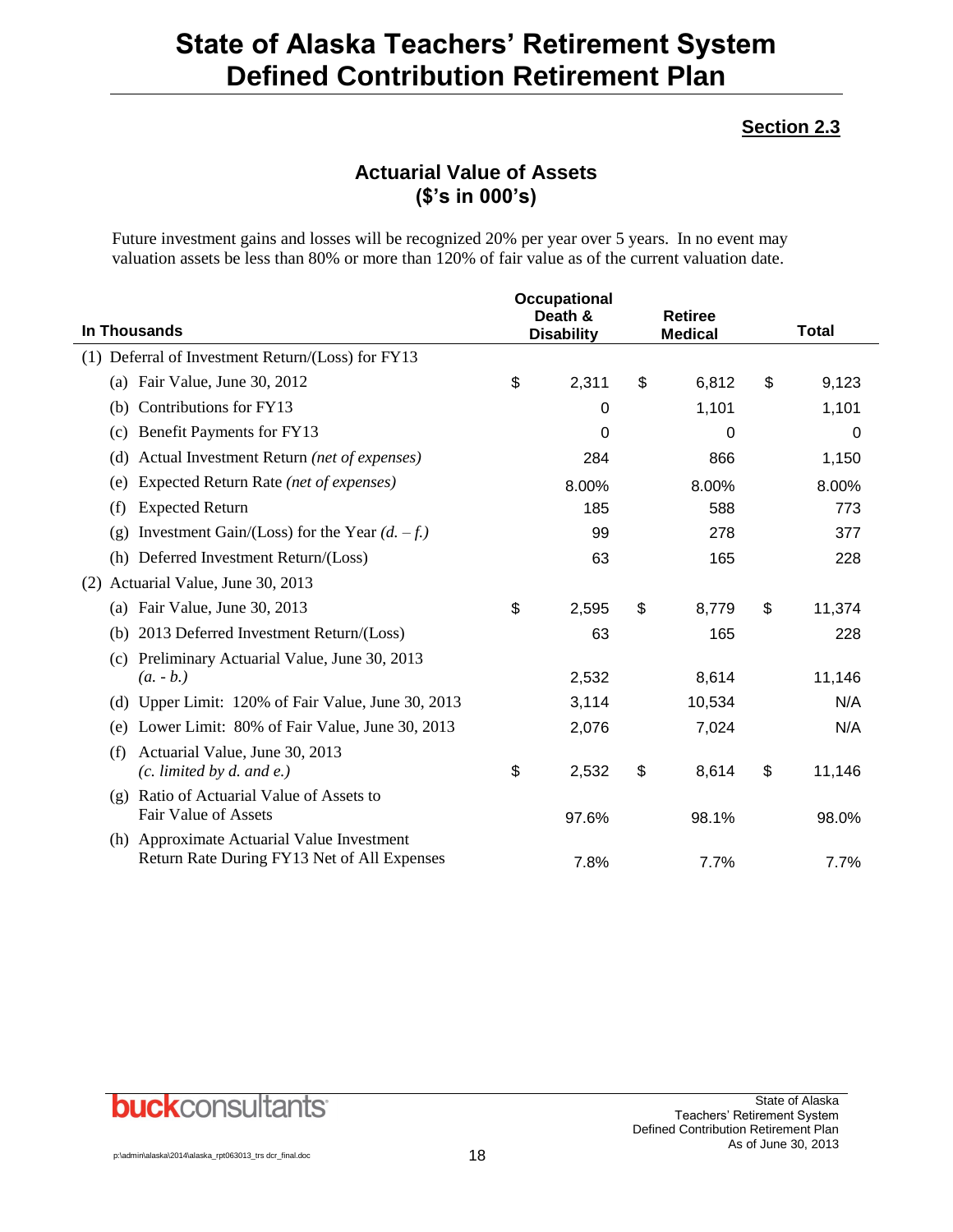## **Section 2.3 (cont'd)**

## **Actuarial Value of Assets (\$'s in 000's)**

The tables below show the development of gain/(loss) to be recognized in the current year.

| <b>Occupational Death &amp; Disability</b> |    |                                                                                |    |       |    |                                               |                                                   |      |  |
|--------------------------------------------|----|--------------------------------------------------------------------------------|----|-------|----|-----------------------------------------------|---------------------------------------------------|------|--|
| <b>Plan Year</b><br><b>Ended</b>           |    | Gain/(Loss)<br><b>Recognized in Prior</b><br><b>Asset Gain/(Loss)</b><br>Years |    |       |    | Gain/(Loss)<br><b>Recognized This</b><br>Year | Gain/(Loss)<br><b>Deferred to Future</b><br>Years |      |  |
| 6/30/2009                                  | \$ | (127)                                                                          | \$ | (101) | \$ | (26)                                          | \$                                                | 0    |  |
| 6/30/2010                                  |    | (14)                                                                           |    | (9)   |    | (3)                                           |                                                   | (2)  |  |
| 6/30/2011                                  |    | 190                                                                            |    | 76    |    | 38                                            |                                                   | 76   |  |
| 6/30/2012                                  |    | (150)                                                                          |    | (30)  |    | (30)                                          |                                                   | (90) |  |
| 6/30/2013                                  |    | 99                                                                             |    | 0     |    | 20                                            |                                                   | 79   |  |
| <b>Total</b>                               | จ  | (2)                                                                            | \$ | (64)  |    | (1)                                           |                                                   | 63   |  |

|                                  |                          |       |                                                    | <b>Retiree Medical</b> |                                               |                                                   |       |
|----------------------------------|--------------------------|-------|----------------------------------------------------|------------------------|-----------------------------------------------|---------------------------------------------------|-------|
| <b>Plan Year</b><br><b>Ended</b> | <b>Asset Gain/(Loss)</b> |       | Gain/(Loss)<br><b>Recognized in Prior</b><br>Years |                        | Gain/(Loss)<br><b>Recognized This</b><br>Year | Gain/(Loss)<br><b>Deferred to Future</b><br>Years |       |
| 6/30/2009                        | \$                       | (369) | \$                                                 | (296)                  | \$<br>(73)                                    | \$                                                | 0     |
| 6/30/2010                        |                          | (58)  |                                                    | (36)                   | (11)                                          |                                                   | (11)  |
| 6/30/2011                        |                          | 460   |                                                    | 184                    | 92                                            |                                                   | 184   |
| 6/30/2012                        |                          | (382) |                                                    | (76)                   | (76)                                          |                                                   | (230) |
| 6/30/2013                        |                          | 278   |                                                    | 0                      | 56                                            |                                                   | 222   |
| <b>Total</b>                     | \$                       | (71)  | \$                                                 | (224)                  | (12)                                          |                                                   | 165   |

|                                  |                          |    | <b>Total</b>                                       |    |                                               |                                                   |       |
|----------------------------------|--------------------------|----|----------------------------------------------------|----|-----------------------------------------------|---------------------------------------------------|-------|
| <b>Plan Year</b><br><b>Ended</b> | <b>Asset Gain/(Loss)</b> |    | Gain/(Loss)<br><b>Recognized in Prior</b><br>Years |    | Gain/(Loss)<br><b>Recognized This</b><br>Year | Gain/(Loss)<br><b>Deferred to Future</b><br>Years |       |
| 6/30/2009                        | \$<br>(496)              | \$ | (397)                                              | \$ | (99)                                          | \$                                                | 0     |
| 6/30/2010                        | (72)                     |    | (45)                                               |    | (14)                                          |                                                   | (13)  |
| 6/30/2011                        | 650                      |    | 260                                                |    | 130                                           |                                                   | 260   |
| 6/30/2012                        | (532)                    |    | (106)                                              |    | (106)                                         |                                                   | (320) |
| 6/30/2013                        | 377                      |    | 0                                                  |    | 76                                            |                                                   | 301   |
| <b>Total</b>                     | \$<br>(73)               | \$ | (288)                                              | \$ | (13)                                          | \$                                                | 228   |

## **buck**consultants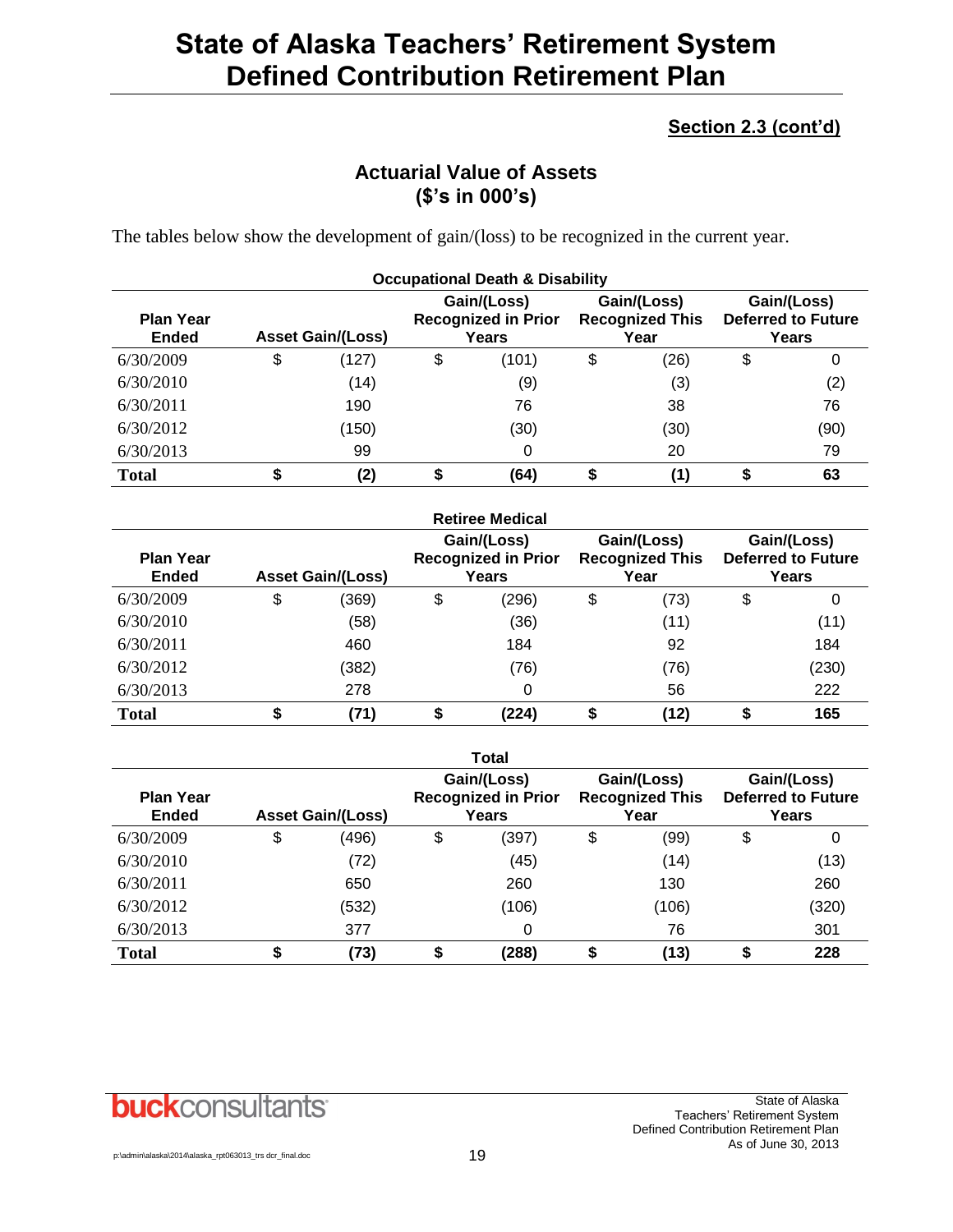## **Section 2.4**

## **Historical Asset Rate of Return**

|                    | <b>Actuarial Value</b> |                   |            | <b>Fair Value</b> |
|--------------------|------------------------|-------------------|------------|-------------------|
| <b>Year Ending</b> | Annual                 | <b>Cumulative</b> | Annual     | <b>Cumulative</b> |
| June 30, 2008      | 6.4%                   | 6.4%              | (0.3)%     | (0.3)%            |
| June 30, 2009      | 3.2%                   | 4.8%              | $(12.0)\%$ | (6.3)%            |
| June 30, 2010      | 4.2%                   | 4.6%              | 6.4%       | (2.3)%            |
| June 30, 2011      | 7.4%                   | 5.3%              | 18.9%      | 2.6%              |
| June 30, 2012      | 6.9%                   | 5.6%              | 1.6%       | 2.4%              |
| June 30, 2013      | 7.7%                   | $6.0\%$           | 11.9%      | 3.9%              |

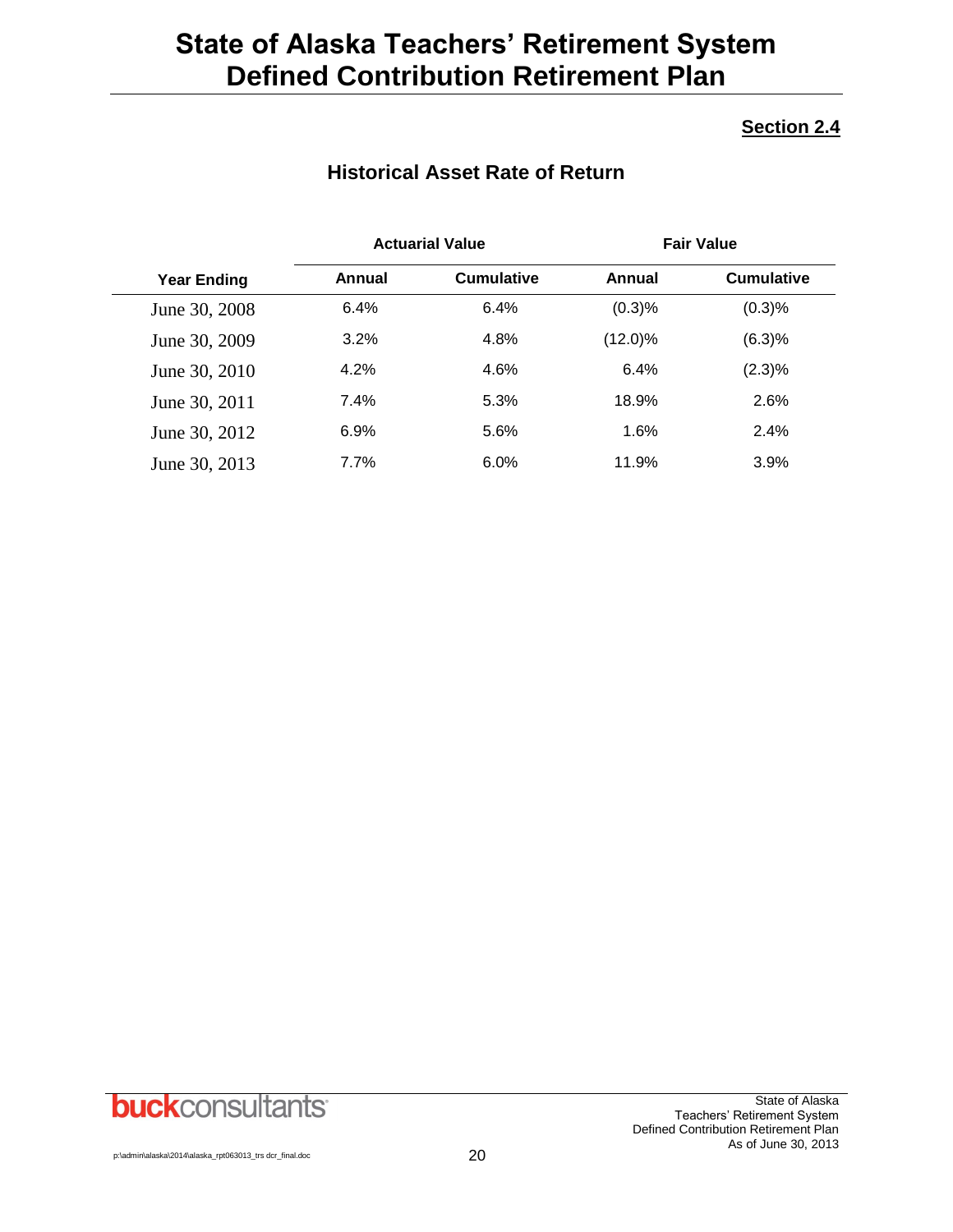**Section 3**

## **Accounting Information**

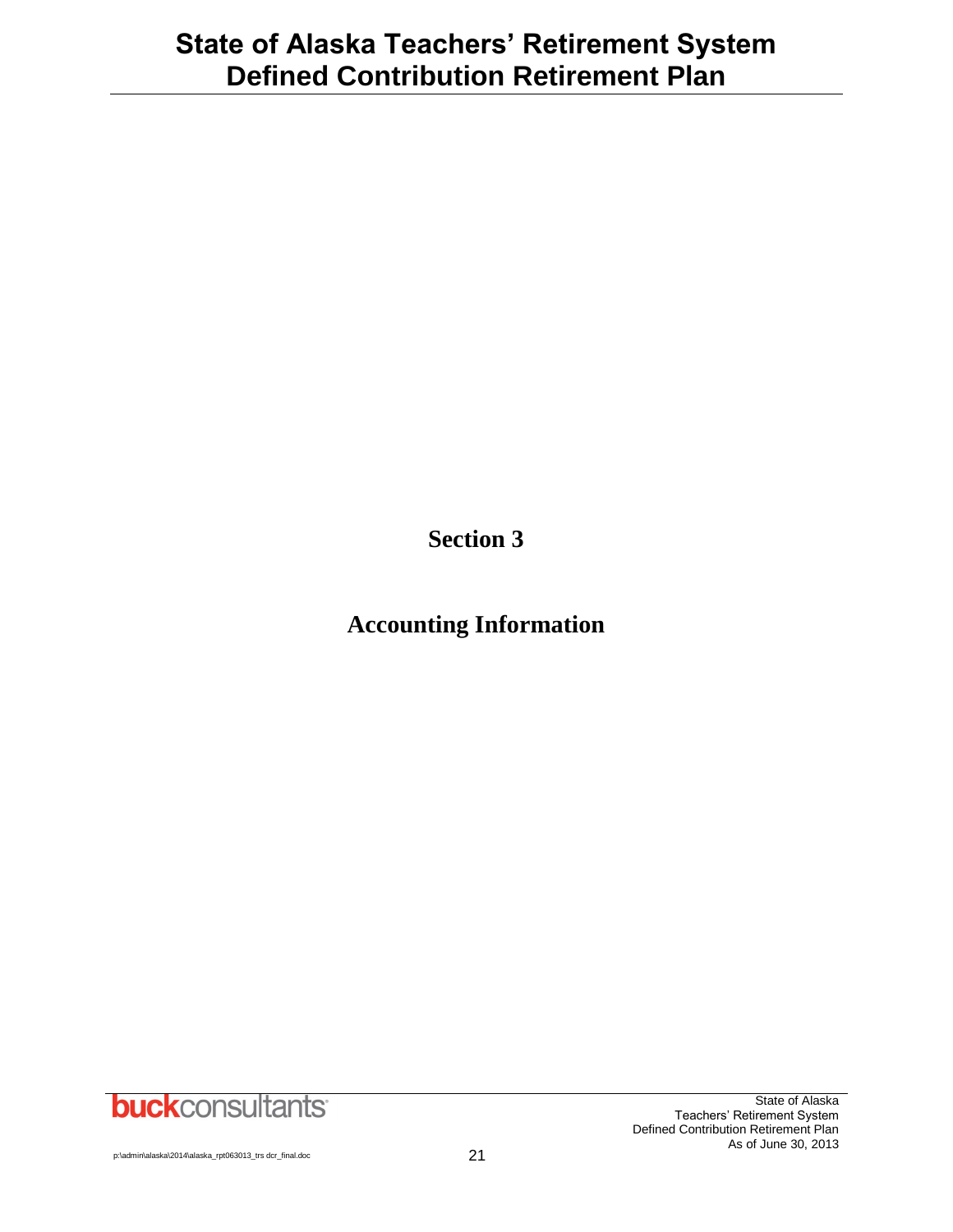### **Section 3.1**

## **Schedule of Funding Progress (\$'s in 000's)**

The exhibit below shows the death and disability plan disclosure under GASB No. 25.

|               | <b>Actuarial Accrued</b><br><b>Liabilities (AAL)</b> | <b>Actuarial Value</b><br>of Assets | <b>Funded Ratio</b> | <b>Unfunded AAL</b><br>(UAAL) | <b>Covered Payroll</b> | UAAL as a<br>Percentage of<br><b>Covered Payroll</b> |
|---------------|------------------------------------------------------|-------------------------------------|---------------------|-------------------------------|------------------------|------------------------------------------------------|
| June 30, 2013 | 80<br>\$                                             | \$<br>2,532                         | 3,165.0%            | \$<br>(2, 452)                | \$<br>206,771          | $(1.2)\%$                                            |
| June 30, 2012 | 63                                                   | 2,348                               | 3,727.0%            | (2, 285)                      | 200,043                | (1.1)%                                               |
| June 30, 2011 | 57                                                   | 2,193                               | 3.847.4%            | (2, 136)                      | 170,606                | (1.3)%                                               |
| June 30, 2010 | 18                                                   | 1,577                               | 8.761.1%            | (1, 559)                      | 118,813                | (1.3)%                                               |
| June 30, 2009 | 14                                                   | 1,071                               | 7.650.0%            | (1,057)                       | 89,708                 | (1.2)%                                               |
| June 30, 2008 | 44                                                   | 420                                 | 954.5%              | (376)                         | 56,369                 | (0.7)%                                               |
| June 30, 2007 | 16                                                   |                                     | $0.0\%$             | 16                            | 28,410                 | 0.1%                                                 |

The exhibit below shows the retiree medical disclosure without regard to Medicare Part D under GASB No. 43.

|               | <b>Actuarial Accrued</b><br><b>Liabilities (AAL)</b> |      | <b>Actuarial Value</b><br>of Assets | <b>Funded Ratio</b> | <b>Unfunded AAL</b><br>(UAAL) | <b>Covered Payroll</b> | UAAL as a<br>Percentage of<br><b>Covered Payroll</b> |
|---------------|------------------------------------------------------|------|-------------------------------------|---------------------|-------------------------------|------------------------|------------------------------------------------------|
| June 30, 2013 | 25,152<br>\$                                         | - \$ | 8,614                               | 34.2%               | \$<br>16,538                  | \$<br>206,771          | 8.0%                                                 |
| June 30, 2012 | 19,427                                               |      | 6,937                               | 35.7%               | 12,490                        | 200,043                | 6.2%                                                 |
| June 30, 2011 | 4,386                                                |      | 5.373                               | 122.5%              | (987)                         | 170,606                | $(0.6)$ %                                            |
| June 30, 2010 | 2,809                                                |      | 3,895                               | 138.7%              | (1,086)                       | 118,813                | (0.9)%                                               |
| June 30, 2009 | .690 ،                                               |      | 2,353                               | 139.2%              | (663)                         | 89,708                 | (0.7)%                                               |
| June 30, 2008 | 899                                                  |      | 1,308                               | 145.5%              | (409)                         | 56,369                 | (0.7)%                                               |
| June 30, 2007 | 403                                                  |      | 597                                 | 148.1%              | (194)                         | 28,410                 | (0.7)%                                               |

*<sup>1</sup>Actual active member payroll has been based on information provided by KPMG, LLP.* 

**buck**consultants

State of Alaska Teachers' Retirement System Defined Contribution Retirement Plan As of June 30, 2013

l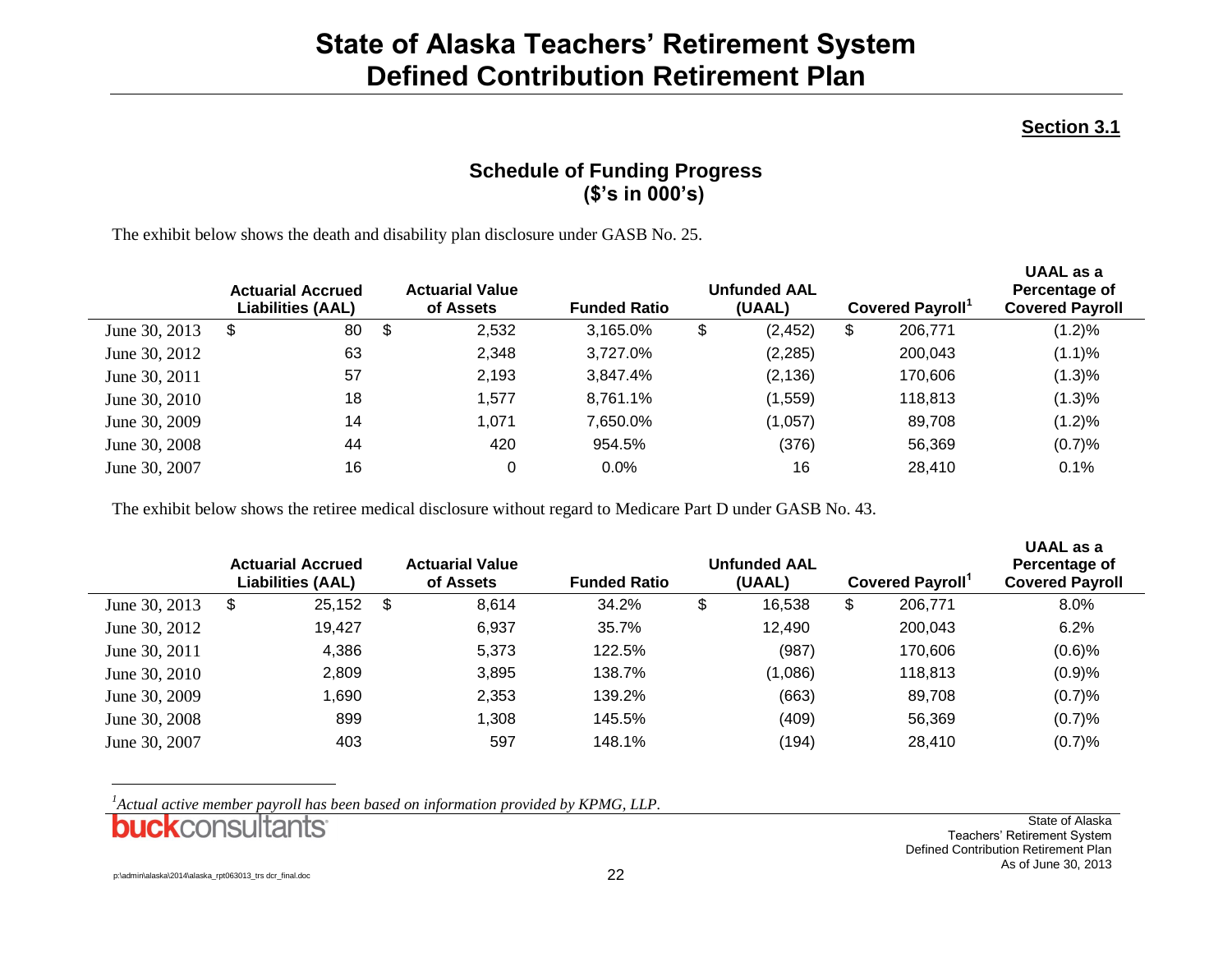## **Section 3.2**

## **Schedule of Employer Contributions (\$'s in 000's)**

The following shows the death and disability disclosure under GASB No. 25 for fiscal year ending 2007 and later.

| <b>Fiscal Year Ending</b> | <b>Annual Required</b><br><b>Contribution (ARC)</b> |     | <b>Percentage of ARC</b><br><b>Contributed</b> |
|---------------------------|-----------------------------------------------------|-----|------------------------------------------------|
| June 30, 2013             | \$                                                  | 0   | 100%                                           |
| June 30, 2012             | \$                                                  | 0   | 100%                                           |
| June 30, 2011             | S                                                   | 474 | 100%                                           |
| June 30, 2010             | S                                                   | 442 | 100%                                           |
| June 30, 2009             | S                                                   | 623 | 100%                                           |
| June 30, 2008             | S                                                   | 408 | 100%                                           |
| June 30, 2007             |                                                     | 72  | 0%                                             |

The following shows the retiree medical disclosure without regard to Medicare Part D subsidy under GASB No. 43 for fiscal year ending 2007 and later.

| <b>Fiscal Year Ending</b> | <b>Annual Required</b><br><b>Contribution (ARC)</b> | <b>Percentage of ARC</b><br><b>Contributed</b> |
|---------------------------|-----------------------------------------------------|------------------------------------------------|
| June 30, 2013             | \$1,241                                             | 89%                                            |
| June 30, 2012             | \$1,420                                             | 82%                                            |
| June 30, 2011             | \$1,422                                             | 81%                                            |
| June 30, 2010             | \$1,628                                             | 87%                                            |
| June 30, 2009             | \$1,162                                             | 85%                                            |
| June 30, 2008             | 763<br>\$                                           | 85%                                            |
| June 30, 2007             | 575                                                 | 100%                                           |

The exhibit below shows the annual required contribution (ARC) as a percentage of pay.

|                       |                    | <b>Total Employer Contribution Rate</b>       |                        |       |  |  |  |
|-----------------------|--------------------|-----------------------------------------------|------------------------|-------|--|--|--|
| <b>Valuation Date</b> | <b>Fiscal Year</b> | Occupational<br><b>Death &amp; Disability</b> | <b>Retiree Medical</b> | Total |  |  |  |
| N/A                   | <b>FY07</b>        | N/A                                           | 1.75%                  | 1.75% |  |  |  |
| N/A                   | <b>FY08</b>        | 0.56%                                         | 1.16%                  | 1.72% |  |  |  |
| N/A                   | <b>FY09</b>        | 0.62%                                         | 1.16%                  | 1.78% |  |  |  |
| June 30, 2007         | <b>FY10</b>        | 0.32%                                         | 1.18%                  | 1.50% |  |  |  |
| June 30, 2008         | <b>FY11</b>        | 0.28%                                         | 0.84%                  | 1.12% |  |  |  |
| June 30, 2009         | <b>FY12</b>        | $0.00\%$                                      | 0.71%                  | 0.71% |  |  |  |
| June 30, 2010         | <b>FY13</b>        | $0.00\%$                                      | 0.60%                  | 0.60% |  |  |  |
| June 30, 2011         | <b>FY14</b>        | $0.00\%$                                      | 0.58%                  | 0.58% |  |  |  |
| June 30, 2012         | <b>FY15</b>        | $0.00\%$                                      | 2.39%                  | 2.39% |  |  |  |
| June 30, 2013         | <b>FY16</b>        | $0.00\%$                                      | 2.36%                  | 2.36% |  |  |  |



State of Alaska Teachers' Retirement System Defined Contribution Retirement Plan As of June 30, 2013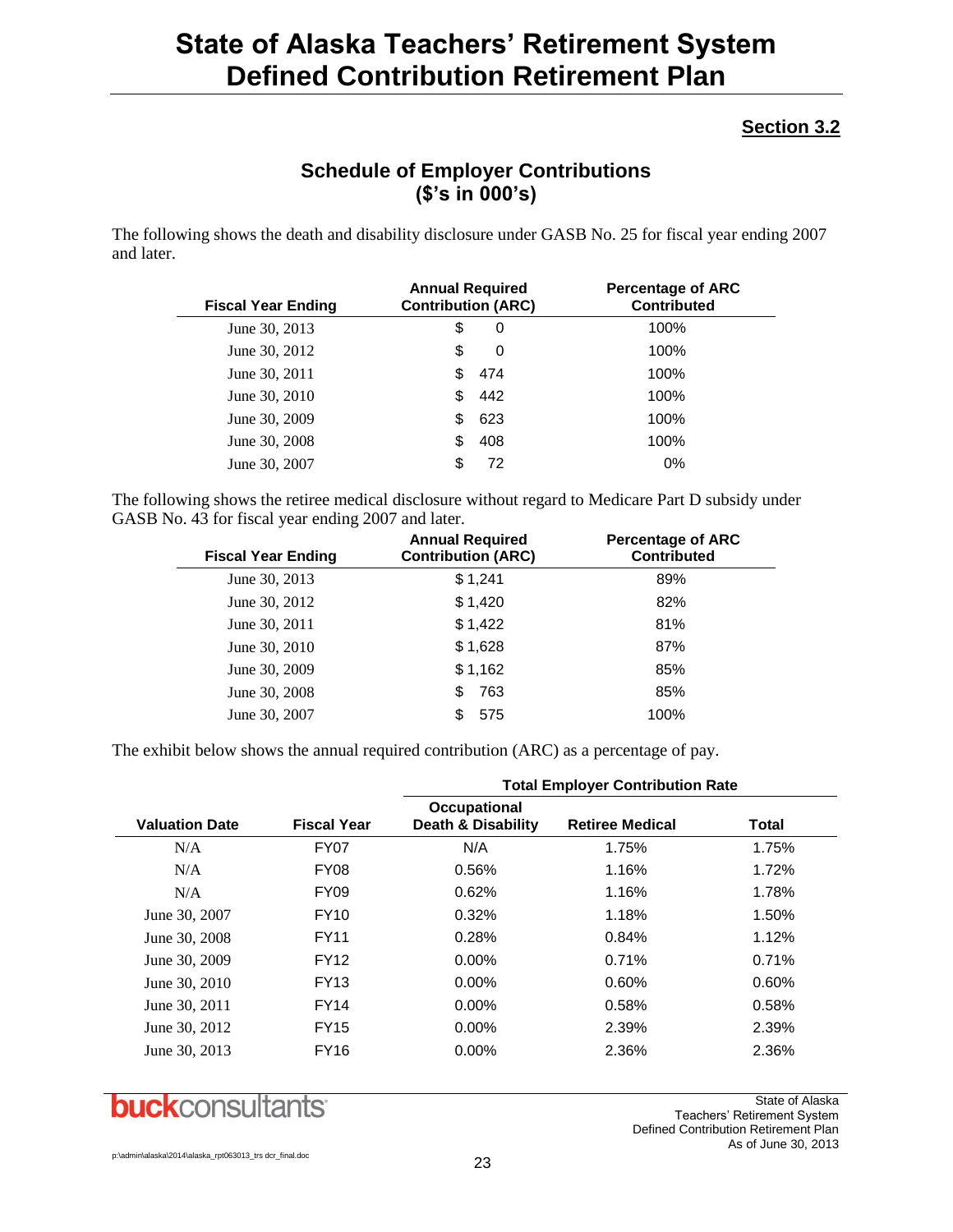## **Section 3.3**

## **Notes to Trend Data**

## **Actuarial Assumptions, Methods and Additional Information Under GASB**

| <b>Valuation Date</b>                        | June 30, 2013                                                                                           |
|----------------------------------------------|---------------------------------------------------------------------------------------------------------|
| <b>Actuarial Cost Method</b>                 | Entry Age Normal                                                                                        |
|                                              | Level Percentage of Pay Normal Cost Basis for<br>Occupational Death & Disability                        |
|                                              | Level Dollar Normal Cost Basis for Retiree Medical                                                      |
| <b>Amortization Method</b>                   | Level Percent of Pay, closed with bases<br>established annually                                         |
| <b>Equivalent Single Amortization Period</b> | 26 years                                                                                                |
| <b>Asset Valuation Method</b>                | 5-year smoothed market, 80% to 120% of fair value<br>corridor                                           |
| <b>Actuarial Assumptions:</b>                |                                                                                                         |
| Investment rate of return*                   | 8.00%                                                                                                   |
| Projected salary increases                   | 6.11% for first 5 years of service grading down to<br>3.62% after 20 years. Inflation - 3.12% per year. |
| *Includes price inflation at                 | 3.12%                                                                                                   |

GASB 43 requires that the discount rate used in the valuation be the estimated long-term yield on investments that are expected to finance postemployment benefits. Depending on the method by which a plan is financed, the relevant investments could be plan assets, employer assets or a combination of plan and employer assets. The investment return should reflect the nature and the mix of both current and expected investments and the basis used to determine the actuarial value of assets.

The State of Alaska Teachers' Retirement System DCR Plan's retiree medical benefits are fully funded. Therefore, the 8.00% discount rate used for GASB 25 reporting is also applied herein for GASB 43 reporting.

Based on GASB accounting rules, the retiree drug subsidy the State of Alaska receives under Medicare Part D has not been recognized for GASB 43 disclosure purposes.

Disregarding future Medicare Part D payments, the fiscal 2016 employer ARC for accounting purposes is 2.36% of pay for retiree medical benefits and 2.36% of pay for retiree medical and death and disability benefits combined.

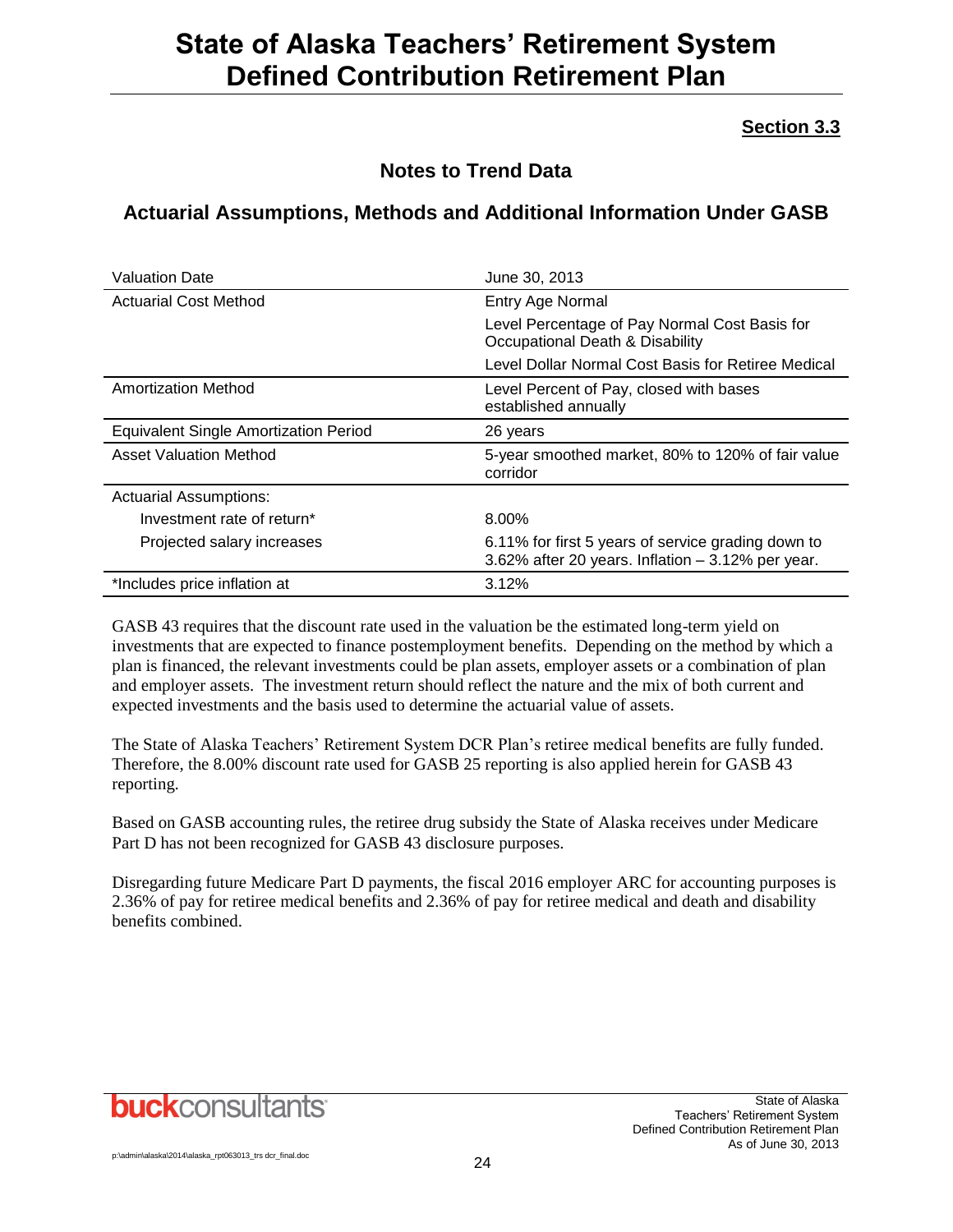### **Section 3.4**

## **Solvency Test (\$'s in 000's)**

The exhibit below shows the combined occupational death & disability and retiree medical solvency test for valuation dates June 30, 2010 and before.

|                                 |                                                     | <b>Aggregate Accrued Liability For:</b> |    |                                                 |    |                                                                    |                                   |       | <b>Portion of Accrued Liabilities</b><br><b>Covered by Assets</b> |        |        |  |
|---------------------------------|-----------------------------------------------------|-----------------------------------------|----|-------------------------------------------------|----|--------------------------------------------------------------------|-----------------------------------|-------|-------------------------------------------------------------------|--------|--------|--|
| <b>Valuation</b><br><b>Date</b> | (1)<br><b>Active Member</b><br><b>Contributions</b> |                                         |    | (2)<br>(3)<br><b>Inactive</b><br><b>Members</b> |    | <b>Active Members</b><br>(Employer-<br><b>Financed</b><br>Portion) | <b>Valuation</b><br><b>Assets</b> |       | (1)                                                               | (2)    | (3)    |  |
| June 30, $2010^1$               | \$                                                  | 0                                       | \$ | 0                                               | \$ | 2,448                                                              | \$                                | 5,472 | 100.0%                                                            | 100.0% | 100.0% |  |
| June 30, $20091$                |                                                     | 0                                       |    | 0                                               |    | 1,460                                                              |                                   | 3,424 | 100.0%                                                            | 100.0% | 100.0% |  |
| June 30, $2008^1$               |                                                     | 0                                       |    | $\mathbf 0$                                     |    | 801                                                                |                                   | 1,728 | 100.0%                                                            | 100.0% | 100.0% |  |
| June 30, 2007                   |                                                     | 0                                       |    | $\mathbf 0$                                     |    | 374                                                                |                                   | 597   | 100.0%                                                            | 100.0% | 100.0% |  |
| June 30, 2006                   |                                                     | 0                                       |    | $\mathbf 0$                                     |    | 0                                                                  |                                   | 0     | 100.0%                                                            | 100.0% | 100.0% |  |

Retiree medical liabilities are calculated using the funding assumptions (i.e., funding investment return and net of Medicare Part D subsidy).

*<sup>1</sup> Change in Assumptions***buck**consultants

l

State of Alaska Teachers' Retirement System Defined Contribution Retirement Plan As of June 30, 2013

p:\admin\alaska\2014\alaska\_rpt063013\_trs dcr\_final.doc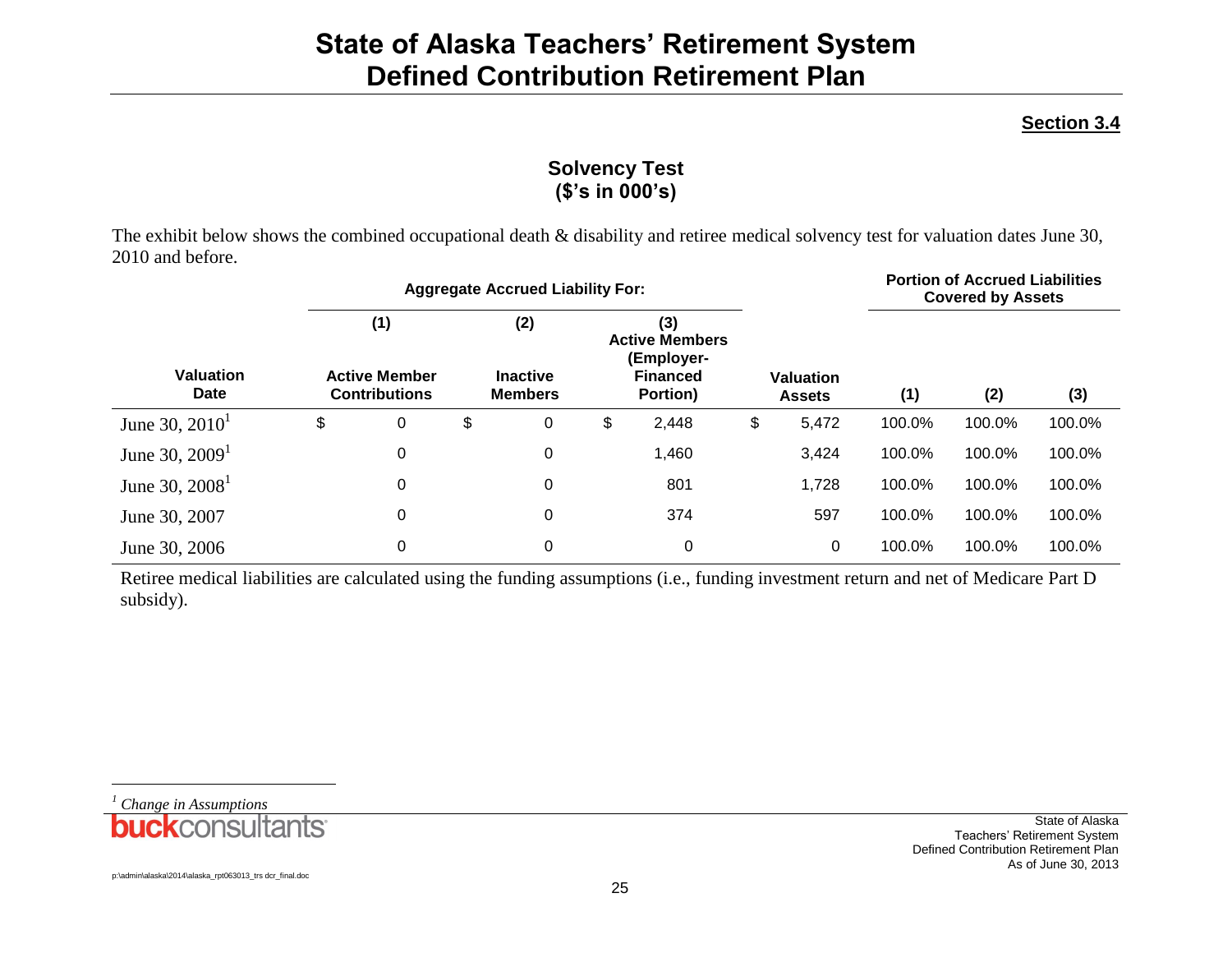### **Section 3.4 (cont'd)**

## **Solvency Test (\$'s in 000's)**

The exhibit below shows the occupational death & disability solvency test for valuation dates June 30, 2006 and later.

|                                 |                                                     |   | <b>Occupational Death &amp; Disability</b><br><b>Aggregate Accrued Liability For:</b> |                                                                           |    |                                                                                | <b>Portion of Accrued Liabilities</b><br><b>Covered by Assets</b> |        |        |        |
|---------------------------------|-----------------------------------------------------|---|---------------------------------------------------------------------------------------|---------------------------------------------------------------------------|----|--------------------------------------------------------------------------------|-------------------------------------------------------------------|--------|--------|--------|
| <b>Valuation</b><br><b>Date</b> | (1)<br><b>Active Member</b><br><b>Contributions</b> |   | (2)<br><b>Inactive</b><br><b>Members</b>                                              | (3)<br><b>Active Members</b><br>(Employer-<br><b>Financed</b><br>Portion) |    | <b>Occupational</b><br>Death & Disability<br><b>Valuation</b><br><b>Assets</b> |                                                                   | (1)    | (2)    | (3)    |
| June 30, 2013                   | \$                                                  | 0 | \$<br>0                                                                               | \$                                                                        | 80 | \$                                                                             | 2,532                                                             | 100.0% | 100.0% | 100.0% |
| June 30, 2012                   |                                                     | 0 | 0                                                                                     |                                                                           | 63 |                                                                                | 2,348                                                             | 100.0% | 100.0% | 100.0% |
| June 30, 2011                   |                                                     | 0 | 0                                                                                     |                                                                           | 57 |                                                                                | 2,193                                                             | 100.0% | 100.0% | 100.0% |
| June 30, $2010^1$               |                                                     | 0 | 0                                                                                     |                                                                           | 18 |                                                                                | 1,577                                                             | 100.0% | 100.0% | 100.0% |
| June 30, $20091$                |                                                     | 0 | 0                                                                                     |                                                                           | 14 |                                                                                | 1,071                                                             | 100.0% | 100.0% | 100.0% |
| June 30, 2008                   |                                                     | 0 | 0                                                                                     |                                                                           | 44 |                                                                                | 420                                                               | 100.0% | 100.0% | 100.0% |
| June 30, 2007                   |                                                     | 0 | 0                                                                                     |                                                                           | 16 |                                                                                | $\mathbf 0$                                                       | 100.0% | 100.0% | 0.0%   |
| June 30, 2006                   |                                                     | 0 | 0                                                                                     |                                                                           | 0  |                                                                                | $\mathbf 0$                                                       | N/A    | N/A    | N/A    |



State of Alaska Teachers' Retirement System Defined Contribution Retirement Plan As of June 30, 2013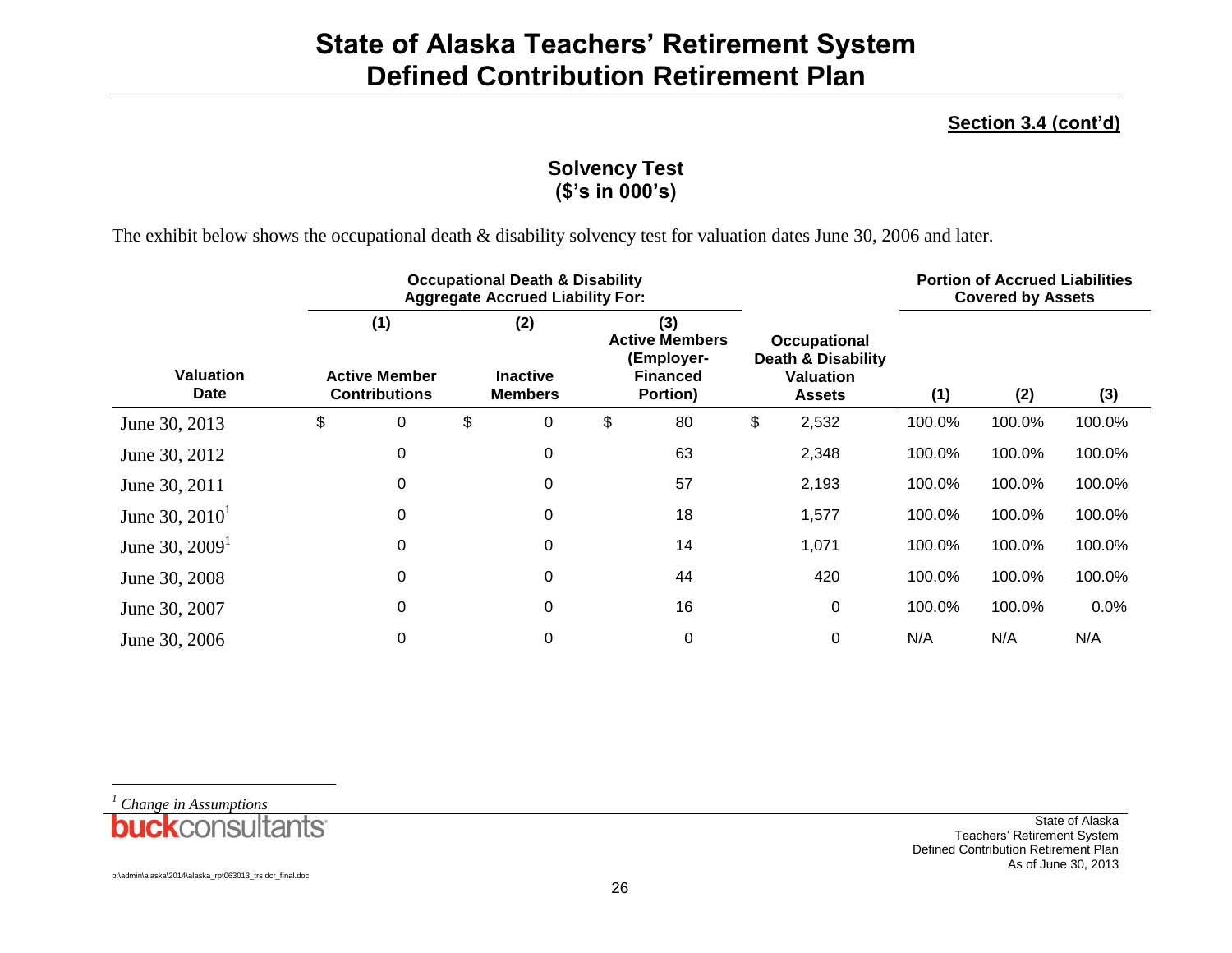### **Section 3.4 (cont'd)**

## **Solvency Test (\$'s in 000's)**

The exhibit below shows the retiree medical solvency test for valuation dates June 30, 2006 and later.

|                                 |                                                     | <b>Retiree Medical</b><br><b>Aggregate Accrued Liability For:</b> |    |                                          |    |                                                                           |    |                                                                       | <b>Portion of Accrued Liabilities</b><br><b>Covered by Assets</b> |        |        |  |
|---------------------------------|-----------------------------------------------------|-------------------------------------------------------------------|----|------------------------------------------|----|---------------------------------------------------------------------------|----|-----------------------------------------------------------------------|-------------------------------------------------------------------|--------|--------|--|
| <b>Valuation</b><br><b>Date</b> | (1)<br><b>Active Member</b><br><b>Contributions</b> |                                                                   |    | (2)<br><b>Inactive</b><br><b>Members</b> |    | (3)<br><b>Active Members</b><br>(Employer-<br><b>Financed</b><br>Portion) |    | <b>Retiree</b><br><b>Medical</b><br><b>Valuation</b><br><b>Assets</b> | (1)                                                               | (2)    | (3)    |  |
| June 30, 2013                   | \$                                                  | 0                                                                 | \$ | 0                                        | \$ | 22,058                                                                    | \$ | 8,614                                                                 | 100.0%                                                            | 100.0% | 39.1%  |  |
| June 30, $2012^1$               |                                                     | 0                                                                 |    | 0                                        |    | 16,811                                                                    |    | 6,937                                                                 | 100.0%                                                            | 100.0% | 41.3%  |  |
| June 30, 2011                   |                                                     | 0                                                                 |    | 0                                        |    | 3,801                                                                     |    | 5,373                                                                 | 100.0%                                                            | 100.0% | 100.0% |  |
| June 30, $2010^1$               |                                                     | 0                                                                 |    | 0                                        |    | 2,430                                                                     |    | 3,895                                                                 | 100.0%                                                            | 100.0% | 100.0% |  |
| June 30, $20091$                |                                                     | $\mathbf 0$                                                       |    | 0                                        |    | 1,446                                                                     |    | 2,353                                                                 | 100.0%                                                            | 100.0% | 100.0% |  |
| June 30, $2008^1$               |                                                     | 0                                                                 |    | 0                                        |    | 757                                                                       |    | 1,308                                                                 | 100.0%                                                            | 100.0% | 100.0% |  |
| June 30, 2007                   |                                                     | $\Omega$                                                          |    | 0                                        |    | 358                                                                       |    | 597                                                                   | 100.0%                                                            | 100.0% | 100.0% |  |
| June 30, 2006                   |                                                     | 0                                                                 |    | 0                                        |    | 0                                                                         |    | $\mathbf 0$                                                           | N/A                                                               | N/A    | N/A    |  |

Retiree medical liabilities are calculated using the funding assumptions (i.e., funding investment return and net of Medicare Part D subsidy).

*<sup>1</sup> Change in Assumptions***buck**consultants

l

State of Alaska Teachers' Retirement System Defined Contribution Retirement Plan As of June 30, 2013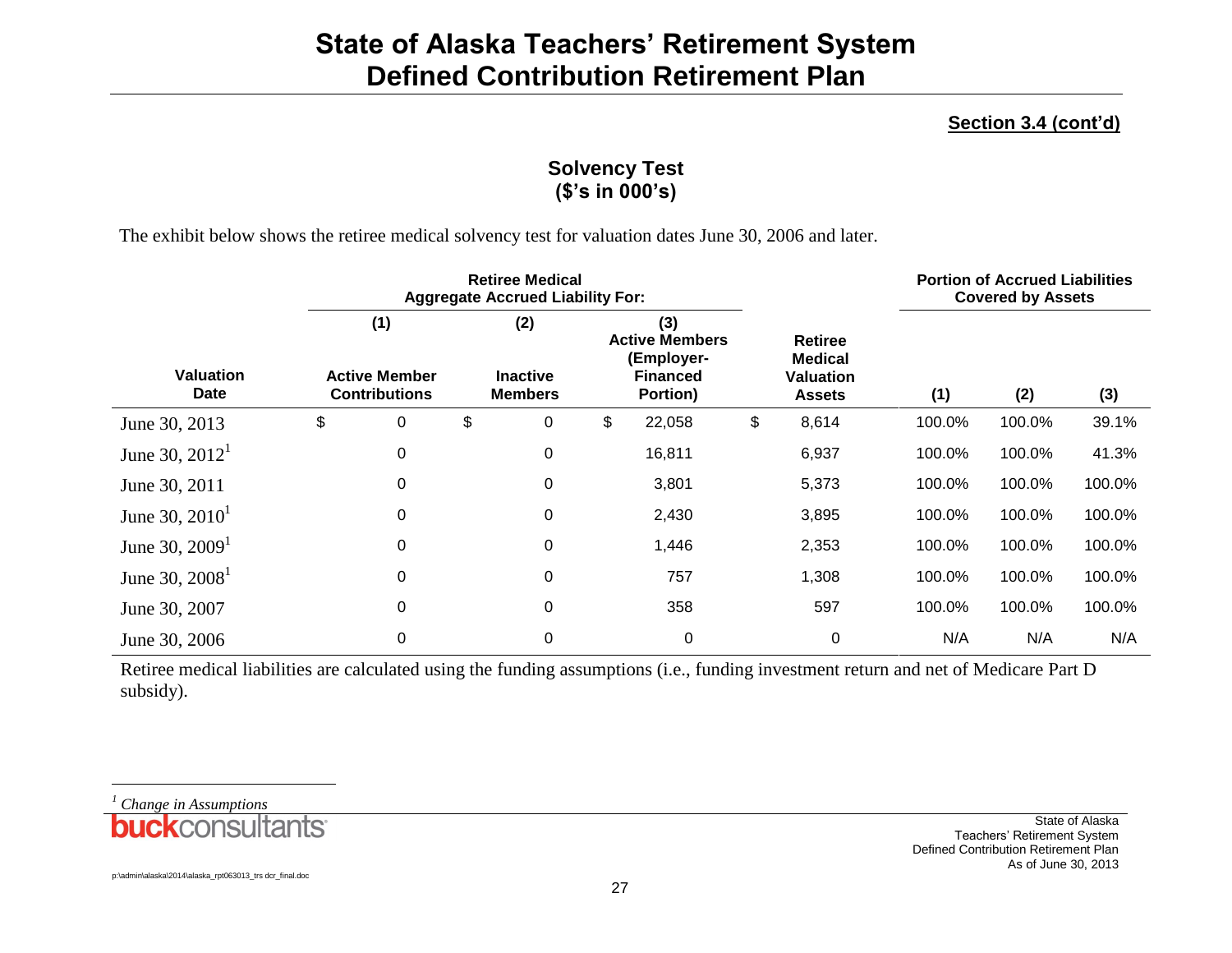**Section 4**

**Member Data**

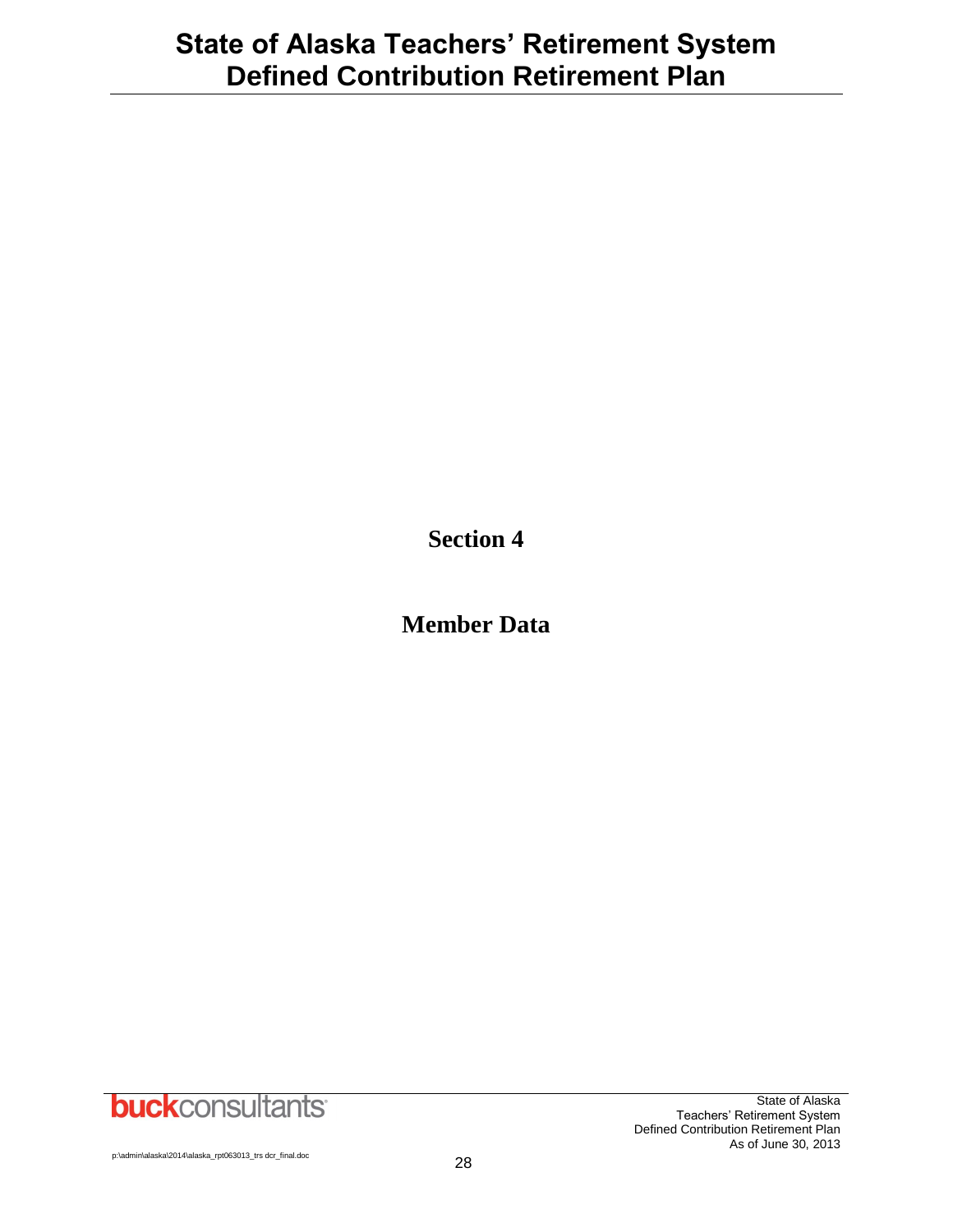## **Section 4.1**

| As of June 30                                        | 2009         | 2010         | 2011         | 2012         | 2013         |
|------------------------------------------------------|--------------|--------------|--------------|--------------|--------------|
| <b>Active Members</b>                                |              |              |              |              |              |
| $(1)$ Number                                         | 1,792        | 2,246        | 2,708        | 3,057        | 3,272        |
| (2) Average Age                                      | 37.10        | 36.79        | 37.25        | 37.61        | 38.10        |
| (3) Average Credited Service                         | 1.68         | 2.07         | 2.62         | 3.00         | 3.52         |
| (4) Average Entry Age                                | 35.42        | 34.72        | 34.63        | 34.61        | 34.58        |
| (5) Average Annual Earnings                          | \$<br>50,061 | \$<br>52,900 | \$<br>55,860 | \$<br>58,476 | \$<br>60,496 |
| <b>Retirees, Disableds and Beneficiaries</b>         |              |              |              |              |              |
| $(1)$ Number                                         | 0            | $\Omega$     | $\Omega$     | $\Omega$     | $\Omega$     |
| (2) Average Age                                      | N/A          | N/A          | N/A          | N/A          | N/A          |
| (3) Average Monthly Death $\&$<br>Disability Benefit | N/A          | N/A          | N/A          | N/A          | N/A          |
| <b>Inactive Members*</b>                             |              |              |              |              |              |
| $(1)$ Number                                         | 4            | 4            | 4            | 68           | 133          |
| <b>Total Number of Members</b>                       | 1,796        | 2,250        | 2,732        | 3,125        | 3,405        |

## **Summary of Members Included**

\*Inactive members who have balances in the defined contribution retirement plan and are not eligible for future occupational death & disability or retiree medical benefits.

Average annual earnings are the annualized earnings for the fiscal year ending on the valuation date.

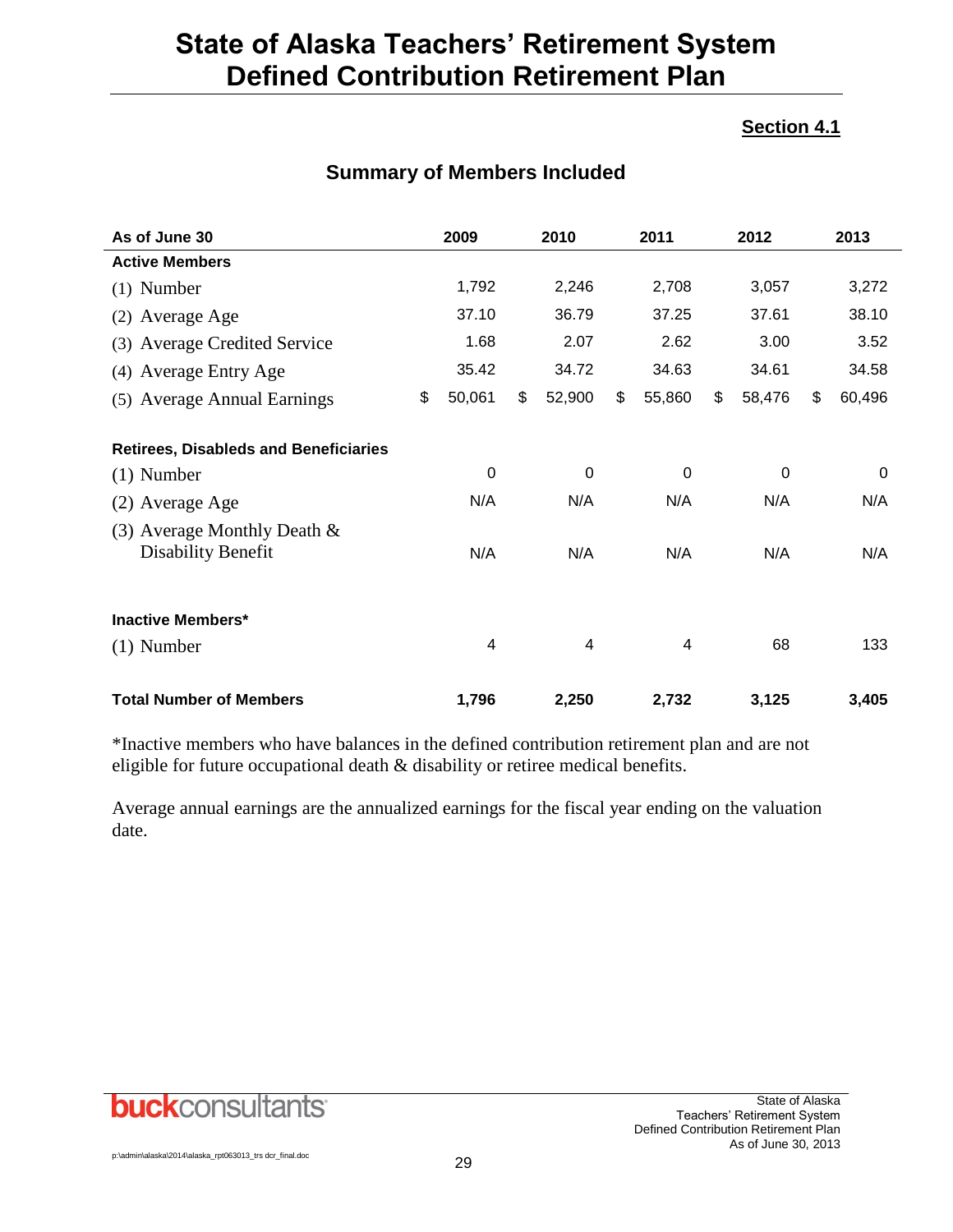### **Section 4.2**

| Age and Service Distribution of Active Members |  |  |  |
|------------------------------------------------|--|--|--|
|------------------------------------------------|--|--|--|

### **Annual Earnings by Age Annual Earnings by Credited Service**

|           |        | Total<br>Annual | Average<br>Annual | Years<br>οf |        | Total<br>Annual  | Average<br>Annual |
|-----------|--------|-----------------|-------------------|-------------|--------|------------------|-------------------|
| Age       | Number | Earnings        | Earnings          | Service     | Number | Earnings         | Earnings          |
| $0 - 19$  | 0      | \$<br>$\Omega$  | \$                |             | 97     | \$.<br>4.866.583 | \$50,171          |
| $20 - 24$ | 101    | 5,000,179       | 49,507            |             | 615    | 33,756,811       | 54,889            |
| $25 - 29$ | 774    | 42,372,332      | 54,745            | 2           | 531    | 31,407,633       | 59,148            |
| $30 - 34$ | 771    | 45,267,697      | 58,713            | 3           | 522    | 31,254,699       | 59,875            |
| $35 - 39$ | 422    | 26,218,068      | 62,128            |             | 486    | 29.994.610       | 61,717            |
| $40 - 44$ | 378    | 23,626,387      | 62,504            | $0 - 4$     | 2,251  | 131,280,336      | 58,321            |
| $45 - 49$ | 279    | 18,365,691      | 65,827            | $5 - 9$     | 1,019  | 66,475,903       | 65,236            |
| $50 - 54$ | 263    | 17,213,264      | 65.450            | $10 - 14$   | 2      | 187.581          | 93,790            |
| $55 - 59$ | 171    | 11,885,032      | 69,503            | $15 - 19$   |        |                  |                   |
| $60 - 64$ | 90     | 6,253,311       | 69.481            | $20 - 24$   |        |                  |                   |
| $65 - 69$ | 21     | 1,611,481       | 76.737            | $25 - 29$   |        |                  |                   |
| $70 - 74$ | 2      | 130.378         | 65,189            | $30 - 34$   |        |                  |                   |
| $75+$     | 0      | O               | $\Omega$          | $35 - 39$   |        |                  | 0                 |
|           |        |                 |                   | $40+$       | 0      | 0                | 0                 |
|           |        |                 |                   |             |        |                  |                   |
| Total     | 3,272  | \$197,943,820   | \$<br>60,496      | Total       | 3,272  | \$197,943,820    | \$<br>60,496      |

### **Years of Credited Service by Age**

| <b>Years of Service</b> |         |       |           |           |           |           |       |       |       |       |
|-------------------------|---------|-------|-----------|-----------|-----------|-----------|-------|-------|-------|-------|
| Age                     | $0 - 4$ | $5-9$ | $10 - 14$ | $15 - 19$ | $20 - 24$ | $25 - 29$ | 30-34 | 35-39 | $40+$ | Total |
| $0 - 19$                | 0       | 0     | ∩         | 0         |           |           |       |       | U     |       |
| $20 - 24$               | 101     |       |           |           |           |           |       |       |       | 101   |
| $25 - 29$               | 653     | 121   |           |           |           |           |       |       |       | 774   |
| $30 - 34$               | 498     | 273   |           |           |           |           |       |       |       | 771   |
| $35 - 39$               | 246     | 176   |           |           |           |           |       |       |       | 422   |
| $40 - 44$               | 256     | 122   |           |           |           |           |       |       |       | 378   |
| $45 - 49$               | 175     | 104   |           |           |           |           |       |       |       | 279   |
| $50 - 54$               | 156     | 106   |           |           |           |           |       |       |       | 263   |
| $55 - 59$               | 106     | 64    |           |           |           |           |       |       |       | 171   |
| $60 - 64$               | 49      | 41    |           |           |           |           |       |       |       | 90    |
| $65 - 69$               | 9       | 12    |           |           |           |           |       |       |       | 21    |
| $70 - 74$               | 2       |       |           |           |           |           |       |       |       | 2     |
| $75+$                   | 0       | 0     | 0         | 0         | 0         | 0         | 0     | 0     | 0     | 0     |
| Total                   | 2,251   | 1,019 |           |           |           |           |       |       |       | 3,272 |
|                         |         |       |           |           |           |           |       |       |       |       |

Total annual earnings are the annualized earnings for the fiscal year ending on the valuation date.

## **buck**consultants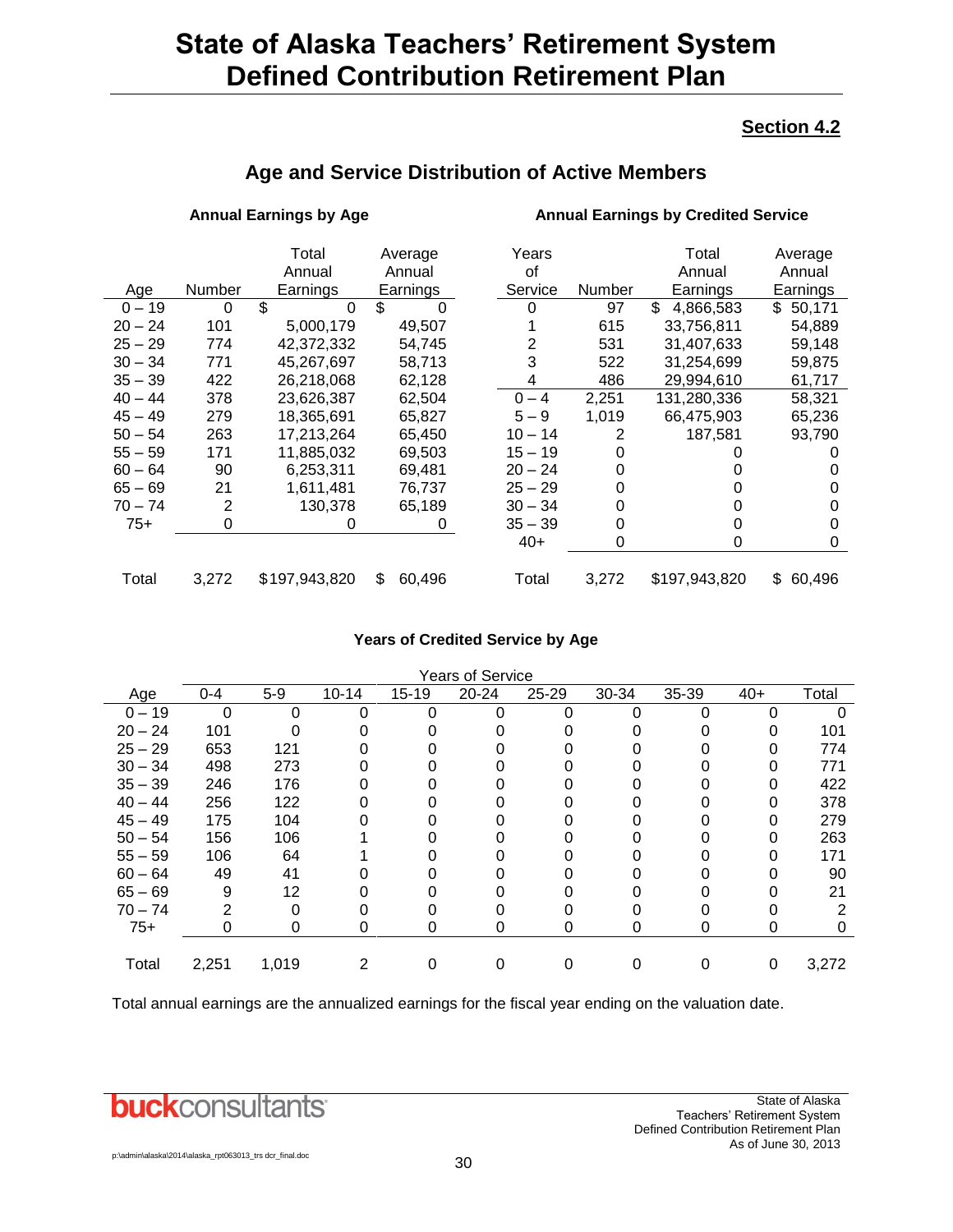### **Section 4.3**

|                                | <b>Actives</b> | <b>Vested</b><br><b>Inactive</b> | <b>Retired</b> | <b>Disabled</b> | <b>Beneficiary</b> | <b>Total</b> |
|--------------------------------|----------------|----------------------------------|----------------|-----------------|--------------------|--------------|
| Total as of July 1, 2012       | 3,057          | 68                               | 0              | $\Omega$        | 0                  | 3,125        |
| <b>Vested Termination</b>      | (90)           | 90                               | 0              | 0               | 0                  | O            |
| Non-vested Termination         | (387)          | (3)                              | 0              | $\Omega$        | 0                  | (390)        |
| <b>Refund of Contributions</b> | (39)           | (10)                             | 0              | 0               | 0                  | (49)         |
| Disabled                       | 0              | 0                                | 0              | 0               | 0                  | 0            |
| Retired                        | 0              | $\Omega$                         | 0              | 0               | 0                  | 0            |
| Deceased, No Beneficiary       | (2)            | $\Omega$                         | $\Omega$       | $\Omega$        | 0                  | (2)          |
| Deceased, With Beneficiary     | 0              | $\Omega$                         | $\Omega$       | 0               | 0                  | 0            |
| Return to Active               | 126            | (17)                             | 0              | 0               | 0                  | 109          |
| Data Adjustment                |                | 5                                | 0              | 0               | 0                  | 6            |
| New Entrant                    | 606            | 0                                | 0              | 0               | 0                  | 606          |
| Total as of July 1, 2013       | 3,272          | 133                              | 0              | 0               | 0                  | 3,405        |

## **Member Data Reconciliation**

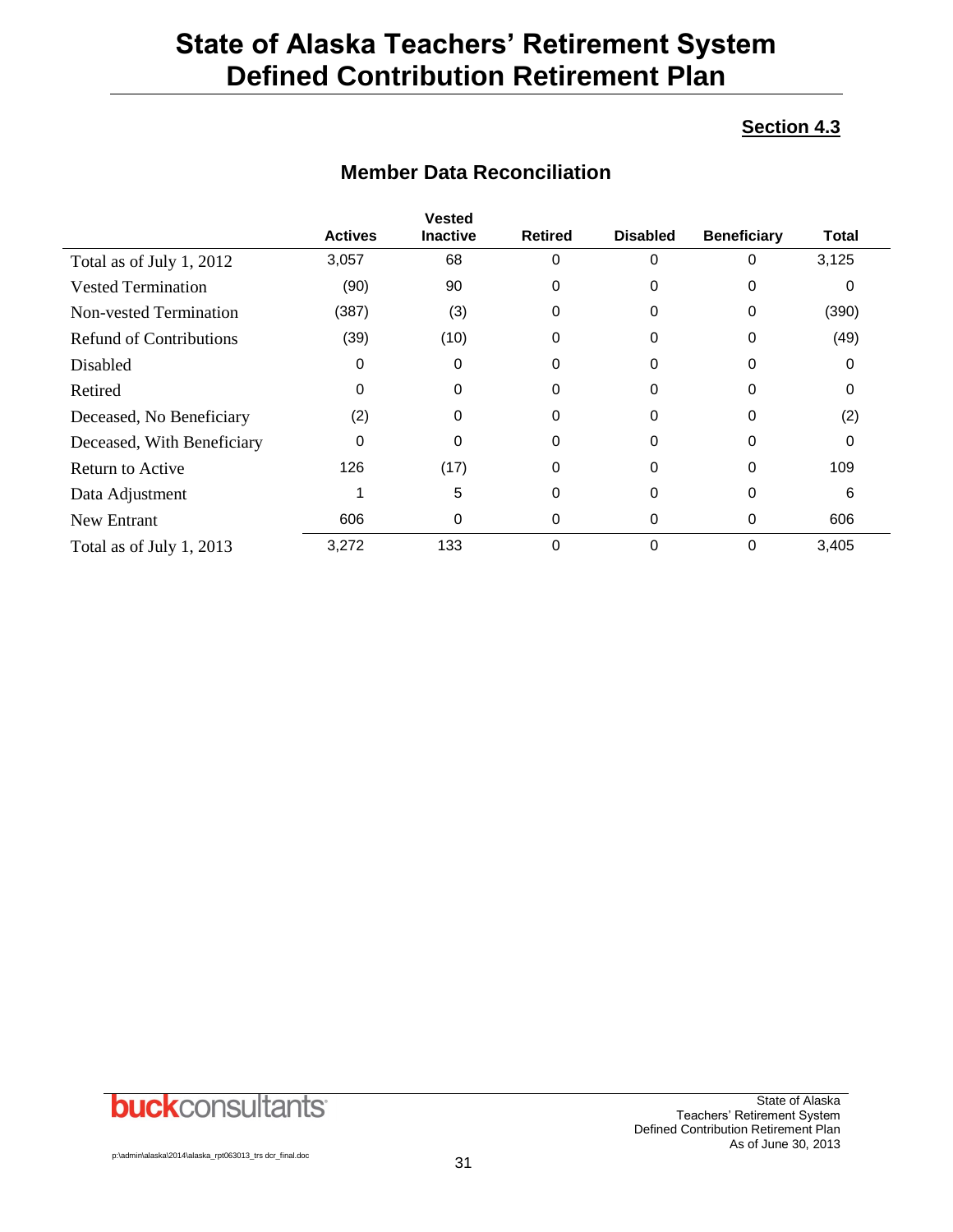### **Section 4.4**

| <b>Schedule of Active Member Valuation Data</b> |
|-------------------------------------------------|
|-------------------------------------------------|

|                                 |               |                                      |                                      | <b>Percent</b><br>Increase/                 |                                                       |
|---------------------------------|---------------|--------------------------------------|--------------------------------------|---------------------------------------------|-------------------------------------------------------|
| <b>Valuation</b><br><b>Date</b> | <b>Number</b> | Annual<br><b>Earnings</b><br>(000's) | Annual<br>Average<br><b>Earnings</b> | (Decrease)<br>in Average<br><b>Earnings</b> | Number of<br><b>Participating</b><br><b>Employers</b> |
| June 30, 2013                   | 3,272         | 197,944<br>\$.                       | 60,496<br>\$                         | 3.5%                                        | 58                                                    |
| June 30, 2012                   | 3,057         | 178,761                              | 58,476                               | 4.7%                                        | 58                                                    |
| June 30, 2011                   | 2,708         | 151,269                              | 55,860                               | 5.6%                                        | 58                                                    |
| June 30, 2010                   | 2,246         | 118,813                              | 52,900                               | 5.7%                                        | 58                                                    |
| June 30, 2009                   | 1,792         | 89.708                               | 50.061                               | 6.4%                                        | 58                                                    |
| June 30, 2008                   | 1,198         | 56.369                               | 47,053                               | 6.2%                                        | 58                                                    |
| June 30, 2007                   | 641           | 28.410                               | 44.322                               | 0.0%                                        | 58                                                    |

Annual earnings are the annualized earnings for the fiscal year ending on the valuation date.

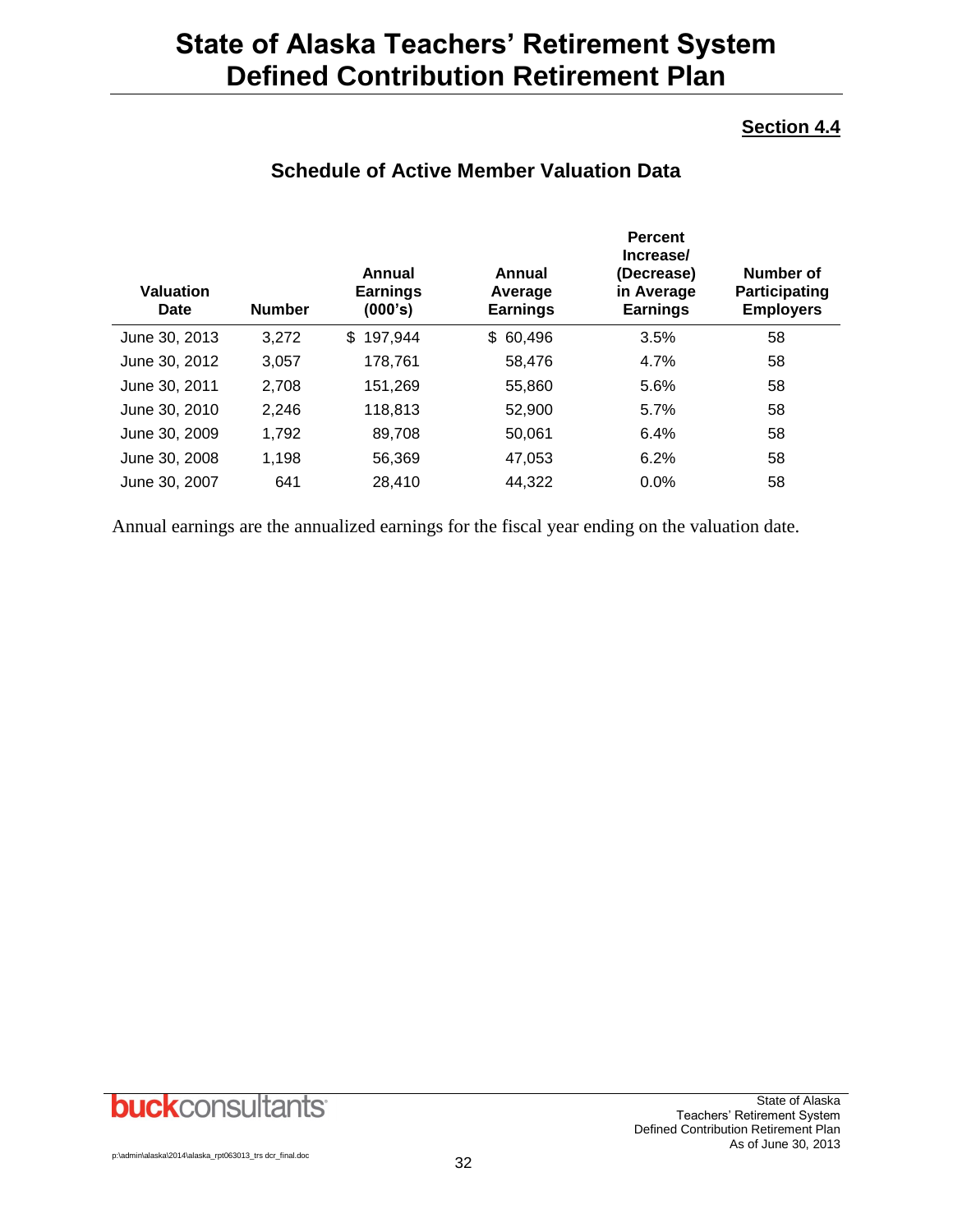**Section 5**

**Basis of the Actuarial Valuation**

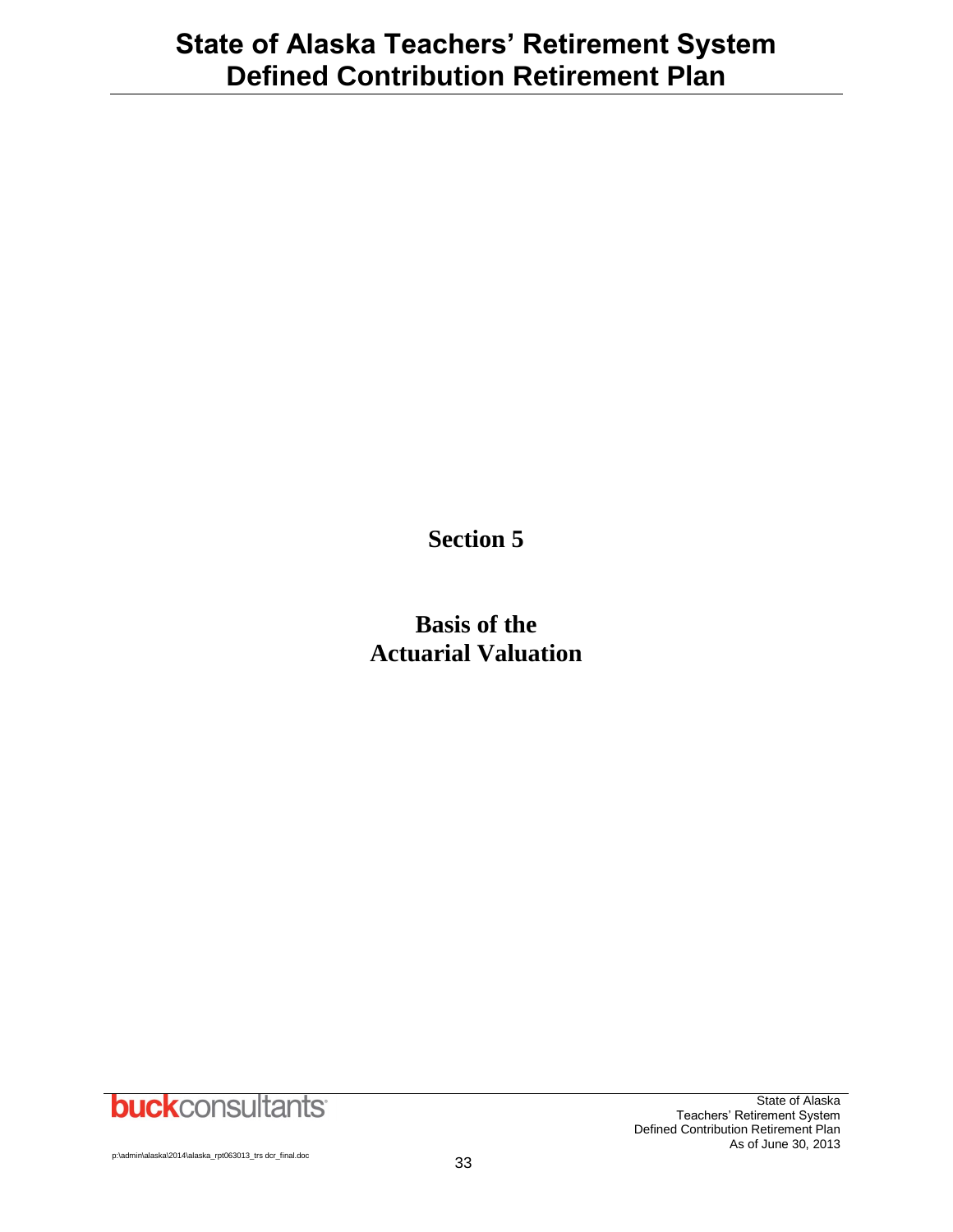## **Section 5.1**

## **Summary of Plan Provisions and Changes in Plan Provisions**

### **(1) Effective Date**

July 1, 2006, with amendments through June 30, 2013.

### **(2) Administration of Plan**

The Commissioner of Administration or the Commissioner's designee is the administrator of the Plan. The Attorney General of the state is the legal counsel for the Plan and shall advise the administrator and represent the Plan in legal proceedings.

The Alaska Retirement Management Board prescribes policies, adopts regulations, invests the funds, and performs other activities necessary to carry out the provisions of the Plan.

### **(3) Employers Included**

Currently there are 58 employers participating in the TRS DCR Plan, including the State of Alaska, 53 school districts, and four other eligible organizations.

### **(4) Membership**

An employee of a participating employer who first enters service on or after July 1, 2006, or a member of the defined benefit plan who works for an employer who began participation on or after July 1, 2006, and meets the following criteria is a member in the Plan:

- Permanent full-time or part-time elementary or secondary teachers, school nurses, or a person in a position requiring a teaching certificate as a condition of hire in a public school of the State of Alaska, the Department of Education and Early Development or in the Department of Labor and Workforce Development.
- Full-time or part-time teachers at the University of Alaska or persons occupying full-time administrative positions requiring academic standing who are not in the University's Optional Retirement Plan.

Members can convert to the DCR Plan if they are an eligible nonvested member of the TRS defined benefit plan whose employer consents to transfers to the defined contribution plan and they elect to transfer his or her account balance to the TRS DCR Plan.

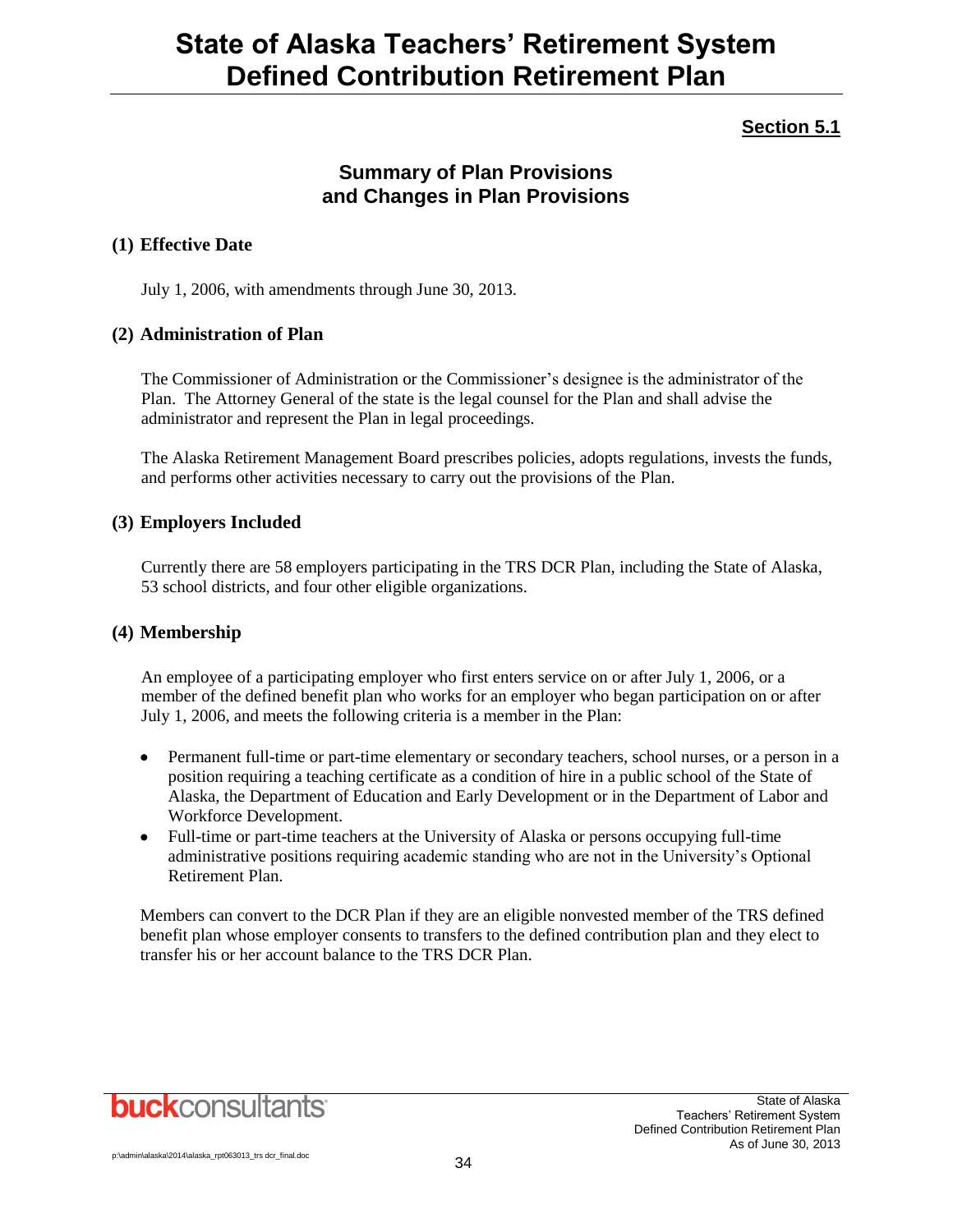## **Section 5.1 (cont'd)**

## **Summary of Plan Provisions and Changes in Plan Provisions**

### **(5) Member Contributions**

There are no member contributions for the occupational death & disability and retiree medical benefits.

### **(6) Retiree Medical**

- Member must retire directly from the plan to be eligible for retiree medical coverage. Normal retirement eligibility is the earlier of a) 30 years of service or b) Medicare eligible and 10 years of service.
- No retiree medical benefits are provided until normal retirement eligibility. The member's premium is 100% until they are Medicare eligible.
- Coverage cannot be denied except for failure to pay premium.
- Members who are receiving disability benefits or survivors who are receiving monthly survivor benefits are not eligible until the member meets, or would have met if he/she had lived, the normal retirement eligibility requirements.
- The plan's coverage is supplemental to Medicare.
- The Medicare-eligible premium will be based on the member's years of service. The percentage of premium paid by the member is as follows:

| <b>Years of Service</b> | <b>Percent of Premium Paid</b><br>by Member |
|-------------------------|---------------------------------------------|
| Less than 15 years      | 30%                                         |
| $15 - 19$               | 25%                                         |
| $20 - 24$               | <b>20%</b>                                  |
| $25 - 29$               | 15%                                         |
| 30 years or more        | 10%                                         |

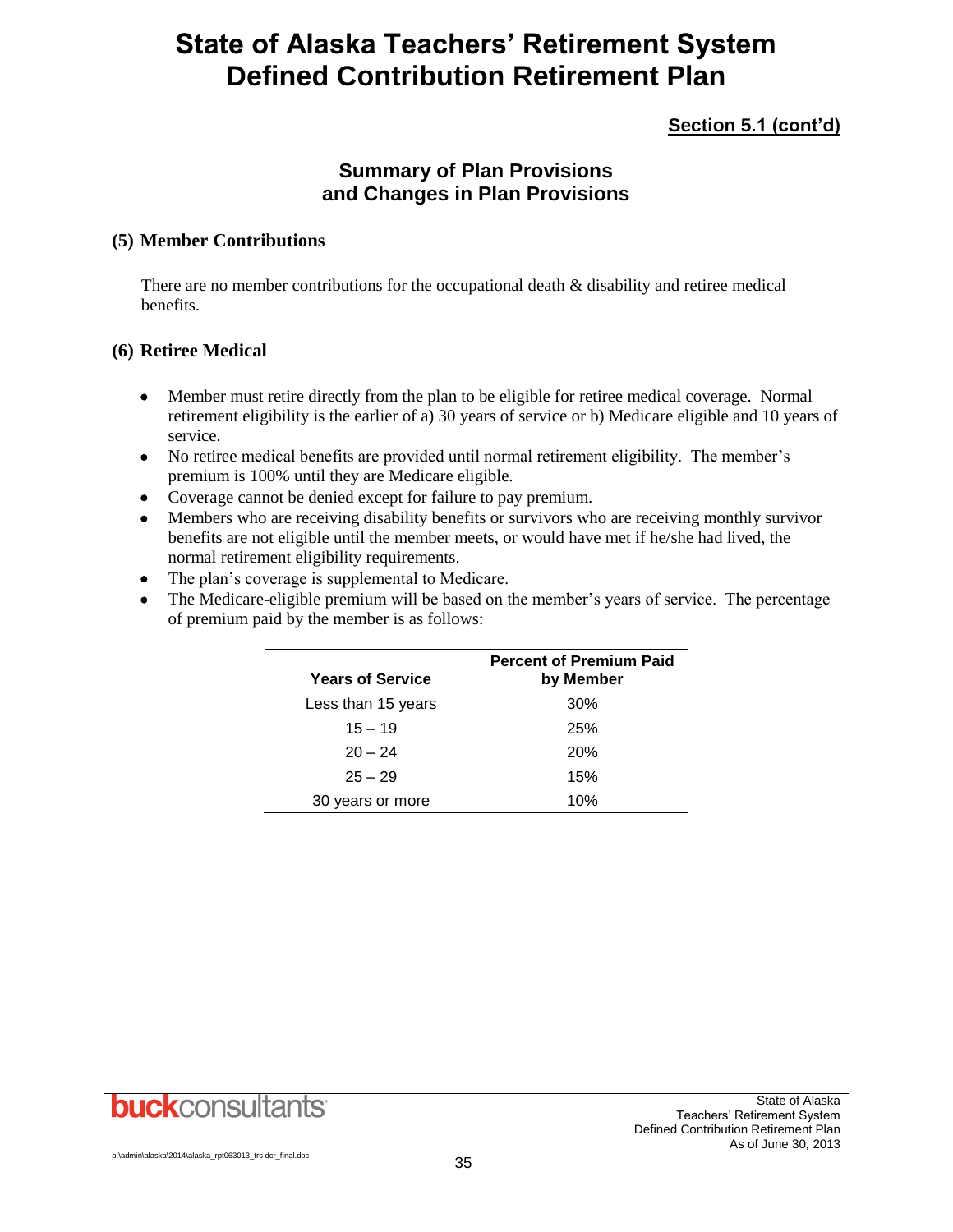## **Section 5.1 (cont'd)**

## **Summary of Plan Provisions and Changes in Plan Provisions**

### **(7) Occupational Disability Benefits**

- Benefit is 40% of salary at date of disability.
- There is no increase in the benefit after commencement.
- Member earns service while on occupational disability.
- Benefits cease when the member becomes eligible for normal retirement at Medicare-eligible age and 10 years of service, or at any age with 30 years of service.
- No retiree medical benefits are provided until normal retirement eligibility. The member's premium is 100% until they are Medicare eligible. Medicare-eligible premiums follow the service-based schedule above.

### **(8) Occupational Death Benefits**

- Benefit is 40% of salary.
- There is no increase in the benefit after commencement.
- Benefits cease when the member would have become eligible for normal retirement.
- The period during which the survivor is receiving benefits is counted as service credit toward retiree medical benefits.
- No retiree medical benefits are provided until the member would have been eligible for normal retirement. The surviving spouse's premium is 100% until the member would have been Medicare eligible. Medicare-eligible premiums follow the service-based schedule above.

### **Changes Since the Prior Valuation**

There have been no changes in benefit provisions since the prior valuation.

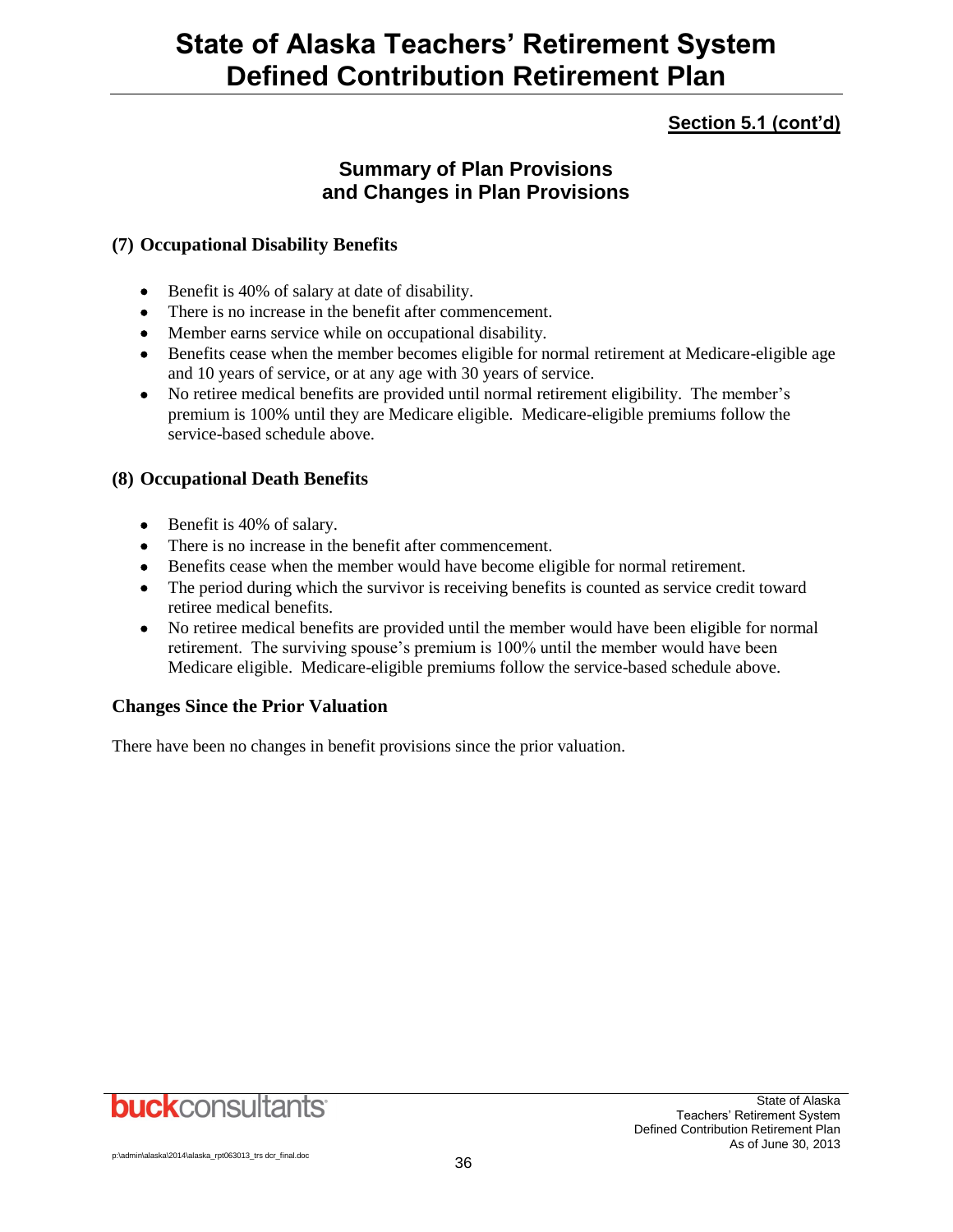## **Section 5.2**

## **Description of Actuarial Methods and Valuation Procedures**

The funding method used in this valuation was adopted by the Board in October 2006. The asset smoothing method used to determine valuation assets was implemented effective June 30, 2006.

Benefits valued are those delineated in Alaska State statutes as of the valuation date. Changes in State statutes effective after the valuation date are not taken into consideration in setting the assumptions and methods.

### **Valuation of Liabilities**

### **(A) Actuarial Method** – Entry Age Actuarial Cost

Liabilities and contributions shown in the report are computed using the Entry Age Actuarial Cost method of funding. Any funding surpluses or unfunded accrued liability is amortized over 25 years as a level percentage of expected payroll. However, in keeping with GASB requirements, the net amortization period will not exceed 30 years.

Cost factors designed to produce annual costs as a constant percentage of each member's expected compensation in each year for death and disability benefits (constant dollar amount for retiree medical benefits), from the assumed entry age to the last age with a future benefit were applied to the projected benefits to determine the normal cost (the portion of the total cost of the Plan allocated to the current year under the method). The normal cost is determined by summing intermediate results for active members and determining an average normal cost rate which is then related to the total DCR Plan payroll of active members. The actuarial accrued liability for active members (the portion of the total cost of the Plan allocated to prior years under the method) was determined as the excess of the actuarial present value of projected benefits over the actuarial present value of future normal costs.

The actuarial accrued liability for beneficiaries and disabled members currently receiving benefits (if any) was determined as the actuarial present value of the benefits expected to be paid. No future normal costs are payable for these members.

The actuarial accrued liability under this method at any point in time is the theoretical amount of the fund that would have been accumulated had annual contributions equal to the normal cost been made in prior years (it does not represent the liability for benefits accrued to the valuation date). The unfunded actuarial accrued liability is the excess of the actuarial accrued liability over the actuarial value of plan assets measured on the valuation date.

Under this method, experience gains or losses, i.e., decreases or increases in accrued liabilities attributable to deviations in experience from the actuarial assumptions, adjust the unfunded actuarial accrued liability.

### **(B) Valuation of Assets**

Effective June 30, 2006, the asset valuation method recognizes 20% of the investment gain or loss in each of the current and preceding four years. This method will be phased in over five years. Fair Value of Assets were \$0 as of June 30, 2006. All assets are valued at fair value. Assets are accounted for on an accrued basis and are taken directly from financial statements audited by KPMG LLP. Valuation assets are constrained to a range of 80% to 120% of the fair value of assets.

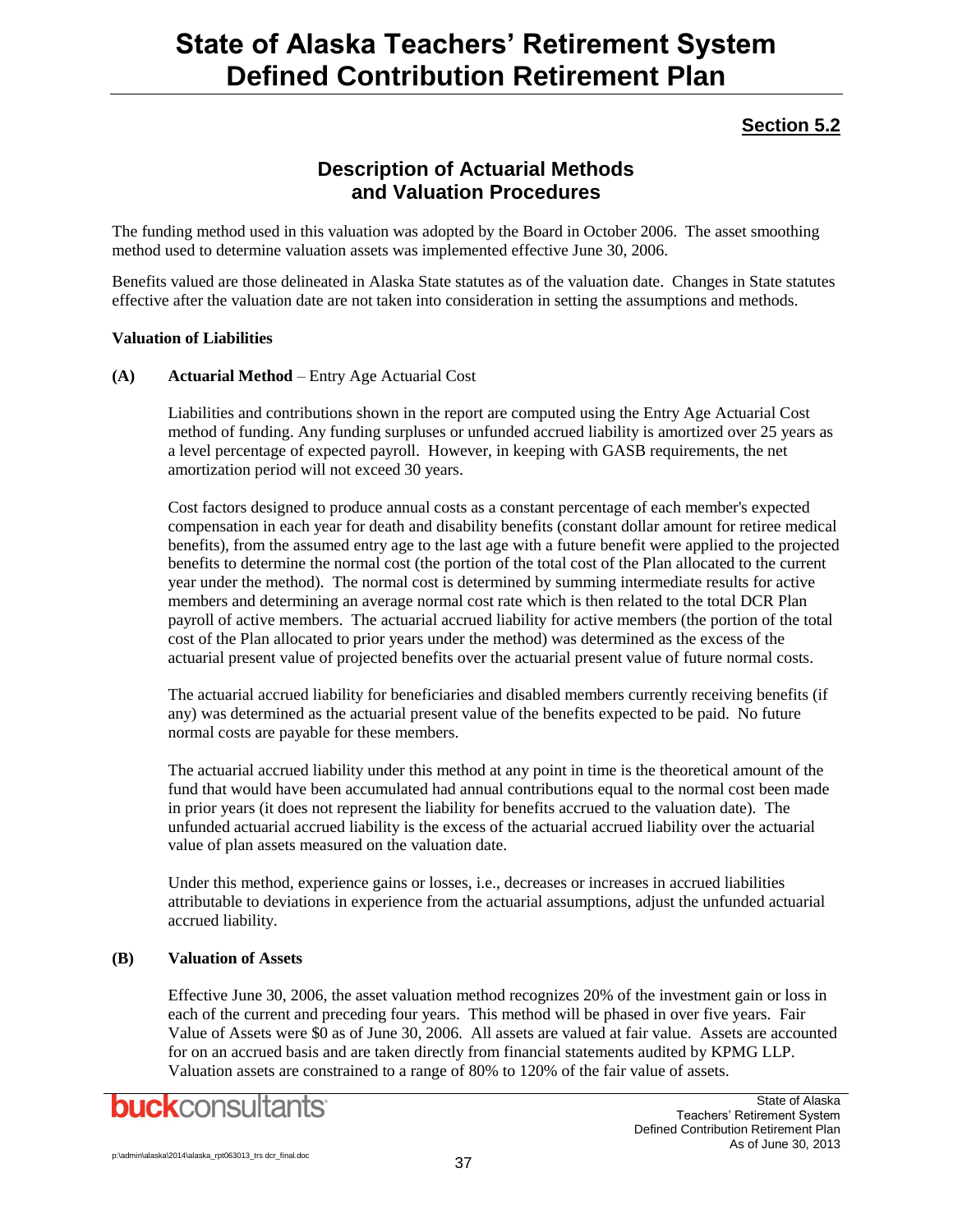### **Section 5.2 (cont'd)**

## **Description of Actuarial Methods and Valuation Procedures**

### **(C) Valuation of Retiree Medical Benefits**

The methodology used for the valuation of the retiree medical benefits is described in Section 6.2(c) of the State of Alaska Teachers' Retirement System Defined Benefit Plan Actuarial Valuation Report as of June 30, 2013.

Due to the lack of experience for the DCR Plan only, base claims costs are based on those described in the actuarial valuation as of June 30, 2012 for TRS with some adjustments. The claims costs were adjusted to reflect the differences between the DCR medical plan and the DB medical plan. These differences include network steerage, different coverage levels and an indexing of the retiree out-ofpocket dollar amounts. To account for higher initial copays, deductibles and out-of-pocket limits, FY12 claims costs were reduced 11.9% for medical and 7.1% for prescription drugs. Retiree out-ofpocket amounts were indexed 0.2% each year to reflect the effect of the deductible leveraging on trend and other plan design features.

No implicit subsidies are assumed. Employees projected to retire with 30 years of service prior to Medicare are valued with commencement deferred to Medicare eligibility, as such members will be required to pay the full plan premium. Explicit subsidies for disabled and normal retirement are determined using the plan-defined percentages of total projected plan costs, again with no implicit subsidy assumed.

### **Healthcare Reform**

Healthcare Reform legislation passed on March 23, 2010 included several provisions with potential implications for the State of Alaska Retiree Health Plan liability. Buck evaluated the impact due to the following provisions; however, only the Patient Centered Outcomes Research Institute fee impact has been included in the valuation results as part of administrative fee.

Because the State plan is retiree-only, and was in effect at the time the legislation was enacted, not all provisions are required. Unlimited lifetime benefits and dependent coverage to age 26 are two of these provisions. We did look at the impact of including these provisions, but there was no decision made to adopt them, and no requirement to do so.

The Plan will be subject to the high cost plan excise tax (Cadillac tax). Based upon guidance available at the time of disclosure Buck estimated the year in which the tax would potentially affect Alaska to be sufficiently far into the future to produce a minimal impact. Buck determined the impact to be immaterial based on a blend of pre-Medicare and Medicare retirees.

We have not identified any other specific provisions of healthcare reform that would be expected to have a significant impact on the measured obligation. As additional guidance on the legislation is issued, we will continue to monitor any potential impacts.

### **Changes in Methods From the Prior Valuation**

There have been no changes in methods since the prior valuation.

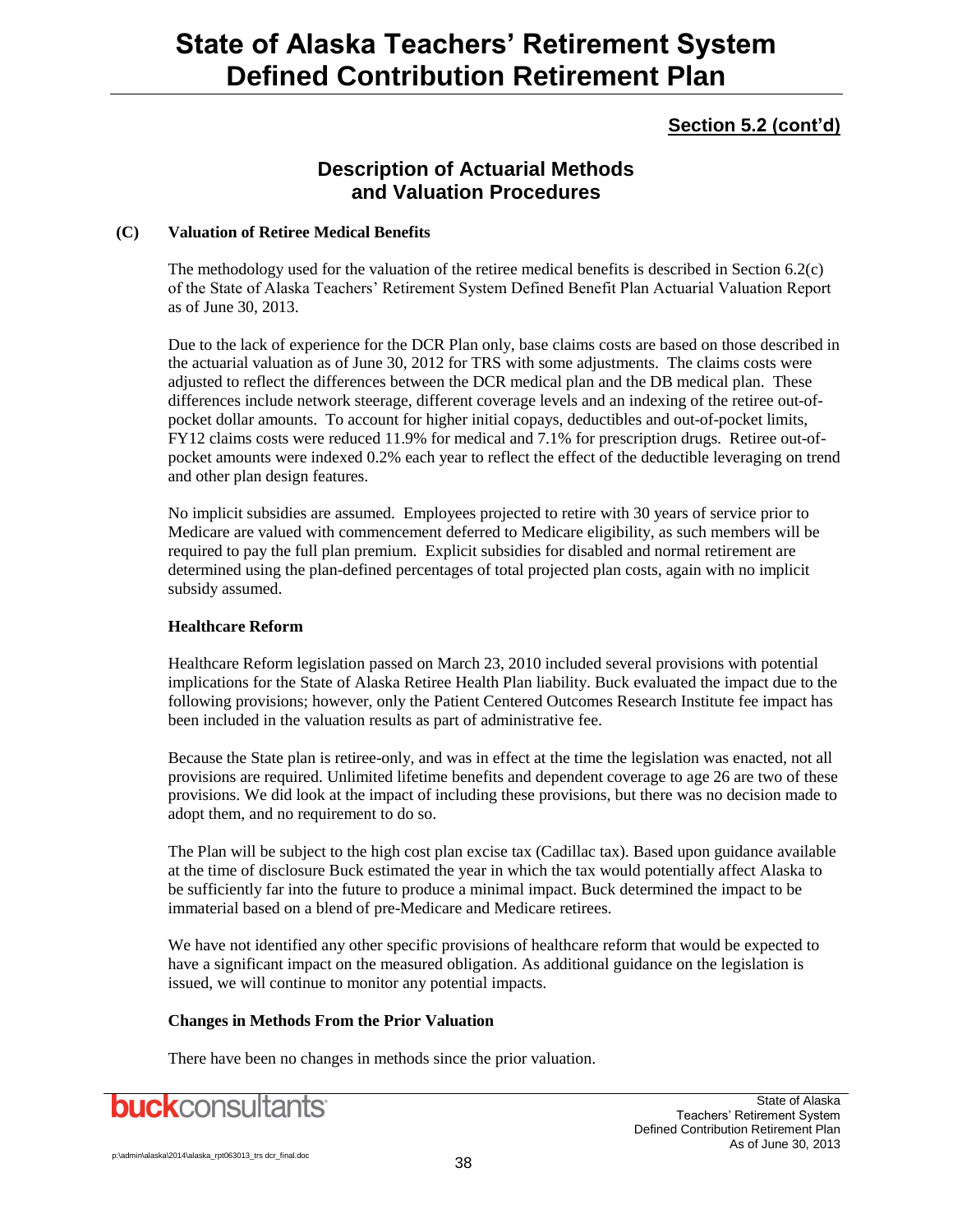### **Section 5.3**

## **Summary of Actuarial Assumptions and Changes in Assumptions**

The demographic and economic assumptions used in the June 30, 2013 valuation are described below. Unless noted otherwise, these assumptions were adopted by the Board in December 2010. These assumptions were the result of an experience study performed for the DB Plan as of June 30, 2009.

| <b>Investment Return / Discount Rate</b> | 8.00% per year (geometric), compounded annually, net of<br>expenses.                                                                                                                                                                                                                                                  |
|------------------------------------------|-----------------------------------------------------------------------------------------------------------------------------------------------------------------------------------------------------------------------------------------------------------------------------------------------------------------------|
| <b>Salary Scale</b>                      | Inflation $-3.12%$ per year.                                                                                                                                                                                                                                                                                          |
|                                          | Productivity $-0.5%$ per year.                                                                                                                                                                                                                                                                                        |
|                                          | See Table 1 for salary scale rates.                                                                                                                                                                                                                                                                                   |
| Payroll Growth                           | 3.62% per year.                                                                                                                                                                                                                                                                                                       |
| <b>Total Inflation</b>                   | Total inflation as measured by the Consumer Price Index for urban<br>and clerical workers for Anchorage is assumed to increase 3.12%<br>annually.                                                                                                                                                                     |
| Mortality (Pre-termination)*             | Based upon the 2005-2009 actual experience of the TRS DB Plan.<br>(See Table 2). 55% of the 1994 Group Annuity Mortality (GAM)<br>Table, 1994 Base Year without margin projected to 2013 using<br>Projection Scale AA for females and 45% for males. 15% of deaths<br>are assumed to result from occupational causes. |
| Mortality (Post-termination)*            | Based upon the 2005-2009 actual experience of the TRS DB Plan.<br>(See Table 3). 3-year setback of the 1994 GAM Table, 1994 Base<br>Year without margin projected to 2013 using Projection Scale AA<br>for females and 4-year setback for males.                                                                      |
| Turnover                                 | Select rates were estimated and ultimate rates were set to the TRS<br>DB Plan's rates loaded by 10%. (See Table 4).                                                                                                                                                                                                   |
| Disability                               | Incidence rates based upon the 2005-2009 actual experience of the<br>TRS DB Plan, in accordance with Table 5. Post-disability mortality<br>in accordance with the RP-2000 Disabled Retiree Mortality Table.<br>15% of disabilities are assumed to result from occupational causes.                                    |
| Retirement                               | Retirement rates were estimated in accordance with Table 6.                                                                                                                                                                                                                                                           |
| Marriage and Age Difference              | Wives are assumed to be three years younger than husbands. 85%<br>of male members and 75% of female members are assumed to be<br>married.                                                                                                                                                                             |
| <b>Part-time Status</b>                  | Part-time employees are assumed to earn 0.60 years of credited<br>service per year.                                                                                                                                                                                                                                   |

\*The mortality assumptions include an allowance for expected future mortality improvement. The mortality table used was set in 2010 with an Actual Deaths to Expected Deaths ratio of 117%.

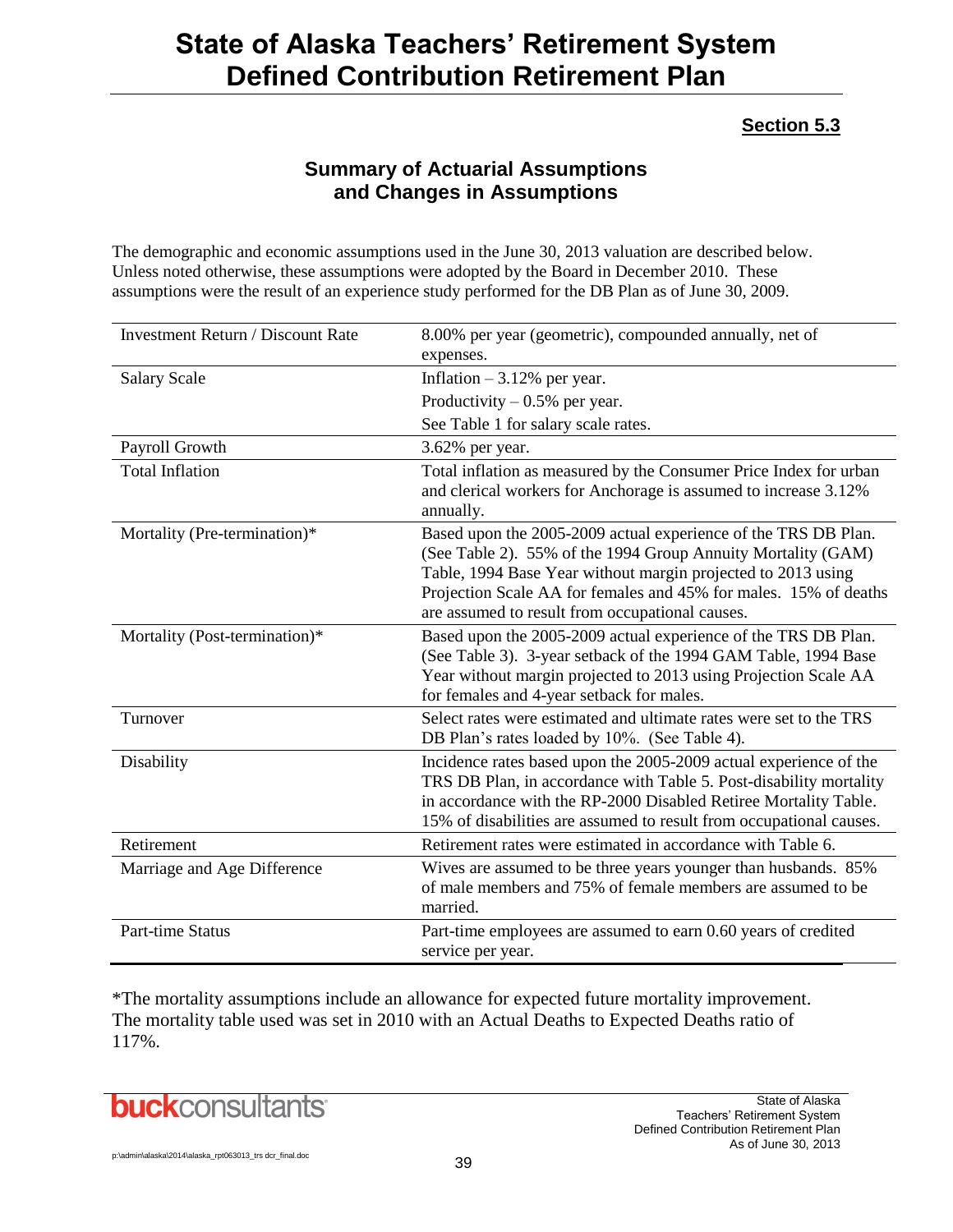## **Section 5.3 (cont'd)**

| <b>Expenses</b>                | All expenses are net of the investment return assumption.                                                                                                                                                               |          |           |  |
|--------------------------------|-------------------------------------------------------------------------------------------------------------------------------------------------------------------------------------------------------------------------|----------|-----------|--|
| Per Capita Claims Cost         | Sample claims cost rates adjusted to age 65 for FY14 medical<br>benefits are shown below:                                                                                                                               |          |           |  |
|                                | <b>Prescription</b><br><b>Medical</b><br><b>Drugs</b>                                                                                                                                                                   |          |           |  |
|                                | Pre-Medicare                                                                                                                                                                                                            | \$11,125 | \$2,621   |  |
|                                | Medicare Parts A & B                                                                                                                                                                                                    | \$1,726  | \$2,621   |  |
|                                | \$6,676<br>\$2,621<br>Medicare Part B Only                                                                                                                                                                              |          |           |  |
|                                | Medicare Part D<br>N/A                                                                                                                                                                                                  |          | \$<br>502 |  |
| Third Party Administrator Fees | \$177.57 per person per year; assumed trend rate of 5% per year.                                                                                                                                                        |          |           |  |
| Base Claims Cost Adjustments   | Due to higher initial copays, deductibles, out-of-pocket limits<br>and member cost sharing compared to the DB medical plan, the<br>following cost adjustments are applied to the per capita claims<br>cost rates above: |          |           |  |
|                                | 0.881 for the medical plan.                                                                                                                                                                                             |          |           |  |
|                                | 0.929 for the prescription drug plan.<br>٠                                                                                                                                                                              |          |           |  |
|                                | 0.998 for the annual indexing of member cost sharing.<br>$\bullet$                                                                                                                                                      |          |           |  |

## **Summary of Actuarial Assumptions and Changes in Assumptions**

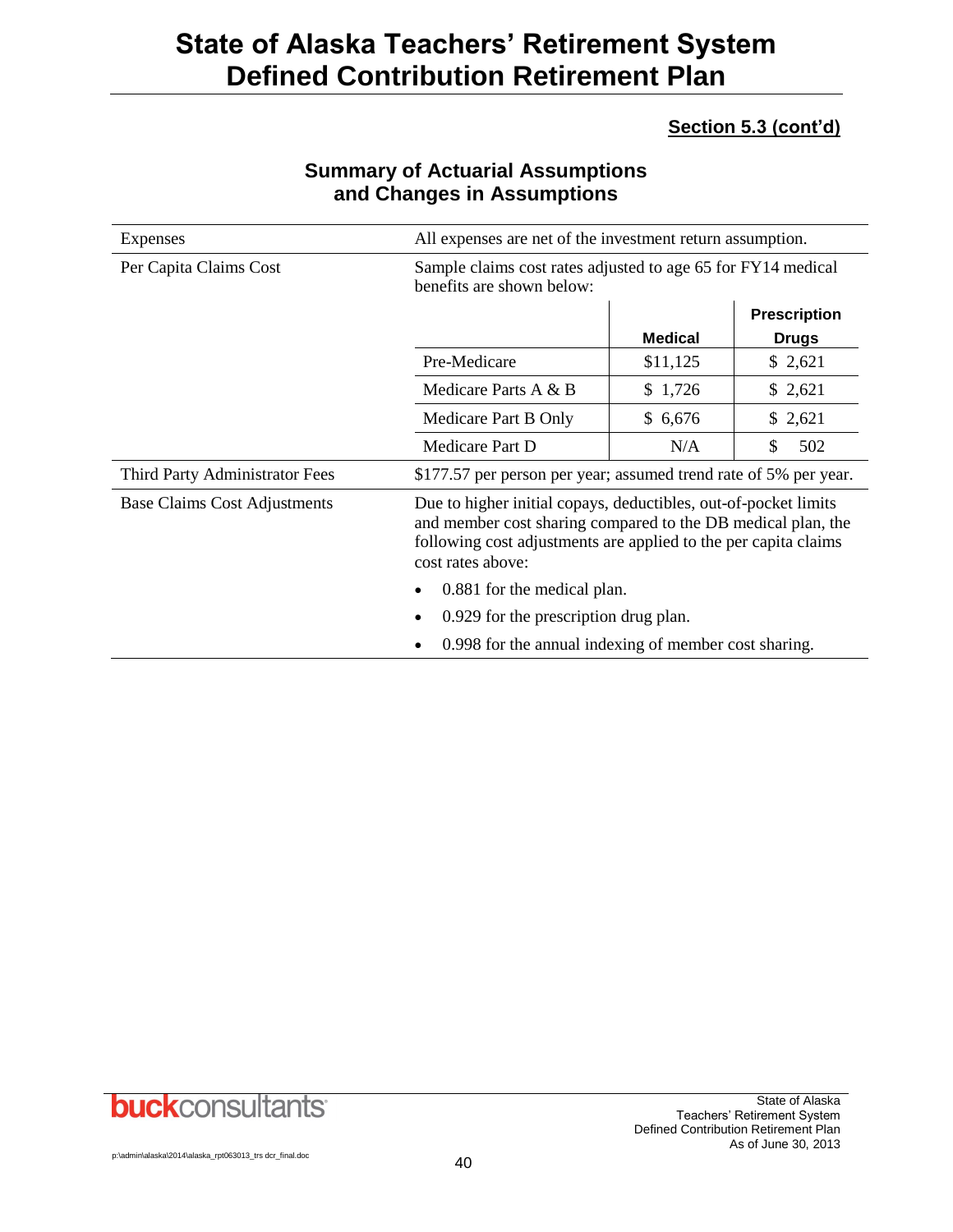### **Section 5.3 (cont'd)**

| <b>Health Cost Trend</b> | The table below shows the rate used to project the cost from the<br>shown fiscal year to the next fiscal year. For example, 8.7% is<br>applied to the FY14 pre-Medicare medical claims costs to get<br>the FY15 medical claims costs. |                                                                                                                                                                                                                                                                                                                                                                                                                                  |                     |                     |
|--------------------------|---------------------------------------------------------------------------------------------------------------------------------------------------------------------------------------------------------------------------------------|----------------------------------------------------------------------------------------------------------------------------------------------------------------------------------------------------------------------------------------------------------------------------------------------------------------------------------------------------------------------------------------------------------------------------------|---------------------|---------------------|
|                          |                                                                                                                                                                                                                                       | <b>Medical</b>                                                                                                                                                                                                                                                                                                                                                                                                                   | <b>Medical</b>      | <b>Prescription</b> |
|                          |                                                                                                                                                                                                                                       | <b>Pre-65</b>                                                                                                                                                                                                                                                                                                                                                                                                                    | <b>Post-65</b>      | <b>Drugs</b>        |
|                          | <b>FY14</b>                                                                                                                                                                                                                           | 8.7%                                                                                                                                                                                                                                                                                                                                                                                                                             | 6.4%                | 6.3%                |
|                          | <b>FY15</b>                                                                                                                                                                                                                           | 8.5%                                                                                                                                                                                                                                                                                                                                                                                                                             | 6.3%                | 6.2%                |
|                          | <b>FY16</b>                                                                                                                                                                                                                           | 8.0%                                                                                                                                                                                                                                                                                                                                                                                                                             | 6.3%                | 6.2%                |
|                          | <b>FY17</b>                                                                                                                                                                                                                           | 7.5%                                                                                                                                                                                                                                                                                                                                                                                                                             | 6.2%                | 6.1%                |
|                          | <b>FY18</b>                                                                                                                                                                                                                           | 7.0%                                                                                                                                                                                                                                                                                                                                                                                                                             | 6.1%                | 6.0%                |
|                          | <b>FY19</b>                                                                                                                                                                                                                           | 6.6%                                                                                                                                                                                                                                                                                                                                                                                                                             | 6.1%                | 5.8%                |
|                          | <b>FY20</b>                                                                                                                                                                                                                           | 6.4%                                                                                                                                                                                                                                                                                                                                                                                                                             | 6.0%                | 5.8%                |
|                          | <b>FY25</b>                                                                                                                                                                                                                           | 6.0%                                                                                                                                                                                                                                                                                                                                                                                                                             | 6.0%                | 5.8%                |
|                          | <b>FY50</b>                                                                                                                                                                                                                           | 5.0%                                                                                                                                                                                                                                                                                                                                                                                                                             | 5.0%                | 5.0%                |
|                          | <b>FY100</b>                                                                                                                                                                                                                          | 4.5%                                                                                                                                                                                                                                                                                                                                                                                                                             | 4.5%                | 4.5%                |
|                          |                                                                                                                                                                                                                                       | As of the June 30, 2012 valuation and later, the updated<br>Society of Actuaries' Healthcare Cost Trend Model is used<br>to project medical and prescription drug costs. This model<br>effectively begins estimating trend amounts beginning in<br>2012 and projects out to 2100. The model has been adopted<br>by the Society of Actuaries and has been populated with<br>assumptions that are specific to the State of Alaska. |                     |                     |
| <b>Aging Factors</b>     |                                                                                                                                                                                                                                       |                                                                                                                                                                                                                                                                                                                                                                                                                                  | <b>Prescription</b> |                     |
|                          | Age                                                                                                                                                                                                                                   | <b>Medical</b>                                                                                                                                                                                                                                                                                                                                                                                                                   | <b>Drugs</b>        |                     |
|                          | 0.44                                                                                                                                                                                                                                  | $2.0\%$                                                                                                                                                                                                                                                                                                                                                                                                                          | 4.50%               |                     |

## **Summary of Actuarial Assumptions and Changes in Assumptions**

| <b>Aging Factors</b> |          |                | <b>Prescription</b> |
|----------------------|----------|----------------|---------------------|
|                      | Age      | <b>Medical</b> | <b>Drugs</b>        |
|                      | $0 - 44$ | 2.0%           | 4.5%                |
|                      | 45-54    | 2.5%           | 3.5%                |
|                      | 55-64    | 3.5%           | 3.0%                |
|                      | 65-73    | 4.0%           | 1.5%                |
|                      | 74-83    | 1.5%           | 0.5%                |
|                      | 84-93    | 0.5%           | 0.0%                |
|                      | $94+$    | 0.0%           | 0.0%                |

## **buck**consultants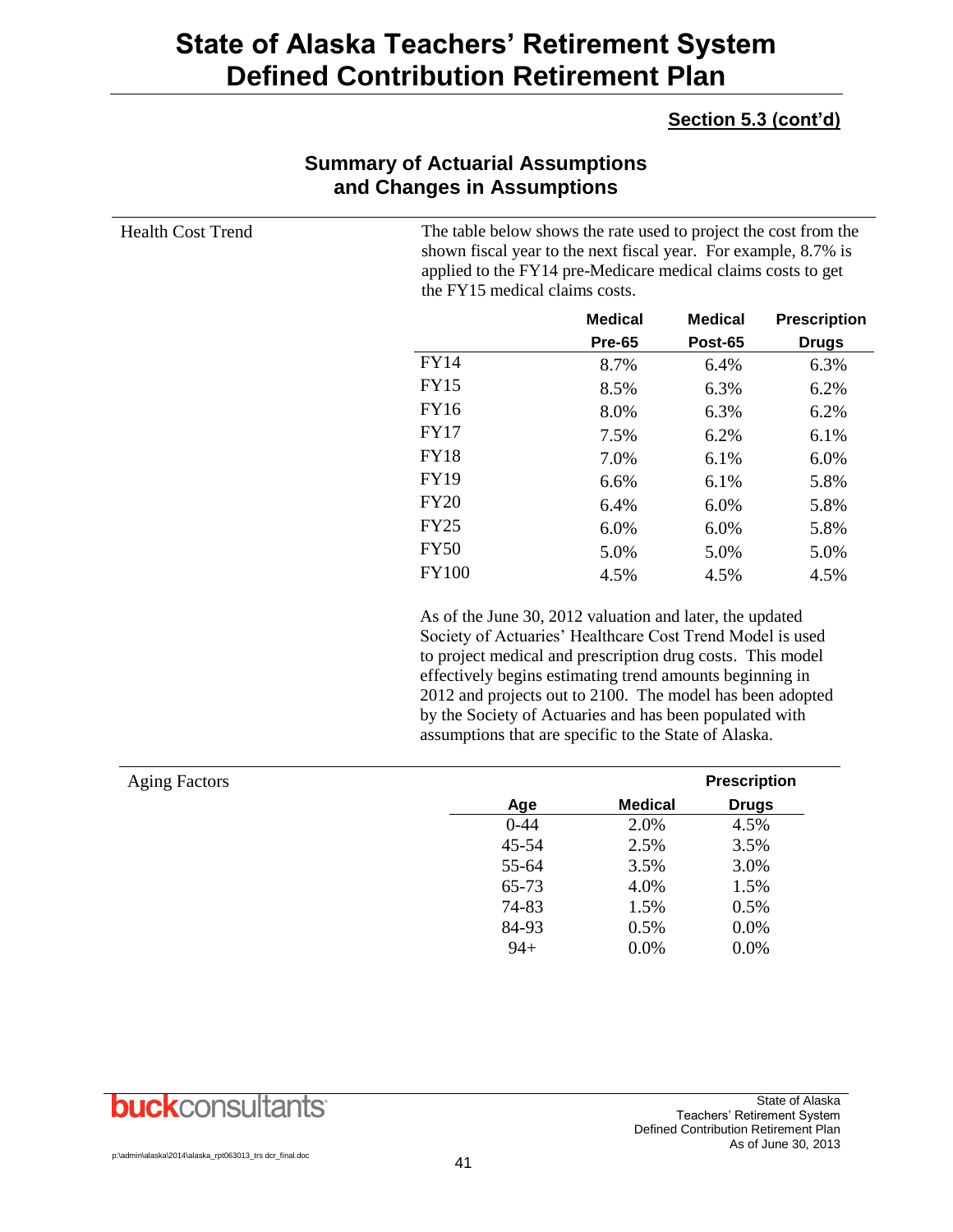## **Section 5.3 (cont'd)**

## **Summary of Actuarial Assumptions and Changes in Assumptions**

Retiree Medical Participation

| <b>Decrement Due to Disability</b> |                              |            |              | <b>Decrement Due to Retirement</b> |
|------------------------------------|------------------------------|------------|--------------|------------------------------------|
| <u>Age</u>                         | <b>Percent Participation</b> | <u>Age</u> |              | <b>Percent Participation</b>       |
| $<$ 56                             | 73.00%                       | 55         |              | 40.0%                              |
| 56                                 | 77.50%                       | 56         |              | 50.0%                              |
| 57                                 | 79.75%                       | 57         |              | 55.0%                              |
| 58                                 | 82.00%                       | 58         |              | 60.0%                              |
| 59                                 | 84.25%                       | 59         |              | 65.0%                              |
| 60                                 | 86.50%                       | 60         |              | 70.0%                              |
| 61                                 | 88.75%                       | 61         |              | 75.0%                              |
| 62                                 | 91.00%                       | 62         |              | 80.0%                              |
| 63                                 | 93.25%                       | 63         |              | 85.0%                              |
| 64                                 | 95.50%                       | 64         |              | 90.0%                              |
| $65+$                              | 94.00%                       | $65+$      | Years of Svc |                                    |
|                                    |                              |            | <15          | 70.5%                              |
|                                    |                              |            | 15-19        | 75.2%                              |
|                                    |                              |            | $20 - 24$    | 79.9%                              |
|                                    |                              |            | 25-29        | 89.3%                              |
|                                    |                              |            | $30+$        | 94.0%                              |
|                                    |                              |            |              |                                    |

\*Participation rates reflect the expected plan election rate that varies by reason for decrement, duration that a member may pay full cost prior to Medicare eligibility, and availability of alternative and/or lower cost options, particularly in the Medicare market.

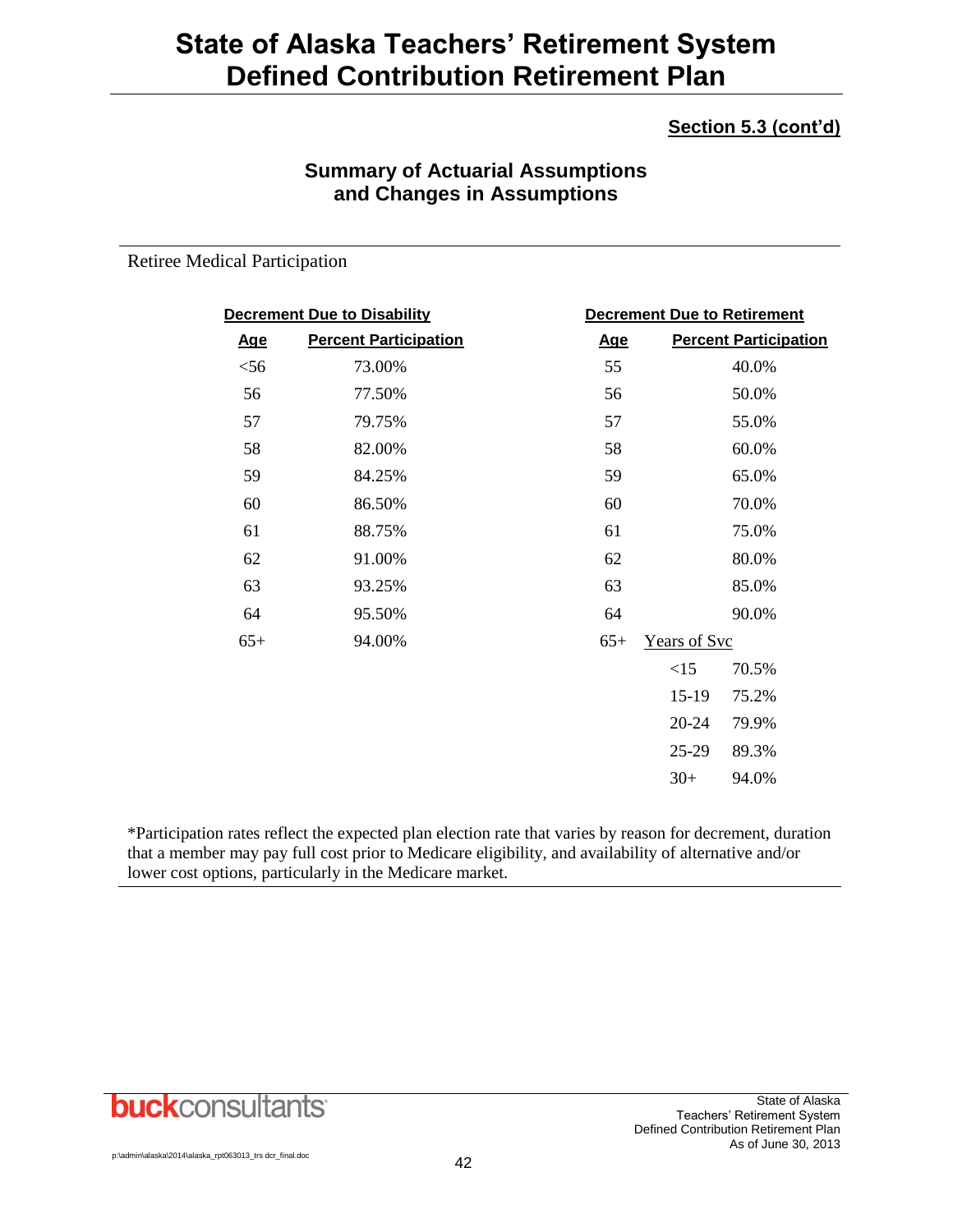### **Section 5.3 (cont'd)**

## **Summary of Actuarial Assumptions and Changes in Assumptions**

**Table 1 Alaska TRS DCR Plan Salary Scale**

| <b>Year of Employment</b> | <b>Unisex Rate</b> |
|---------------------------|--------------------|
| $1-6$                     | 6.11%              |
| 7                         | 5.94               |
| 8                         | 5.78               |
| 9                         | 5.61               |
| 10                        | 5.44               |
| 11                        | 5.28               |
| 12                        | 5.11               |
| 13                        | 4.94               |
| 14                        | 4.78               |
| 15                        | 4.61               |
| 16                        | 4.45               |
| 17                        | 4.28               |
| 18                        | 4.11               |
| 19                        | 3.95               |
| 20                        | 3.78               |
| $21+$                     | 3.62               |

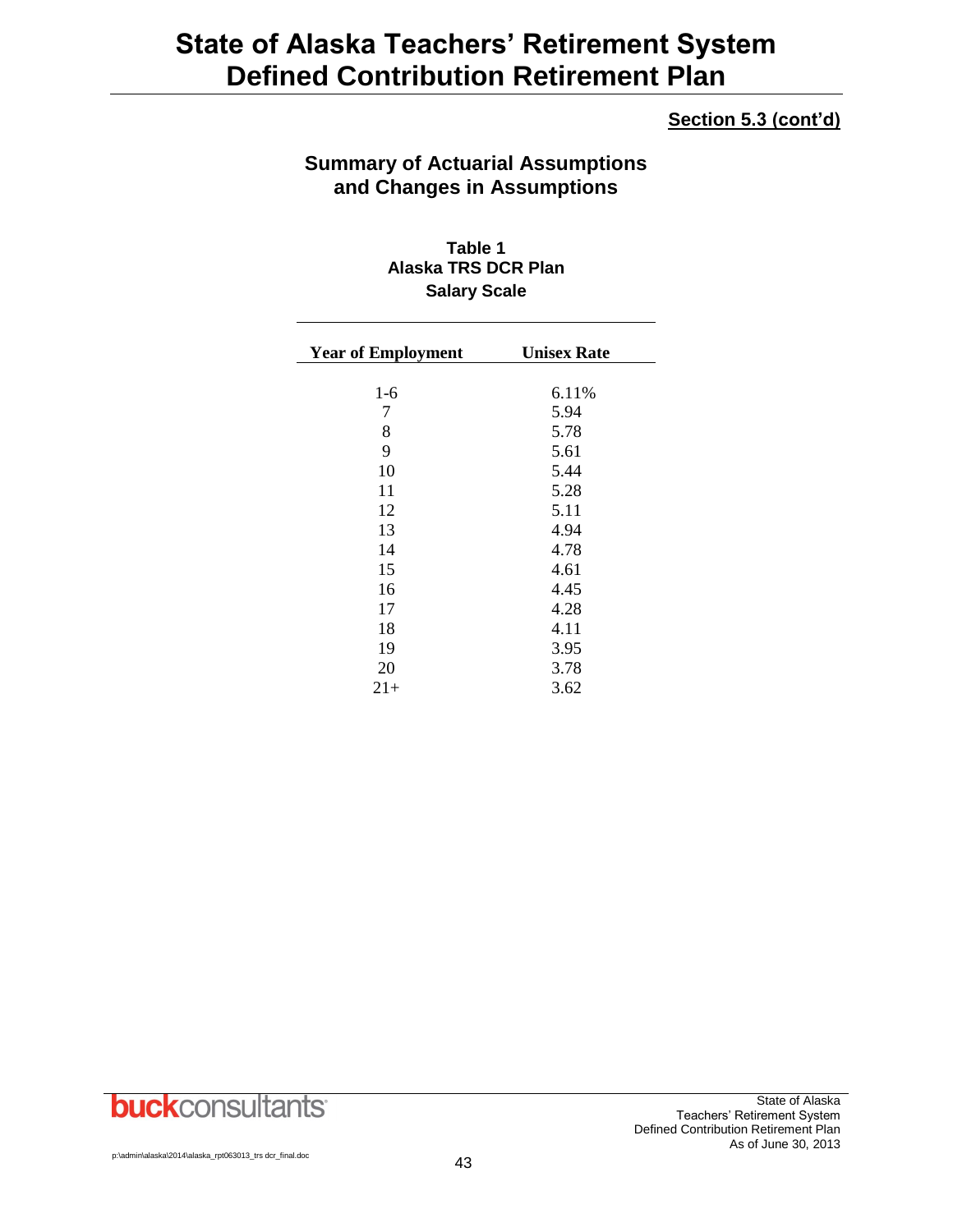## **Section 5.3 (cont'd)**

## **Summary of Actuarial Assumptions and Changes in Assumptions**

### **Table 2 Alaska TRS DCR Plan Mortality Table (Pre-termination)**

| Age      | Male         | <b>Female</b> |
|----------|--------------|---------------|
| 20       | .017%        | .012%         |
| 21       | .018         | .012          |
| 22       | .019         | .012          |
| 23       | .021         | .013          |
| 24       | .024         | .013          |
| 25       | .026         | .013          |
| 26       | .030         | .014          |
| 27       | .032         | .014          |
| 28       | .033         | .015          |
| 29       | .034         | .016          |
| 30       | .035         | .017          |
| 31       | .036         | .019          |
| 32       | .037         | .020          |
| 33       | .037         | .021          |
| 34       | .037         | .022          |
| 35       | .037         | .023          |
| 36       | .038         | .024          |
| 37       | .039         | .025          |
| 38       | .041         | .027          |
| 39       | .042         | .029          |
| 40       | .045         | .032          |
| 41       | .047         | .034          |
| 42       | .050         | .037          |
| 43       | .053         | .039          |
| 44       | .056         | .041          |
| 45       | .060         | .042          |
| 46       | .064         | .044          |
| 47       | .069         | .047          |
| 48       | .075         | .051          |
| 49       | .081         | .055          |
| 50       | .088         | .061          |
| 51       | .097         | .068          |
| 52       | .106         | .078          |
| 53       | .118         | .090          |
| 54       | .131         | .102          |
| 55       | .149         | .116          |
| 56       | .170         | .135          |
| 57<br>58 | .195<br>.224 | .157<br>.181  |
| 59       | .253         | .208          |
| 60       | .284         | .239          |
| 61       | .326         | .274          |
| 62       | .368         | .314          |
| 63       | .425         | .359          |
| 64       | .479         | .410          |
|          |              |               |

**buck**consultants

State of Alaska Teachers' Retirement System Defined Contribution Retirement Plan As of June 30, 2013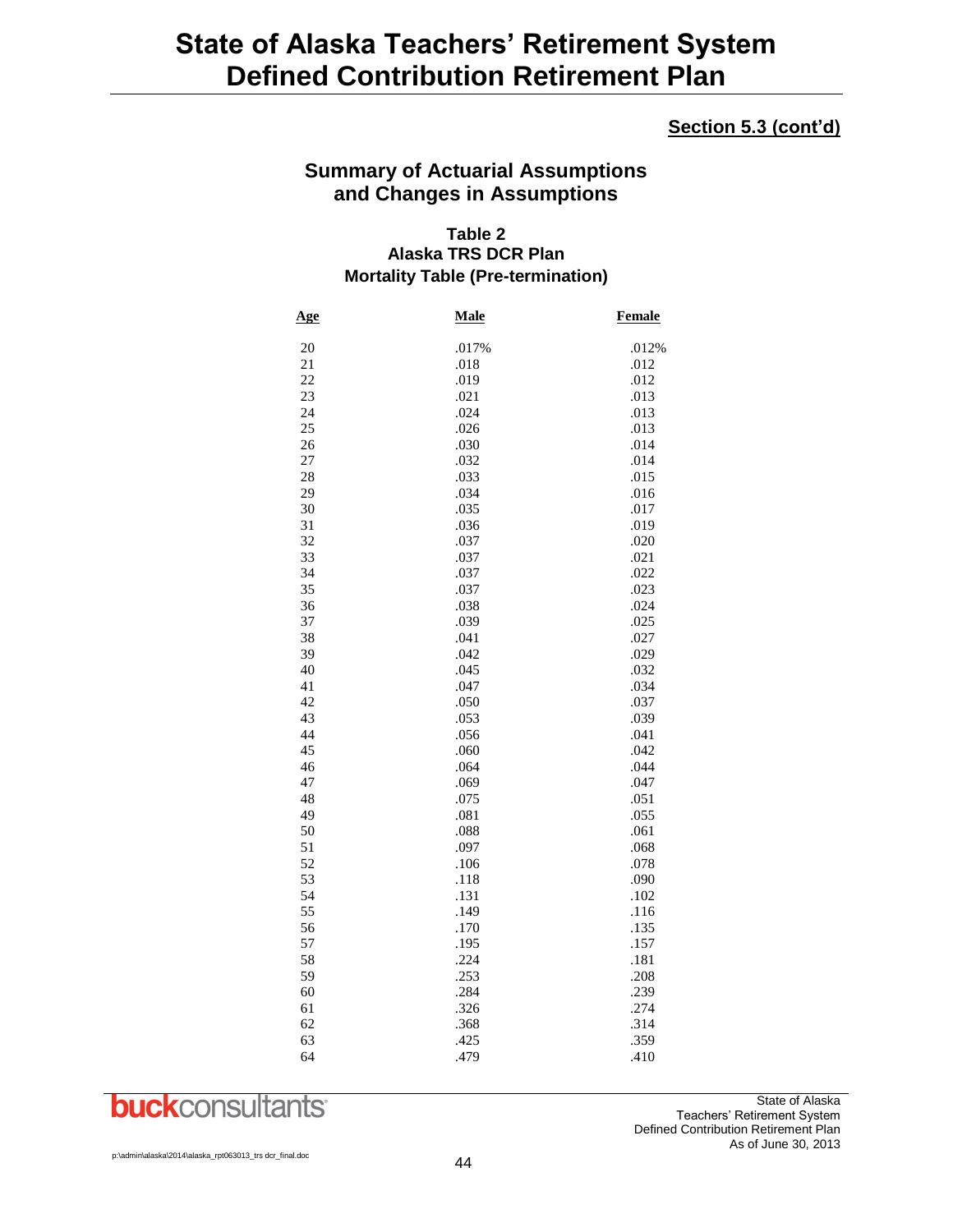## **Section 5.3 (cont'd)**

## **Summary of Actuarial Assumptions and Changes in Assumptions**

### **Table 3 Alaska TRS DCR Plan Mortality Table (Post-termination)**

| <u>Age</u> | <b>Male</b> | <b>Female</b> |
|------------|-------------|---------------|
| 50         | .142%       | .085%         |
| 51         | .153        | .092          |
| 52         | .166        | .100          |
| 53         | .181        | .111          |
| 54         | .196        | .124          |
| 55         | .215        | .143          |
| 56         | .235        | .163          |
| 57         | .263        | .185          |
| 58         | .291        | .212          |
| 59         | .331        | .246          |
| 60         | .377        | .285          |
| 61         | .433        | .328          |
| 62         | .499        | .378          |
| 63         | .561        | .434          |
| 64         | .631        | .498          |
| 65         | .725        | .570          |
| 66         | .819        | .653          |
| 67         | .944        | .745          |
| 68         | 1.064       | .844          |
| 69         | 1.196       | .948          |
| 70         | 1.362       | 1.052         |
| 71         | 1.512       | 1.150         |
| 72         | 1.634       | 1.242         |
| 73         | 1.787       | 1.342         |
| 74         | 1.915       | 1.434         |
| 75         | 2.094       | 1.583         |
| 76         | 2.298       | 1.726         |
| 77         | 2.518       | 1.918         |
| 78         | 2.748       | 2.094         |
| 79         | 3.061       | 2.338         |
| 80         | 3.361       | 2.669         |
| 81         | 3.788       | 2.985         |
| 82         | 4.292       | 3.327         |
| 83         | 4.868       | 3.707         |
| 84         | 5.510       | 4.136         |
| 85         | 6.214       | 4.625         |

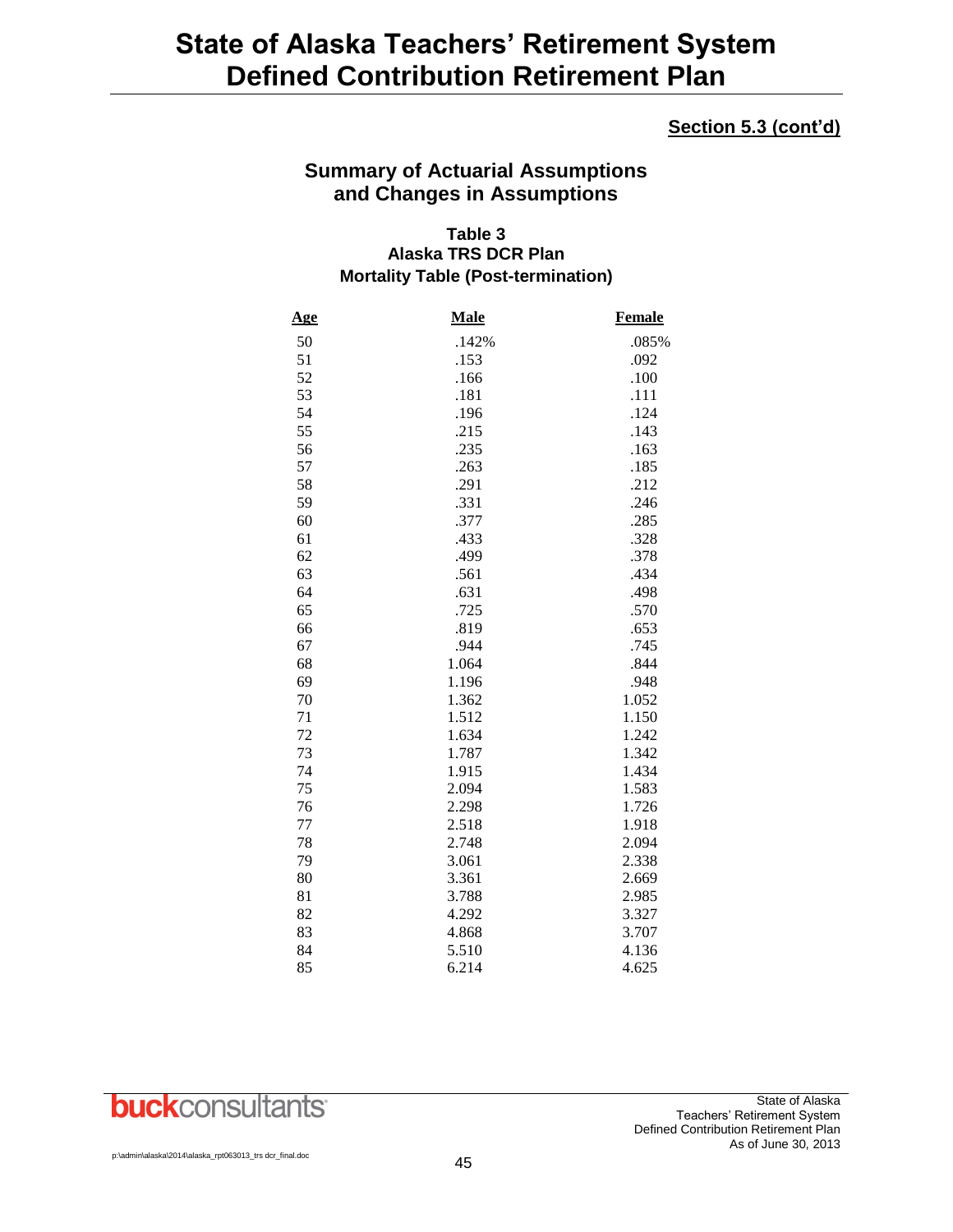## **Section 5.3 (cont'd)**

## **Summary of Actuarial Assumptions and Changes in Assumptions**

### **Table 4 Alaska TRS DCR Plan Turnover Assumptions**

**Select Rates of Turnover During the First 5 Years of Employment**

| <b>Year of</b> |      |
|----------------|------|
| Employment     | Rate |
|                |      |
| 0              | 18%  |
| 1              | 17%  |
| $\mathcal{L}$  | 14%  |
| 3              | 12%  |
|                | 10%  |

## **Ultimate Rates of Turnover**

|                 | After the First 5 Years of Employment |         |       |             |               |
|-----------------|---------------------------------------|---------|-------|-------------|---------------|
| <b>Age</b>      | <b>Male</b>                           | Female  | Age   | <b>Male</b> | <b>Female</b> |
| $\overline{15}$ | 4.9042%                               | 4.8122% | 40    | 4.7508%     | 4.6924%       |
| 16              | 4.8981                                | 4.8085  | 41    | 4.7372      | 4.6815        |
| 17              | 4.8931                                | 4.8061  | 42    | 4.7199      | 4.6706        |
| 18              | 4.8882                                | 4.8049  | 43    | 4.7038      | 4.6609        |
| 19              | 4.8857                                | 4.8037  | 44    | 4.6827      | 4.6488        |
| 20              | 4.8474                                | 4.7686  | 45    | 4.6593      | 4.6343        |
| 21              | 4.8448                                | 4.7686  | 46    | 4.6345      | 4.6210        |
| $22\,$          | 4.8399                                | 4.7674  | 47    | 4.6035      | 4.6028        |
| 23              | 4.8362                                | 4.7674  | 48    | 4.5676      | 4.5823        |
| 24              | 4.8300                                | 4.7662  | 49    | 4.5306      | 4.5617        |
| 25              | 4.8250                                | 4.7662  | 50    | 4.4884      | 4.5375        |
| 26              | 4.8201                                | 4.7650  | 51    | 4.4389      | 4.5097        |
| 27              | 4.8151                                | 4.7638  | 52    | 4.3808      | 4.4770        |
| $28\,$          | 4.8102                                | 4.7601  | 53    | 4.3164      | 4.4383        |
| 29              | 4.8052                                | 4.7565  | 54    | 4.2447      | 4.3971        |
| 30              | 4.8015                                | 4.7529  | 55    | 4.1630      | 4.3475        |
| 31              | 4.7991                                | 4.7505  | 56    | 4.0640      | 4.2834        |
| 32              | 4.7953                                | 4.7456  | 57    | 3.9427      | 4.2011        |
| 33              | 4.7929                                | 4.7420  | 58    | 3.8103      | 4.1080        |
| 34              | 4.7916                                | 4.7372  | 59    | 3.6507      | 3.9894        |
| 35              | 4.7892                                | 4.7323  | 60    | 3.4713      | 3.8551        |
| 36              | 4.7854                                | 4.7251  | 61    | 3.2720      | 3.7050        |
| 37              | 4.7805                                | 4.7190  | 62    | 3.0406      | 3.5344        |
| 38              | 4.7718                                | 4.7105  | 63    | 2.7770      | 3.3396        |
| 39              | 4.7619                                | 4.7021  | 64    | 2.4912      | 3.1279        |
|                 |                                       |         | $65+$ | 4.9500      | 4.8400        |

## **buck**consultants

State of Alaska Teachers' Retirement System Defined Contribution Retirement Plan As of June 30, 2013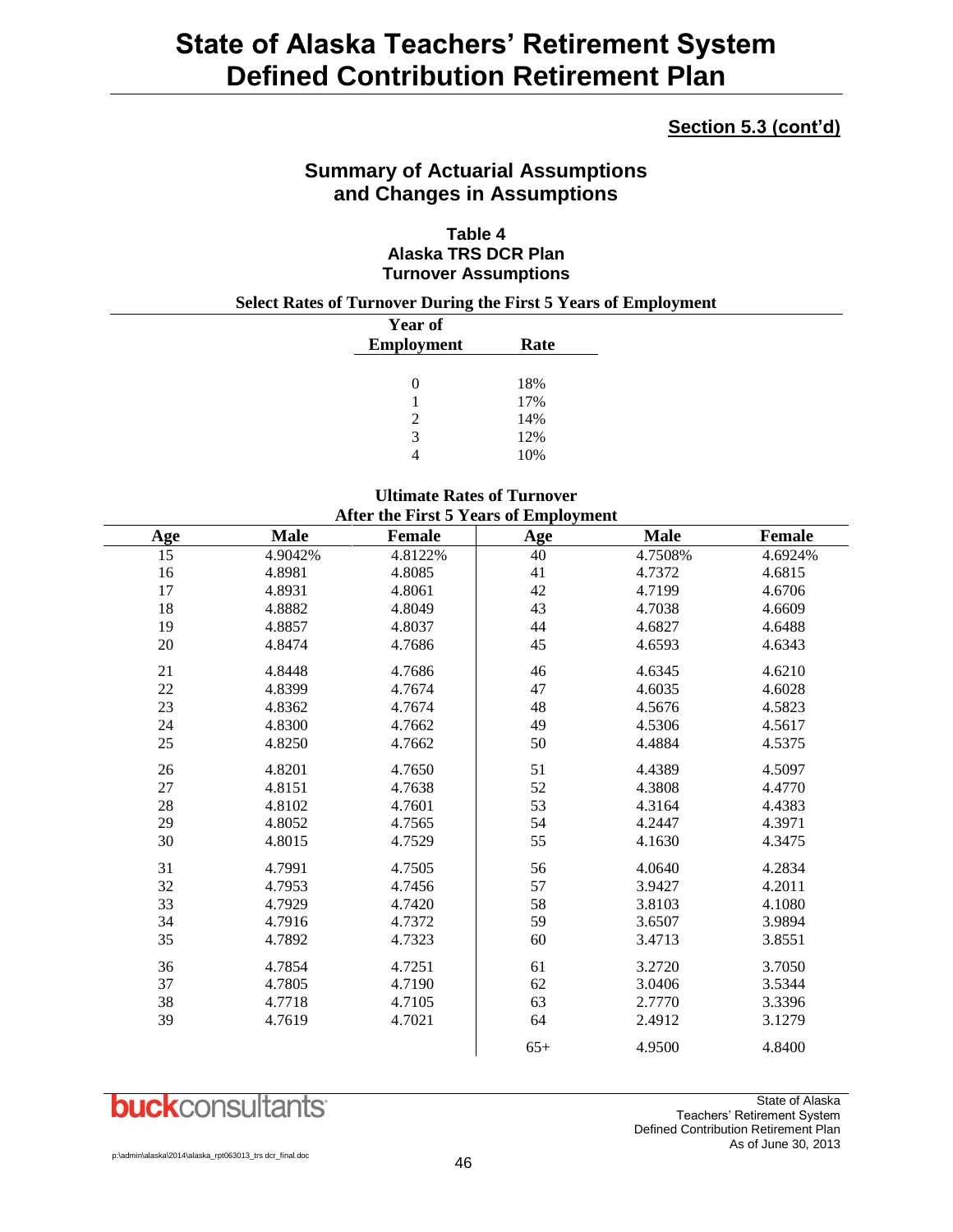### **Section 5.3 (cont'd)**

## **Summary of Actuarial Assumptions and Changes in Assumptions**

| Table 5<br>Alaska TRS DCR Plan<br><b>Disability Table</b> |       |               |  |
|-----------------------------------------------------------|-------|---------------|--|
| Age                                                       | Male  | <b>Female</b> |  |
| 20                                                        | .022% | .020%         |  |
| 21                                                        | .022  | .020          |  |
| 22                                                        | .023  | .021          |  |
| 23                                                        | .023  | .021          |  |
| 24                                                        | .024  | .022          |  |
| 25                                                        | .024  | .022          |  |
| 26                                                        | .024  | .022          |  |
| $27\,$                                                    | .025  | .022          |  |
| 28                                                        | .026  | .023          |  |
| 29                                                        | .026  | .024          |  |
| 30                                                        | .027  | .025          |  |
| 31                                                        | .027  | .025          |  |
| 32                                                        | .028  | .025          |  |
| 33                                                        | .029  | .026          |  |
| 34                                                        | .030  | .027          |  |
| 35                                                        | .030  | .027          |  |
| 36                                                        | .032  | .029          |  |
| 37                                                        | .033  | .030          |  |
| 38                                                        | .034  | .031          |  |
| 39                                                        | .035  | .032          |  |
| 40                                                        | .037  | .033          |  |
| 41                                                        | .038  | .035          |  |
| 42                                                        | .041  | .037          |  |
| 43                                                        | .043  | .039          |  |
| 44                                                        | .047  | .043          |  |
| 45                                                        | .052  | .047          |  |
| 46                                                        | .056  | .050          |  |
| 47                                                        | .061  | .055          |  |
| 48                                                        | .066  | .060          |  |
| 49                                                        | .071  | .064          |  |
| 50                                                        | .077  | .069          |  |
| 51                                                        | .083  | .075          |  |
| 52                                                        | .091  | .082          |  |
| 53                                                        | .102  | .091          |  |
| 54                                                        | .114  | .102          |  |
| 55                                                        | .128  | .115          |  |
| 56                                                        | .147  | .133          |  |
| 57                                                        | .171  | .154          |  |
| 58                                                        | .195  | .176          |  |
| 59                                                        | .230  | .207          |  |
| 60                                                        | .270  | .243          |  |
| 61                                                        | .312  | .281          |  |
| 62                                                        | .362  | .325          |  |
| 63                                                        | .418  | .376          |  |
| 64                                                        | .477  | .429          |  |

**buck**consultants

State of Alaska Teachers' Retirement System Defined Contribution Retirement Plan As of June 30, 2013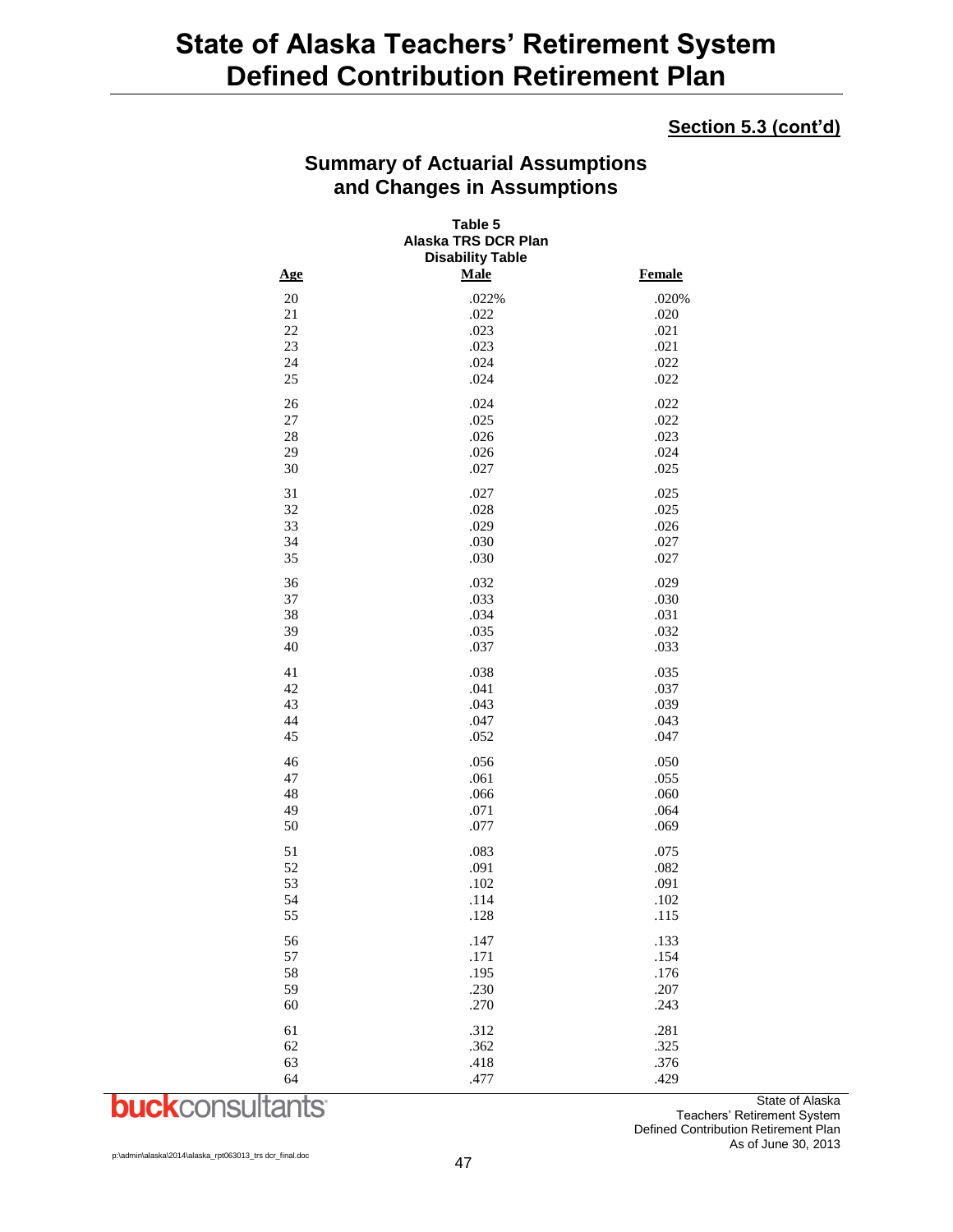## **Section 5.3 (cont'd)**

## **Summary of Actuarial Assumptions and Changes in Assumptions**

### **Table 6 Alaska TRS DCR Plan Retirement Table**

| Age    | Rate |
|--------|------|
| $<$ 55 | 2%   |
| 55-59  | 3%   |
| 60     | 5%   |
| 61     | 5%   |
| 62     | 10%  |
| 63     | 5%   |
| 64     | 5%   |
| 65     | 25%  |
| 66     | 25%  |
| 67     | 25%  |
| 68     | 20%  |
| 69     | 20%  |
| 70     | 100% |

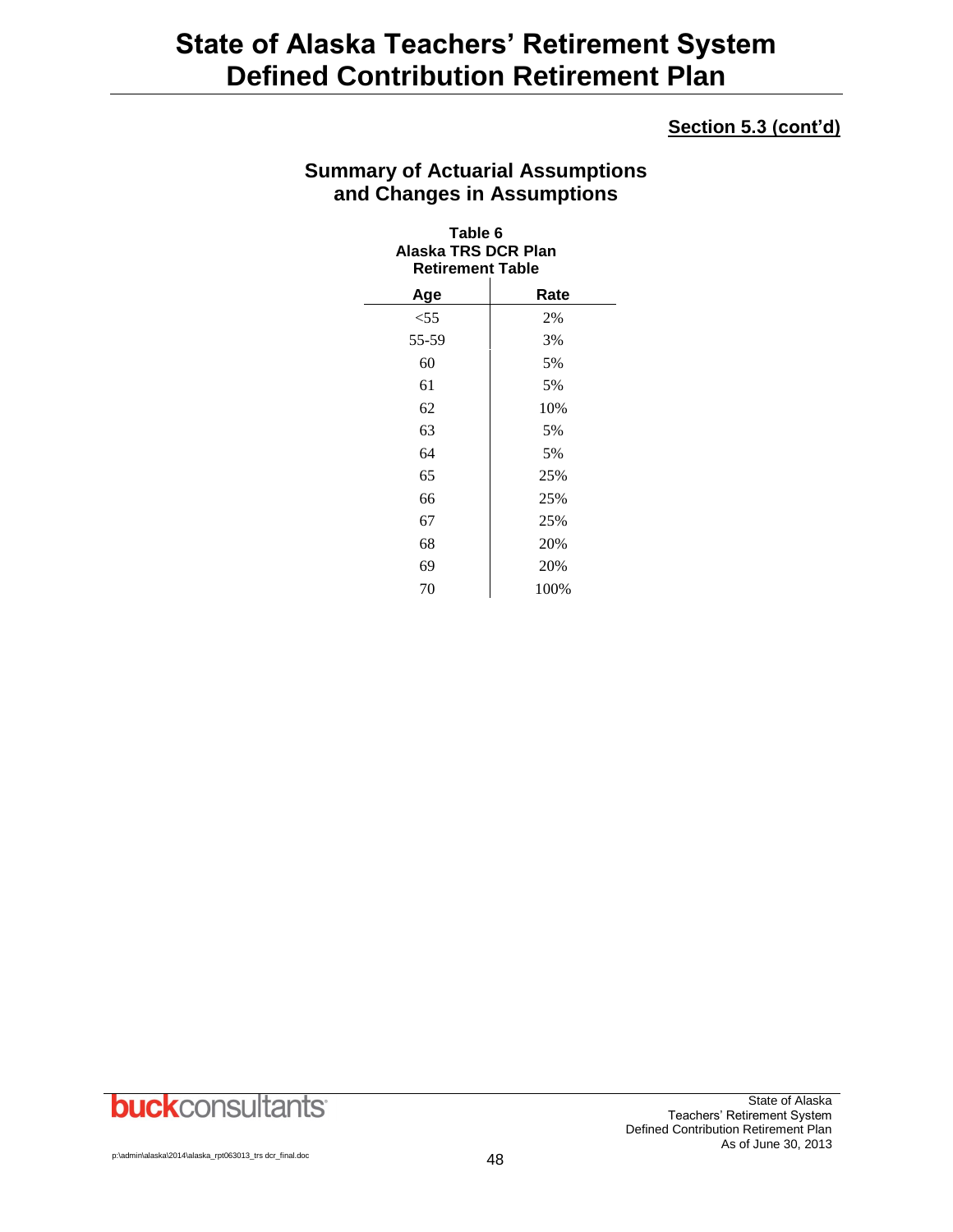## **Section 5.3 (cont'd)**

## **Summary of Actuarial Assumptions and Changes in Assumptions**

### **Changes in Actuarial Assumptions Since the Prior Valuation**

There have been no changes in assumptions since the prior valuation.